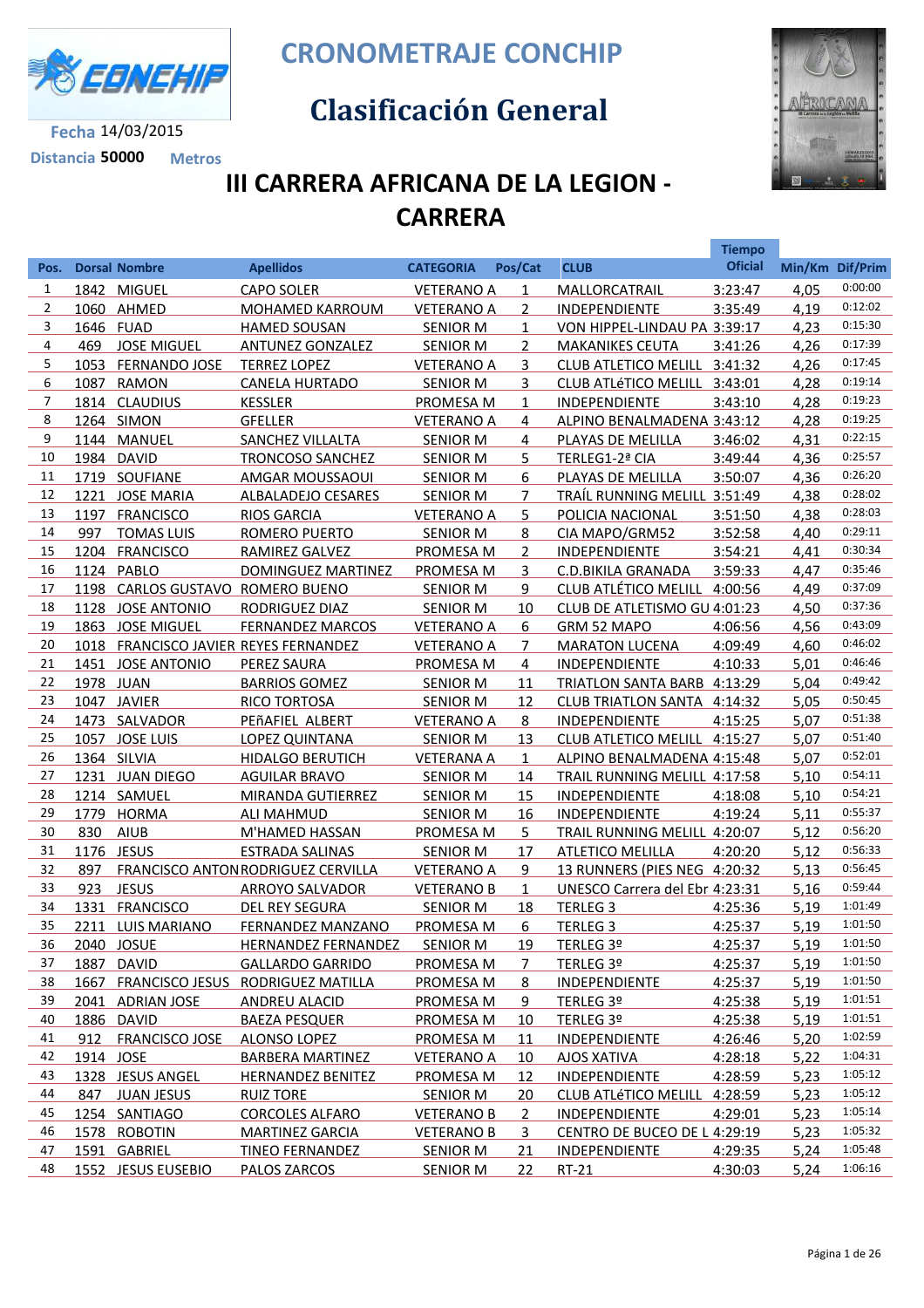|      |            |                               |                                      |                   |                       |                                | <b>Tiempo</b>  |                 |         |
|------|------------|-------------------------------|--------------------------------------|-------------------|-----------------------|--------------------------------|----------------|-----------------|---------|
| Pos. |            | <b>Dorsal Nombre</b>          | <b>Apellidos</b>                     | <b>CATEGORIA</b>  | Pos/Cat               | <b>CLUB</b>                    | <b>Oficial</b> | Min/Km Dif/Prim |         |
| 49   |            | 1893 MOHAMED                  | MOHAMED MOHAMED                      | PROMESA M         | 13                    | INDEPENDIENTE                  | 4:30:21        | 5,24            | 1:06:34 |
| 50   |            | 1419 SALVADOR                 | RAMIREZ MELGAR                       | <b>VETERANO A</b> | 11                    | TRAILRUNNING ARRIAT 4:30:49    |                | 5,25            | 1:07:02 |
| 51   | 832        | MIGUEL ANGEL                  | RODRIGUEZ CIENDONES                  | <b>SENIOR M</b>   | 23                    | MELILLA SIEMPRE ESPA 4:31:08   |                | 5,25            | 1:07:21 |
| 52   |            | 1108 JOSE LUIS                | <b>CUARTERO NAVARRO</b>              | <b>SENIOR M</b>   | 24                    | FARMACIA MILITAR ME 4:31:33    |                | 5,26            | 1:07:46 |
| 53   |            | 1894 JOSE MANUEL              | <b>ROMAY REINA</b>                   | <b>SENIOR M</b>   | 25                    | <b>RUN 04</b>                  | 4:31:59        | 5,26            | 1:08:12 |
| 54   |            | 1775 PEDRO                    | <b>VIZCAINO SANTOS</b>               | <b>VETERANO A</b> | 12                    | INDEPENDIENTE                  | 4:32:02        | 5,26            | 1:08:15 |
| 55   |            |                               | 1055 FRANCISCO MANU RODRIGUEZ PELAEZ | <b>SENIOR M</b>   | 26                    | BMR ESTETICA PATRICI 4:32:10   |                | 5,27            | 1:08:23 |
| 56   |            | 1040 JOSE MARIA               | MEDINA VAZQUEZ                       | <b>VETERANO A</b> | 13                    | A.D.C. BOMBEROS                | 4:32:48        | 5,27            | 1:09:01 |
| 57   |            | 1234 FRANCISCO                | <b>MILLAN GIRON</b>                  | <b>SENIOR M</b>   | 27                    | INDEPENDIENTE                  | 4:33:58        | 5,29            | 1:10:11 |
| 58   | 931        | FRANCISCO ANGEL JAIME SANCHEZ |                                      | <b>VETERANO A</b> | 14                    | INDEPENDIENTE                  | 4:34:41        | 5,30            | 1:10:54 |
| 59   |            | 1609 ANA ERIKA                | RODULFO FERNANDEZ                    | <b>SENIOR F</b>   | $\mathbf{1}$          | <b>INDEPENDIENTE</b>           | 4:34:53        | 5,30            | 1:11:06 |
| 60   |            | 2099 JAVIER                   | PRIDA CALLEJA                        | <b>SENIOR M</b>   | 28                    |                                | 4:34:54        | 5,30            | 1:11:07 |
| 61   | 833        | <b>RAFAEL</b>                 | <b>BOLAñO MONTES</b>                 | <b>VETERANO A</b> | 15                    | MELILLA SIEMPRE ESPA 4:35:15   |                | 5,30            | 1:11:28 |
| 62   |            | 1310 GONZALO                  | RODRIGUEZ-COLUBI REM                 | <b>SENIOR M</b>   | 29                    | CLUB ATLETICO MELILL 4:35:15   |                | 5,30            | 1:11:28 |
| 63   | 1688       | DANIEL                        | <b>SANCHEZ MARTIN</b>                | <b>SENIOR M</b>   | 30                    | CLUB TRIATLON SANTA 4:36:13    |                | 5,31            | 1:12:26 |
| 64   | 902        | ANGEL                         | LOPEZ VAZQUEZ                        | <b>VETERANO A</b> | 16                    | 13 RUNNERS PIES NEGR 4:36:46   |                | 5,32            | 1:12:59 |
| 65   | 957        | <b>KARIN</b>                  | AHMED AMAR                           | <b>SENIOR M</b>   | 31                    | LOS CAñA AQUI                  | 4:37:21        | 5,33            | 1:13:34 |
| 66   |            | 1146 JOSE ANTONIO             | <b>VAZQUEZ MORANT</b>                | <b>SENIOR M</b>   | 32                    | KM42CEUTAYMELILLAS 4:37:26     |                | 5,33            | 1:13:39 |
| 67   |            | 1290 RAFAEL                   | <b>ALCAIDE RIVAS</b>                 | <b>SENIOR M</b>   | 33                    | MELILLA Y CEUTA SIEMP 4:37:50  |                | 5,33            | 1:14:03 |
| 68   |            | 1550 JUAN`PEDRO               | MUÑOZ NAVARRO                        | <b>VETERANO A</b> | 17                    | CLUB ATLETISMO LUCE 4:39:03    |                | 5,35            | 1:15:16 |
| 69   |            | 1593 OSCAR                    | <b>VAZQUEZ FLORES</b>                | <b>SENIOR M</b>   | 34                    | INDEPENDIENTE                  | 4:39:32        | 5,35            | 1:15:45 |
| 70   | 952        | <b>MANUEL</b>                 | <b>CANO ARANDA</b>                   | <b>SENIOR M</b>   | 35                    | <b>BEW II/32</b>               | 4:39:33        | 5,35            | 1:15:46 |
| 71   |            | 1378 OSCAR                    | DIAZ MAñAS                           | <b>VETERANO A</b> | 18                    | <b>BEW II/32</b>               | 4:39:34        | 5,35            | 1:15:47 |
| 72   |            | 1988 VICTOR                   | <b>BLANCO DOMINGUEZ</b>              | <b>SENIOR M</b>   | 36                    | INDEPENDIENTE                  | 4:39:38        | 5,36            | 1:15:51 |
| 73   | 1323 JULIA |                               | PEREZ GOMEZ                          | <b>SENIOR F</b>   | $\mathbf{2}^{\prime}$ | INDEPENDIENTE                  | 4:41:22        | 5,38            | 1:17:35 |
| 74   |            | 1030 MANUEL                   | PALENZUELA NAVARRO                   | <b>VETERANO A</b> | 19                    | TRAIL RUNNING MELILL 4:41:29   |                | 5,38            | 1:17:42 |
| 75   |            | 2001 LAURA                    | <b>FERRERO GIL</b>                   | <b>SENIOR F</b>   | 3                     | PAUNIC TEAM                    | 4:41:40        | 5,38            | 1:17:53 |
| 76   |            | 1657 JESUS                    | AVELLANEDA CAMPOS                    | PROMESA M         | 14                    | INDEPENDIENTE                  | 4:42:45        | 5,39            | 1:18:58 |
| 77   | 1709       | <b>IGNACIO</b>                | <b>MATURANA GARCIA</b>               | <b>SENIOR M</b>   | 37                    | INDEPENDIENTE                  | 4:43:23        | 5,40            | 1:19:36 |
| 78   |            | 1725 ENRIQUE                  | <b>GARRIDO RODRIGUEZ</b>             | <b>SENIOR M</b>   | 38                    | INDEPENDIENTE                  | 4:43:27        | 5,40            | 1:19:40 |
| 79   |            | 1239 CESAR                    | <b>GOMEZ TIMON</b>                   | <b>VETERANO A</b> | 20                    | INDEPENDIENTE                  | 4:43:55        | 5,41            | 1:20:08 |
| 80   |            | 1763 LUIS ANTONIO             | <b>MEDIAVILLA DIAZ</b>               | <b>SENIOR M</b>   | 39                    | <b>INDEPENDIENTE</b>           | 4:44:02        | 5,41            | 1:20:15 |
| 81   |            | 1781 JUAN CARLOS              | PUERTO CANALEJO                      | <b>SENIOR M</b>   | 40                    | <b>GRM-52</b>                  | 4:44:03        | 5,41            | 1:20:16 |
| 82   | 1778 KATY  |                               | <b>GODINO RUIZ</b>                   | <b>VETERANA A</b> | $\overline{2}$        | ACD AL BORDE DE LO IN 4:44:05  |                | 5,41            | 1:20:18 |
| 83   |            | 1211 ABDELKARIM               | <b>MOHAMED ELSAIN HICHO</b>          | <b>SENIOR M</b>   | 41                    | <b>INDEPENDIENTE</b>           | 4:44:39        | 5.42            | 1:20:52 |
| 84   |            | 1595 VIRGINIA                 | <b>VALLEJO SANTIAGO</b>              | <b>SENIOR F</b>   | 4                     | <b>INDEPENDIENTE</b>           | 4:44:57        | 5,42            | 1:21:10 |
| 85   |            | 1553 KARIN                    | <b>HAMED MOHAMED</b>                 | <b>SENIOR M</b>   | 42                    | <b>INDEPENDIENTE</b>           | 4:45:35        | 5,43            | 1:21:48 |
| 86   | 1199       | <b>RAMON LUCAS</b>            | <b>ROMAN ESCOBAR</b>                 | <b>VETERANO A</b> | 21                    | <b>HTRAINER</b>                | 4:45:44        | 5,43            | 1:21:57 |
| 87   | 886        | <b>JUAN CARLOS</b>            | <b>JIMENEZ CAPEL</b>                 | <b>VETERANO A</b> | 22                    | CLUB ATLETICO MELILL 4:45:53   |                | 5,43            | 1:22:06 |
| 88   | 1299       | <b>CARLOS JAVIER</b>          | <b>GARCIA GOMEZ</b>                  | <b>VETERANO A</b> | 23                    | MELILLA SIEMPRE ESPA 4:46:08   |                | 5,43            | 1:22:21 |
| 89   | 1190       | <b>MERCEDES</b>               | <b>RIVAS AGUILAR</b>                 | <b>SENIOR F</b>   | 5 <sub>2</sub>        | ESCUELA PROVINCIAL A 4:46:25   |                | 5,44            | 1:22:38 |
| 90   | 883        | PEDRO                         | <b>FERNANDEZ SANCHEZ</b>             | <b>SENIOR M</b>   | 43                    | ATC. MELILLA /TRAIL RU 4:46:38 |                | 5,44            | 1:22:51 |
| 91   | 1403       | <b>IGNACIO</b>                | <b>SANCHEZ MARTIN</b>                | <b>SENIOR M</b>   | 44                    | MELILLA SIEMPRE ESPA 4:46:56   |                | 5,44            | 1:23:09 |
| 92   |            | 2056 CRISTIAN                 | <b>CARBONERO CASTAñO</b>             | <b>SENIOR M</b>   | 45                    | <b>INDEPENDIENTE</b>           | 4:47:00        | 5,44            | 1:23:13 |
| 93   |            | 1655 IMANOL                   | <b>HARO GOMEZ</b>                    | <b>SENIOR M</b>   | 46                    | <b>INDEPENDIENTE</b>           | 4:47:08        | 5,45            | 1:23:21 |
| 94   |            | 1119 JAVIER                   | DIAZ FERNANDEZ                       | <b>SENIOR M</b>   | 47                    | <b>INDEPENDIENTE</b>           | 4:47:31        | 5,45            | 1:23:44 |
| 95   |            | 1614 TOMAS JESUS              | <b>GALLEGO OUTON</b>                 | <b>VETERANO A</b> | 24                    | <b>INDEPENDIENTE</b>           | 4:47:50        | 5,45            | 1:24:03 |
| 96   |            | 1923 LUIS MIGUEL              | <b>GONZALEZ GARIJO</b>               | <b>VETERANO B</b> | 4                     | <b>INDEPENDIENTE</b>           | 4:49:03        | 5,47            | 1:25:16 |
| 97   | 888        | <b>JUAN JOSE</b>              | <b>GARCES CESARES</b>                | <b>VETERANO A</b> | 25                    | TRAIL RUNNING MELILL 4:49:17   |                | 5,47            | 1:25:30 |
| 98   |            | 1973 JOSE MANUEL              | MANZANO SANTIAGO                     | <b>SENIOR M</b>   | 48                    | C.T SANTA BARBARA-ES 4:49:17   |                | 5,47            | 1:25:30 |
| 99   | 860        | <b>JUAN DE DIOS</b>           | <b>CONTRERAS ALCALDE</b>             | <b>VETERANO A</b> | <u>26</u>             | 13 RUNNERS (PIES NEG 4:49:22   |                | 5,47            | 1:25:35 |
| 100  |            | 1885 JUAN JOSE                | <b>GONGORA CHACON</b>                | <b>VETERANO A</b> | 27                    | <b>INDEPENDIENTE</b>           | 4:49:32        | 5,47            | 1:25:45 |
| 101  |            | 1478 JOSE ANTONIO             | <b>JIMENEZ FERNANDEZ</b>             | <b>VETERANO B</b> | 5                     | <b>USBA MELILLA</b>            | 4:49:41        | 5,48            | 1:25:54 |
| 102  |            | 1103 AHMED                    | AHMED AHMED                          | <b>VETERANO B</b> | 6                     | <b>INDEPENDIENTE</b>           | 4:50:33        | 5,49            | 1:26:46 |
| 103  |            | 1348 JESUS                    | SACRISTAN FRESNEDA                   | <b>SENIOR M</b>   | 49                    | <b>CLUB LEGION</b>             | 4:50:39        | 5,49            | 1:26:52 |
| 104  |            | 1361 JORGE IVAN               | RODRIGUEZ PUCHOL                     | PROMESA M         | <b>15</b>             | <b>INDEPENDIENTE</b>           | 4:50:49        | 5,49            | 1:27:02 |
| 105  |            | 1267 ALBERT                   | <b>CANET ESTRUCH</b>                 | PROMESA M         | <u>16</u>             | <b>INDEPENDIENTE</b>           | 4:50:49        | 5,49            | 1:27:02 |
| 106  |            | 1000 JOSE MARIA               | <b>MORO SANJUAN</b>                  | <b>VETERANO A</b> | 28                    | <b>INDEPENDIENTE</b>           | 4:51:09        | 5,49            | 1:27:22 |
| 107  |            | 1827 EDEN                     | <b>ALVAREZ OLIVER</b>                | <b>SENIOR M</b>   | 50                    | <b>INDEPENDIENTE</b>           | 4:52:03        | 5,50            | 1:28:16 |
| 108  |            | 1753 DANIEL                   | <b>HIDALGO FUENTES</b>               | <b>SENIOR M</b>   | 51                    | <b>INDEPENDIENTE</b>           | 4:52:54        | 5,51            | 1:29:07 |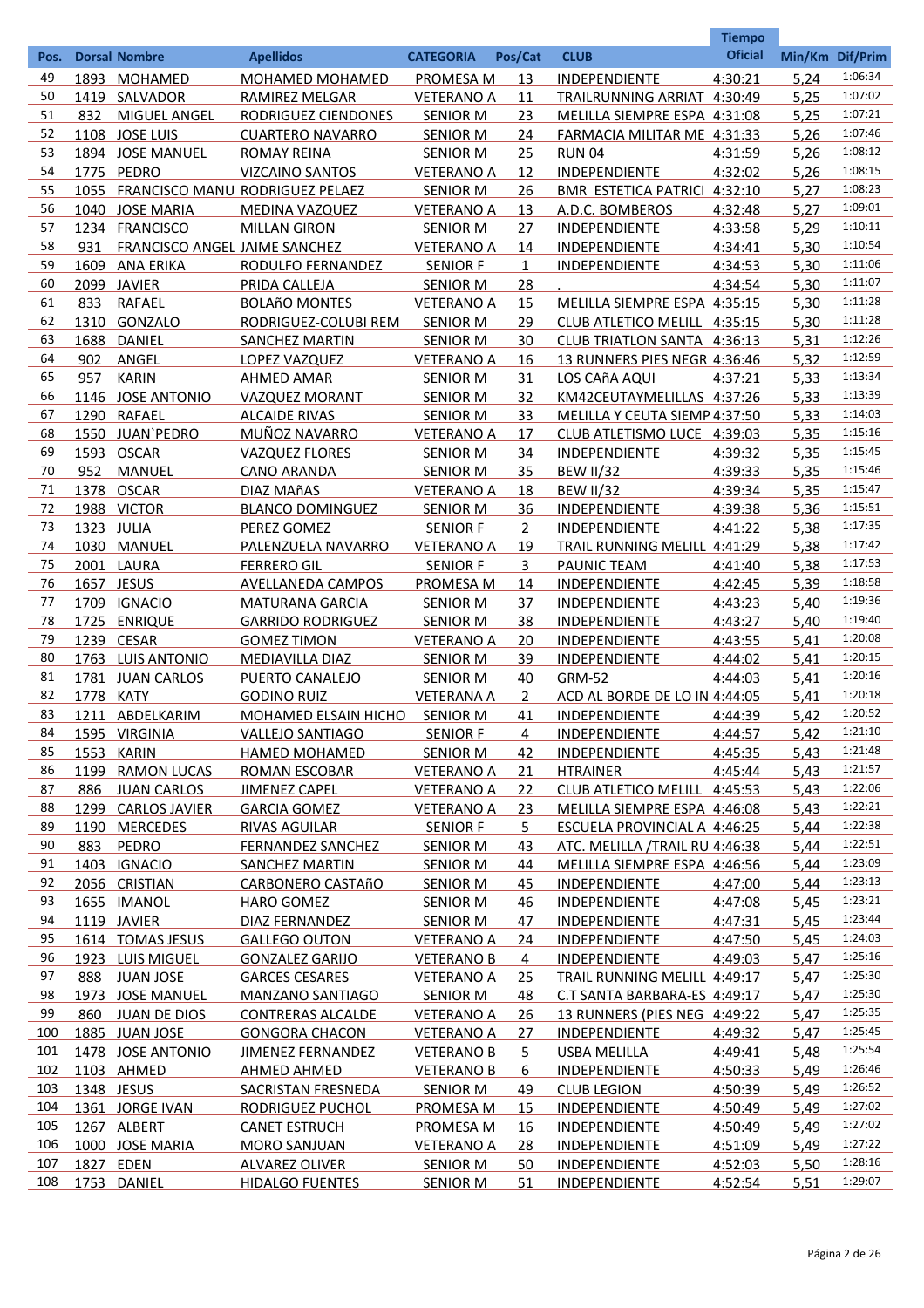|            |              |                                    |                                            |                                    |           |                               | <b>Tiempo</b>      |              |                    |
|------------|--------------|------------------------------------|--------------------------------------------|------------------------------------|-----------|-------------------------------|--------------------|--------------|--------------------|
| Pos.       |              | <b>Dorsal Nombre</b>               | <b>Apellidos</b>                           | <b>CATEGORIA</b>                   | Pos/Cat   | <b>CLUB</b>                   | <b>Oficial</b>     |              | Min/Km Dif/Prim    |
| 109        |              | 1019 JAVIER                        | RODRIGUEZ GARCIA                           | <b>SENIOR M</b>                    | 52        | TRAIL RUNNING MELILL 4:53:02  |                    | 5,52         | 1:29:15            |
| 110        |              | 1098 JUAN JESUS                    | <b>SILES SANCHEZ</b>                       | <b>SENIOR M</b>                    | 53        | INDEPENDIENTE                 | 4:53:17            | 5,52         | 1:29:30            |
| 111        |              | 1159 ALFONSO                       | MONTAÑEZ VIZCAINO                          | <b>SENIOR M</b>                    | 54        | KM42CEUTAYMELILLAS 4:53:31    |                    | 5,52         | 1:29:44            |
| 112        |              | 1548 RAFAEL                        | <b>SAN JOSE MARTIN</b>                     | <b>SENIOR M</b>                    | 55        | 2ºTERCIO-MILITAR              | 4:53:36            | 5,52         | 1:29:49            |
| 113        |              | 1346 JESUS                         | <b>GOZALO HAWRYSCH</b>                     | <b>SENIOR M</b>                    | 56        | INDEPENDIENTE                 | 4:53:36            | 5,52         | 1:29:49            |
| 114        |              | 1278 JOSE MANUEL                   | <b>VENTURA GARCIA</b>                      | <b>SENIOR M</b>                    | 57        | <b>MELILLA PATRIMONIO</b>     | 4:54:01            | 5,53         | 1:30:14            |
| 115        | 1427         | <b>EDEN</b>                        | NAVARRO GUERRERO                           | <b>SENIOR M</b>                    | 58        | INDEPENDIENTE                 | 4:55:12            | 5,54         | 1:31:25            |
| 116        | 857          | <b>JUAN MANUEL</b>                 | <b>ESCALANTE SANTOS</b>                    | <b>SENIOR M</b>                    | 59        | <b>MILITAR</b>                | 4:55:45            | 5,55         | 1:31:58            |
| 117        | 1517         | SANTIAGO                           | PORRAS BOUCHAOUL                           | <b>SENIOR M</b>                    | 60        | INDEPENDIENTE                 | 4:55:49            | 5,55         | 1:32:02            |
| 118        | 990          | <b>IVAN</b>                        | <b>FINEZ ZAZO</b>                          | PROMESA M                          | 17        | <b>INDEPENDIENTE</b>          | 4:57:43            | 5,57         | 1:33:56            |
| 119        | 1170         | <b>FRANCISCO JOSE</b>              | DOMINGUEZ PEDREñO                          | <b>SENIOR M</b>                    | 61        | TRAIL RUNNING MELILL 4:58:12  |                    | 5,58         | 1:34:25            |
| 120        |              | 1363 SERGIO                        | <b>ORTEGA SANCHEZ</b>                      | <b>SENIOR M</b>                    | 62        | TRAIL RUNNING MELILL 4:58:35  |                    | 5,58         | 1:34:48            |
| 121        |              | 1584 JAVIER                        | <b>BARREIRO ABALO</b>                      | <b>SENIOR M</b>                    | 63        | INDEPENDIENTE                 | 4:59:00            | 5,59         | 1:35:13            |
| 122        | 921          | RAFAEL ANTONIO                     | LIDUEñA IGLESIAS                           | <b>VETERANO A</b>                  | 29        | 13 RUNNERS (PIES NEG 4:59:16  |                    | 5,59         | 1:35:29            |
| 123        |              | 1193 ADAY                          | <b>CALERO MELIAN</b>                       | <b>SENIOR M</b>                    | 64        | <b>ULOG 24</b>                | 4:59:36            | 5,60         | 1:35:49            |
| 124        |              | 1531 ANTONIO                       | <b>GLEZ DEL CAMPO</b>                      | <b>SENIOR M</b>                    | 65        | <b>MILITAR</b>                | 4:59:54            | 5,60         | 1:36:07            |
| 125        |              | 1020 ALEJANDRO                     | <b>AZNAR TORRENTE</b>                      | PROMESA M                          | 18        | INDEPENDIENTE                 | 5:00:04            | 6,00         | 1:36:17            |
| 126        |              | 1611 MIGUEL                        | SANCHEZ SANCHEZ                            | <b>SENIOR M</b>                    | 66        | <b>INDEPENDIENTE</b>          | 5:00:42            | 6,01         | 1:36:55            |
| 127        | 1275         | <b>DANIEL</b>                      | ZAYAS LOPEZ                                | <b>SENIOR M</b>                    | 67        | COMANDANCIA NAVAL 5:02:20     |                    | 6,03         | 1:38:33            |
| 128        |              | 1587 JOSEP ENRIC                   | <b>HERMAN ALAPONT</b>                      | <b>SENIOR M</b>                    | 68        | INDEPENDIENTE                 | 5:02:31            | 6,03         | 1:38:44            |
| 129        |              | 1916 JAVIER                        | <b>GIL GOMEZ</b>                           | <b>SENIOR M</b>                    | 69        | INDEPENDIENTE                 | 5:03:11            | 6,04         | 1:39:24            |
| 130        |              | 1102 FEDERICO                      | SAEZ CAZORLA                               | <b>VETERANO B</b>                  | 7         | C.A. MARACENA                 | 5:03:11            | 6,04         | 1:39:24<br>1:39:43 |
| 131        | 1930         | <b>FRANCISCO JOSE</b>              | <b>FAUS GARCIA</b>                         | <b>SENIOR M</b>                    | 70        | TRAIL RUNNING MELILL 5:03:30  |                    | 6,04         | 1:39:43            |
| 132        |              | 1417 SERGIO                        | <b>TARAZON VAREA</b>                       | <b>SENIOR M</b>                    | 71        | INDEPENDIENTE                 | 5:03:30            | 6,04         | 1:40:01            |
| 133        |              | 1118 JOSE LUIS                     | <b>ANIADO MARTN</b>                        | <b>VETERANO B</b>                  | 8         | <b>BMR</b>                    | 5:03:48            | 6,05         | 1:40:15            |
| 134        |              | 1967 ABDEL YAMIL                   | MOHAMED MOHAMED                            | <b>SENIOR M</b>                    | 72        | CIA. DE MAR DE MELILL 5:04:02 |                    | 6,05         | 1:40:21            |
| 135<br>136 | 974          | <b>JUAN PEDRO</b>                  | <b>RUIZ GOMEZ</b>                          | <b>SENIOR M</b>                    | 73        | INDEPENDIENTE                 | 5:04:08            | 6,05         | 1:40:27            |
| 137        | 1408<br>1937 | <b>REBECA</b><br><b>NABIL</b>      | DE JUAN SAEZ                               | <b>SENIOR F</b>                    | 6<br>74   | <b>CLUB ATLÉTICO MELILL</b>   | 5:04:14<br>5:04:59 | 6,05         | 1:41:12            |
| 138        |              | 1008 ALFONSO                       | <b>MOHAMED AHMED</b><br><b>SALAS LOPEZ</b> | <b>SENIOR M</b><br><b>SENIOR M</b> | 75        | RAMIX 30<br><b>ULOG-24</b>    | 5:05:24            | 6,06<br>6,06 | 1:41:37            |
| 139        |              | 1256 CRISTOBAL                     | ALVAREZ GUZMAN                             | <b>VETERANO A</b>                  | 30        | <b>MUMU EL SOLITARIO</b>      | 5:05:29            | 6,07         | 1:41:42            |
| 140        |              | 1904 NELSON                        | POLANCO RIVERA                             | <b>SENIOR M</b>                    | 76        | INDEPENDIENTE                 | 5:06:14            | 6,07         | 1:42:27            |
| 141        |              | 1316 FRANCISCO JAVIER ALONSO LOPEZ |                                            | <b>VETERANO A</b>                  | 31        | INDEPENDIENTE                 | 5:08:51            | 6,11         | 1:45:04            |
| 142        |              | 1382 ALVARO JESUS                  | <b>GARCIA CARASUSAN</b>                    | <b>SENIOR M</b>                    | 77        | <b>CLUB ATLÉTICO MELILL</b>   | 5:08:55            | 6.11         | 1:45:08            |
| 143        |              | 1272 CRISTIAN                      | <b>AGUADO BONILL</b>                       | <b>SENIOR M</b>                    | 78        | INDEPENDIENTE                 | 5:08:55            | 6,11         | 1:45:08            |
| 144        |              | 1429 JUAN SALVADOR                 | <b>CORPAS MARTINEZ</b>                     | <b>VETERANO A</b>                  | 32        | LOS ULTIMOS SUSMUR 5:08:56    |                    | 6,11         | 1:45:09            |
| 145        | 852          | <b>JUAN MIGUEL</b>                 | <b>LOPEZ RUBI</b>                          | <b>SENIOR M</b>                    | 79        | <b>BMR</b>                    | 5:09:05            | 6,11         | 1:45:18            |
| 146        | 1777         | <b>FRANCISCO</b>                   | RODRIGUEZ PALOMARES                        | <b>VETERANO A</b>                  | 33        | ACD AL BORDE DE LO IN 5:09:07 |                    | 6,11         | 1:45:20            |
| 147        | 1280         | <b>MIGUEL ANGEL</b>                | MAYO JOSA                                  | <b>SENIOR M</b>                    | 80        | <b>GAR GUARDIA CIVIL</b>      | 5:09:21            | 6,11         | 1:45:34            |
| 148        | 1283         | RAFAEL ANTONIO                     | NUÑEZ ESCALONA                             | <b>VETERANO A</b>                  | 34        | <b>GAR GUARDIA CIVIL</b>      | 5:09:21            | 6,11         | 1:45:34            |
| 149        | 1859         | JEFFERSON VALDE ZAMORA MORAN       |                                            | PROMESA M                          | 19        | <b>INDEPENDIENTE</b>          | 5:09:24            | 6,11         | 1:45:37            |
| 150        |              | 1869 PABLO                         | <b>IBAÑEZ SANCHO MIÑANO</b>                | <b>SENIOR M</b>                    | 81        | INDEPENDIENTE                 | 5:09:24            | 6,11         | 1:45:37            |
| 151        |              | 1681 JOSE LUIS                     | <b>GARCIA SOBRINO</b>                      | <b>PROMESA M</b>                   | 20        | INDEPENDIENTE                 | 5:09:25            | 6,11         | 1:45:38            |
| 152        |              | 1696 YANDRI JAVIER                 | ESPARZA CASTILLO                           | <b>SENIOR M</b>                    | 82        | <b>INDEPENDIENTE</b>          | 5:09:25            | 6,11         | 1:45:38            |
| 153        |              | 2004 MIGUEL                        | <b>GARCIA BOUJEMA</b>                      | <b>SENIOR M</b>                    | 83        | <b>TERLEG 1</b>               | 5:09:31            | 6,11         | 1:45:44            |
| 154        |              | 1997 ABDERRAHIM                    | <b>AGNAOUI EL ARNOUKI</b>                  | <b>SENIOR M</b>                    | 84        | <b>TERLEG 1</b>               | 5:09:32            | 6,11         | 1:45:45            |
| 155        |              | 2043 JUAN JESUS                    | <b>NOTARIO LUNA</b>                        | <b>SENIOR M</b>                    | 85        | TERLEG1                       | 5:09:33            | 6,11         | 1:45:46            |
| 156        |              | 2019 ANTONIO                       | DONDARZA DIAZ                              | PROMESA M                          | 21        | TERLEG1                       | 5:09:35            | 6,12         | 1:45:48            |
| 157        |              | 1218 JUAN ANTONIO                  | <b>ESCUDERO GARCIA</b>                     | <b>SENIOR M</b>                    | 86        | ULTRAFONDO GUADIX             | 5:09:35            | 6,12         | 1:45:48            |
| 158        |              | 1161 ANTONIO                       | ROJAS GOMEZ                                | <b>VETERANO B</b>                  | 9         | QUIEBRAJANO.                  | 5:09:56            | 6,12         | 1:46:09            |
| 159        |              | 1993 ROCIO                         | <b>ALARCON QUESADA</b>                     | <b>SENIOR F</b>                    | 7         | RAMIX 32                      | 5:10:23            | 6,12         | 1:46:36            |
| 160        |              | 1113 NADIA                         | MOHAMED MOHAMED                            | <b>SENIOR F</b>                    | 8         | CLUB DE ATLETISMO GU 5:10:26  |                    | 6,13         | 1:46:39            |
| 161        |              | 1350 MARTIN                        | <b>MORA MOHAMED</b>                        | <b>VETERANO B</b>                  | 10        | <b>INDEPENDIENTE</b>          | 5:10:41            | 6,13         | 1:46:54            |
| 162        |              | 1549 JOAQUIN                       | ALBA DE LA TORRE                           | <b>VETERANO A</b>                  | 35        | CLUB ATLETISMO DE LU 5:10:50  |                    | 6,13         | 1:47:03            |
| 163        |              | 1145 ANDRES M.                     | <b>HAMIDO MOHAMED</b>                      | <b>VETERANO A</b>                  | 36        | TRAIL RUNNING MELILL 5:10:59  |                    | 6,13         | 1:47:12            |
| 164        | 1392 JUAN    |                                    | <b>GONZALEZ SANTOS</b>                     | <b>VETERANO A</b>                  | 37        | A.D.C BOMBEROS MELIL 5:12:28  |                    | 6,15         | 1:48:41            |
| 165        |              | 1320 KARIM                         | <b>ABDEL LAH ROMERO</b>                    | <b>SENIOR M</b>                    | <u>87</u> | <b>INDEPENDIENTE</b>          | 5:12:35            | 6,15         | 1:48:48            |
| 166        | 801          | <b>HECTOR</b>                      | <b>INFANTE GARCIA</b>                      | <b>PROMESA M</b>                   | <u>22</u> | CLUB ATLETICO MELILL 5:13:03  |                    | 6,16         | 1:49:16            |
| 167        | 909          | <b>JOSE JAVIER</b>                 | <b>BERNAL PEREZ</b>                        | <b>VETERANO A</b>                  | 38        | <b>INDEPENDIENTE</b>          | 5:13:06            | 6,16         | 1:49:19            |
| 168        |              | 1021 JUAN MIGUEL                   | <b>MADRID ANDUJAR</b>                      | <b>VETERANO A</b>                  | 39        | <b>INDEPENDIENTE</b>          | 5:13:17            | 6,16         | 1:49:30            |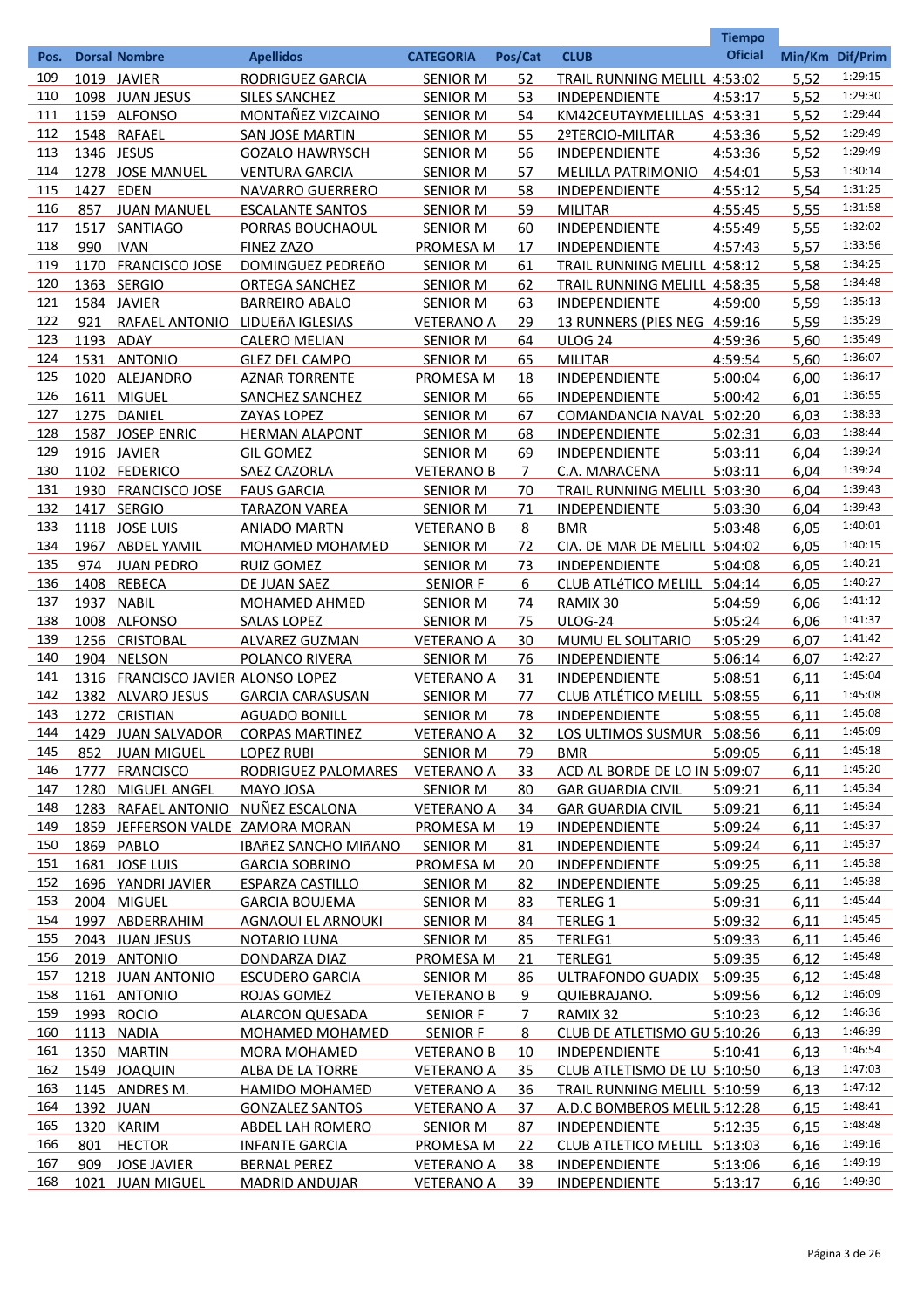|            |            |                               |                                         |                                    |            |                                       | <b>Tiempo</b>      |                 |                    |
|------------|------------|-------------------------------|-----------------------------------------|------------------------------------|------------|---------------------------------------|--------------------|-----------------|--------------------|
| Pos.       |            | <b>Dorsal Nombre</b>          | <b>Apellidos</b>                        | <b>CATEGORIA</b>                   | Pos/Cat    | <b>CLUB</b>                           | <b>Oficial</b>     | Min/Km Dif/Prim |                    |
| 169        | 1002       | <b>MIGUEL ANGEL</b>           | VILLAVERDE SALVATIERRA                  | <b>SENIOR M</b>                    | 88         | LOS CAÑA AQUI                         | 5:13:18            | 6,16            | 1:49:31            |
| 170        | 805        | <b>JAVIER</b>                 | PORTILLO TORTOSA                        | PROMESA M                          | 23         | INDEPENDIENTE                         | 5:14:01            | 6,17            | 1:50:14            |
| 171        | 1674       | <b>DAVID</b>                  | <b>ESTELLER SEVILLA</b>                 | <b>SENIOR M</b>                    | 89         | <b>ULOG 24</b>                        | 5:14:46            | 6,18            | 1:50:59            |
| 172        |            | 1468 JOAQUIN                  | <b>CASALLO CALDERON</b>                 | <b>VETERANO A</b>                  | 40         | INDEPENDIENTE                         | 5:14:47            | 6,18            | 1:51:00            |
| 173        | 958        | <b>ADRIAN</b>                 | CASANUEVA CASTRO                        | <b>SENIOR M</b>                    | 90         | <b>INDEPENDIENTE</b>                  | 5:14:58            | 6,18            | 1:51:11            |
| 174        | 1910       | PABLO                         | LOPEZ CASTELLANOS                       | PROMESA M                          | 24         | INDEPENDIENTE                         | 5:15:03            | 6,18            | 1:51:16            |
| 175        | 1151       | <b>JOSE MANUEL</b>            | <b>MOLINA VICENTE</b>                   | <b>SENIOR M</b>                    | 91         | PROBIKE MELILLA                       | 5:15:16            | 6,18            | 1:51:29            |
| 176        | 882        | PABLO                         | <b>LINARES CASAS</b>                    | <b>SENIOR M</b>                    | 92         | <b>TRAIL RUNNING MELILL 5:15:17</b>   |                    | 6,18            | 1:51:30            |
| 177        | 1337       | PEDRO                         | <b>BLASCO MARTINEZ</b>                  | <b>VETERANO B</b>                  | 11         | <b>IDEPENDIENTE</b>                   | 5:15:40            | 6,19            | 1:51:53            |
| 178        | 807        | MIGUEL ANGEL                  | <b>ESTEVANEZ BOTELLO</b>                | <b>VETERANO A</b>                  | 41         | <b>HTRAINER</b>                       | 5:15:55            | 6,19            | 1:52:08            |
| 179        | 892        | <b>JUAN CARLOS</b>            | <b>MARIN ESTRADA</b>                    | <b>SENIOR M</b>                    | 93         | TRAIL RUNNING MELILL 5:16:02          |                    | 6,19            | 1:52:15            |
| 180        | 1315       | <b>FRANCISCO</b>              | <b>CASTILLO CARRASCAL</b>               | <b>VETERANO A</b>                  | 42         | PALLEJA                               | 5:16:13            | 6,19            | 1:52:26            |
| 181        | 1233       | PABLO                         | <b>SUAREZ ATTIAS</b>                    | <b>SENIOR M</b>                    | 94         | INDEPENDIENTE                         | 5:16:14            | 6,19            | 1:52:27            |
| 182        |            | 1374 GERARDO JORGE            | <b>GARCIA SUAREZ</b>                    | <b>SENIOR M</b>                    | 95         | INDEPENDIENTE                         | 5:16:35            | 6,20            | 1:52:48            |
| 183        |            |                               | 1971 FRANCISCO JAVIER CRESPILLO HURTADO | <b>VETERANO A</b>                  | 43         | <b>EQUIPO KENIATA</b>                 | 5:16:35            | 6,20            | 1:52:48            |
| 184        |            | 1390 SERGIO                   | LIEBANA CALVO                           | <b>SENIOR M</b>                    | 96         | INDEPENDIENTE                         | 5:16:35            | 6,20            | 1:52:48            |
| 185        | 1335       | MIGUEL ANGEL                  | <b>GONZALEZ BANCALERO</b>               | <b>VETERANO A</b>                  | 44         | <b>ULOG 24</b>                        | 5:16:36            | 6,20            | 1:52:49            |
| 186        | 1519       | <b>EMILIO</b>                 | <b>AGUILAR GONZALEZ</b>                 | <b>SENIOR M</b>                    | 97         | INDEPENDIENTE                         | 5:16:51            | 6,20            | 1:53:04            |
| 187        | 956        | <b>ANTONIO</b>                | NICOLAS ESCOBAR                         | <b>SENIOR M</b>                    | 98         | TRAIL RUNNING MELILL 5:16:53          |                    | 6,20            | 1:53:06            |
| 188        |            | 1582 FERNANDO                 | <b>MORENO MARTOS</b>                    | PROMESA M                          | 25         | <b>INDEPENDIENTE</b>                  | 5:17:03            | 6,20            | 1:53:16            |
| 189        | 1521       | <b>TERESA</b>                 | MARTIN DEL BURGO GRA                    | <b>SENIOR F</b>                    | 9          | 101 KM                                | 5:17:22            | 6,21            | 1:53:35            |
| 190        | 927        | <b>EDUARDO JOSE</b>           | SANCHEZ FERRANDEZ                       | <b>SENIOR M</b>                    | 99         | CIA. DE MAR DE MELILL 5:17:22         |                    | 6,21            | 1:53:35            |
| 191        | 965        | <b>JOSELUIS</b>               | <b>BILBAO NORDI</b>                     | <b>VETERANO B</b>                  | 12         | USBA MELILLA SENDERI 5:18:01          |                    | 6,22            | 1:54:14            |
| 192        | 1907       | <b>JOSE MIGUEL</b>            | <b>VAZQUEZ PEREZ</b>                    | <b>VETERANO A</b>                  | 45         | INDEPENDIENTE                         | 5:18:12            | 6,22            | 1:54:25            |
| 193        | 887        | <b>OSCAR</b>                  | <b>GONZALEZ GARCIA</b>                  | <b>SENIOR M</b>                    | 100        | <b>REGULARES 52</b>                   | 5:18:13            | 6,22            | 1:54:26<br>1:54:27 |
| 194        | 1179       | <b>FRANCISCO J</b>            | <b>MORENO CHAVES</b>                    | <b>SENIOR M</b>                    | 101        | <b>INDEPENDIENTE</b>                  | 5:18:14            | 6,22            | 1:54:34            |
| 195        | 1388       | PABLO                         | <b>RUBIA</b>                            | <b>SENIOR M</b>                    | 102        | NO                                    | 5:18:21            | 6,22            |                    |
| 196        |            | 1153 CARLOS                   | <b>CARMONA MARIN</b>                    | <b>SENIOR M</b>                    | 103        | <b>INDEPENDIENTE</b>                  | 5:18:21            | 6,22            | 1:54:34<br>1:54:38 |
| 197        | 954        | <b>CARLOS</b>                 | <b>BARBA ORTEGA</b>                     | <b>VETERANO A</b>                  | 46         | 13 RUNNERS PIES NEGR 5:18:25          |                    | 6,22            | 1:55:03            |
| 198        |            | 1436 GINES                    | <b>ESPINO CESPEDES</b>                  | <b>VETERANO B</b>                  | 13         | <b>CLUB TRIATLON SANTA 5:18:50</b>    |                    | 6,23            | 1:56:29            |
| 199<br>200 | 1259       | <b>MUSTAFA</b>                | MOHAMED ALI                             | <b>SENIOR M</b>                    | 104<br>26  | INDEPENDIENTE<br>INDEPENDIENTE        | 5:20:16            | 6,24<br>6,25    | 1:56:44            |
| 201        |            | 1432 JESUS LORENZO            | <b>SUANES CASTILLO</b>                  | PROMESA M                          |            |                                       | 5:20:31            |                 | 1:56:44            |
| 202        | 1412       | 1838 GABRIEL<br><b>HELIOS</b> | <b>MARTIN MOLINA</b>                    | <b>SENIOR M</b>                    | 105<br>27  | <b>INDEPENDIENTE</b>                  | 5:20:31            | 6,25            | 1:56:46            |
| 203        |            | 1430 OSCAR ALFONSO            | <b>DOMINGUEZ LIRON</b>                  | <b>PROMESA M</b>                   | 106        | <b>INDEPENDIENTE</b><br>INDEPENDIENTE | 5:20:33            | 6.25            | 1:56:54            |
| 204        |            | 1976 TARIK                    | <b>LEON BEJAR</b>                       | <b>SENIOR M</b><br><b>SENIOR M</b> |            | <b>INDEPENDIENTE</b>                  | 5:20:41<br>5:20:42 | 6,25<br>6,25    | 1:56:55            |
| 205        |            |                               | <b>BOUTAHAR BELGHAZI</b><br>ORTEGA CAñA | <b>SENIOR M</b>                    | 107        | TERCIO GRAN CAPITAN 5:20:50           |                    | 6,25            | 1:57:03            |
| 206        | 1083 JESUS | 2025 ELIAS MANUEL             | HERNANDEZ GONZALEZ                      | <b>VETERANO A</b>                  | 108<br>47  | <b>INDEPENDIENTE</b>                  | 5:20:55            | 6,25            | 1:57:08            |
| 207        |            | 1921 ALFONSO                  | DE LA ENCARNACION TOR                   | <b>SENIOR M</b>                    | 109        | RING 8                                | 5:20:56            | 6,25            | 1:57:09            |
| 208        |            | 1825 CARLOS                   | PEREZ DOMINGUEZ                         | <b>SENIOR M</b>                    | 110        | <b>INDEPENDIENTE</b>                  | 5:20:59            | 6,25            | 1:57:12            |
| 209        |            | 2017 JESUS                    | <b>BOCANEGRA SANCHEZ</b>                | <b>SENIOR M</b>                    | 111        | <b>INDIVIDUAL</b>                     | 5:21:15            | 6,26            | 1:57:28            |
| 210        |            | 1360 GUILLERMO                | <b>HERRERO RUIZ</b>                     | <b>VETERANO B</b>                  | 14         | INDEPENDIENTE                         | 5:21:39            | 6,26            | 1:57:52            |
| 211        | 1097       | <b>FCO.JAVIER</b>             | <b>AMADOZ SANTIAGO</b>                  | <b>VETERANO A</b>                  | 48         | LOS ULTIMOS SUSMUR 5:21:55            |                    | 6,26            | 1:58:08            |
| 212        |            | 1045 JAVIER                   | <b>ALMANSA MATEO</b>                    | <b>VETERANO A</b>                  | 49         | TRAIL RUNNING MELILL 5:22:32          |                    | 6,27            | 1:58:45            |
| 213        |            | 1774 JENNIFER                 | <b>BENALCAZAR GUERRERO</b>              | <b>SENIOR F</b>                    | 10         | MILITAR RAMIX 32                      | 5:22:33            | 6,27            | 1:58:46            |
| 214        | 818        | <b>ROSA</b>                   | <b>GARRIDO FLORES</b>                   | <b>SENIOR F</b>                    | 11         | <b>HTRAINER</b>                       | 5:22:45            | 6,27            | 1:58:58            |
| 215        |            | 1189 JULIAN                   | <b>TELLEZ MUTIS</b>                     | <b>SENIOR M</b>                    | 112        | <b>BZAPLEG II</b>                     | 5:23:30            | 6,28            | 1:59:43            |
| 216        |            | 1819 RAMON                    | <b>GOMEZ DELGADO</b>                    | <b>SENIOR M</b>                    | 113        | <b>CG BRILEG</b>                      | 5:24:30            | 6,29            | 2:00:43            |
| 217        |            | 1434 CARLOS JESUS             | <b>EGIDO YUSTRES</b>                    | <b>SENIOR M</b>                    | 114        | <b>INDEPENDIENTE</b>                  | 5:24:57            | 6,30            | 2:01:10            |
| 218        | 1439 JUDIT |                               | <b>MINGORANCE BAñOS</b>                 | <b>SENIOR F</b>                    | 12         | 101KM                                 | 5:25:14            | 6,30            | 2:01:27            |
| 219        | 1563 JESUS |                               | <b>IMBRODA SEMPERE</b>                  | <b>VETERANO A</b>                  | 50         | BOMBALURINA RUNNE 5:25:27             |                    | 6,31            | 2:01:40            |
| 220        |            | 1670 OMAR ALFONSO             | <b>OLAYA RESTREPO</b>                   | <b>SENIOR M</b>                    | 115        | <b>BRILEG</b>                         | 5:26:09            | 6,31            | 2:02:22            |
| 221        | 1095       | <b>RAMON ANDRES</b>           | <b>TERUEL CARMONA</b>                   | <b>SENIOR M</b>                    | 116        | BMR ESTETICA PATRICI 5:26:14          |                    | 6,31            | 2:02:27            |
| 222        |            | 1269 FERNANDO                 | <b>FORTUN RIPOLLÈS</b>                  | <b>PROMESA M</b>                   | 28         | <b>NINGUNO</b>                        | 5:26:31            | 6,32            | 2:02:44            |
| 223        |            | 1210 BENAISA                  | <b>BOUARFA HAMED</b>                    | <b>SENIOR M</b>                    | 117        | <b>MILITAR</b>                        | 5:26:59            | 6,32            | 2:03:12            |
| 224        |            | 908 JUAN                      | <b>RUBIO YANCHUCK</b>                   | PROMESA M                          | 29         | INDEPENDIENTE                         | 5:27:01            | 6,32            | 2:03:14            |
| 225        | 907        | <b>CARLOS</b>                 | SANTACREU GONZALEZ                      | <b>SENIOR M</b>                    | <u>118</u> | <b>INDEPENDIENTE</b>                  | 5:27:02            | 6,32            | 2:03:15            |
| 226        | 1422 ICIAR |                               | <b>TELLECHEA OMISTE</b>                 | <b>SENIOR F</b>                    | 13         | <b>INDEPENDIENTE</b>                  | 5:27:05            | 6,33            | 2:03:18            |
| 227        |            | 1137 HECTOR S.                | <b>CRUCES GALIANO</b>                   | <b>SENIOR M</b>                    | 119        | TRAIL RUNNING MELILL 5:27:17          |                    | 6,33            | 2:03:30            |
| 228        |            | 1896 JORGE                    | <b>HINOJO ALCAIDE</b>                   | <b>SENIOR M</b>                    | 120        | <b>INDEPENDIENTE</b>                  | 5:27:17            | 6,33            | 2:03:30            |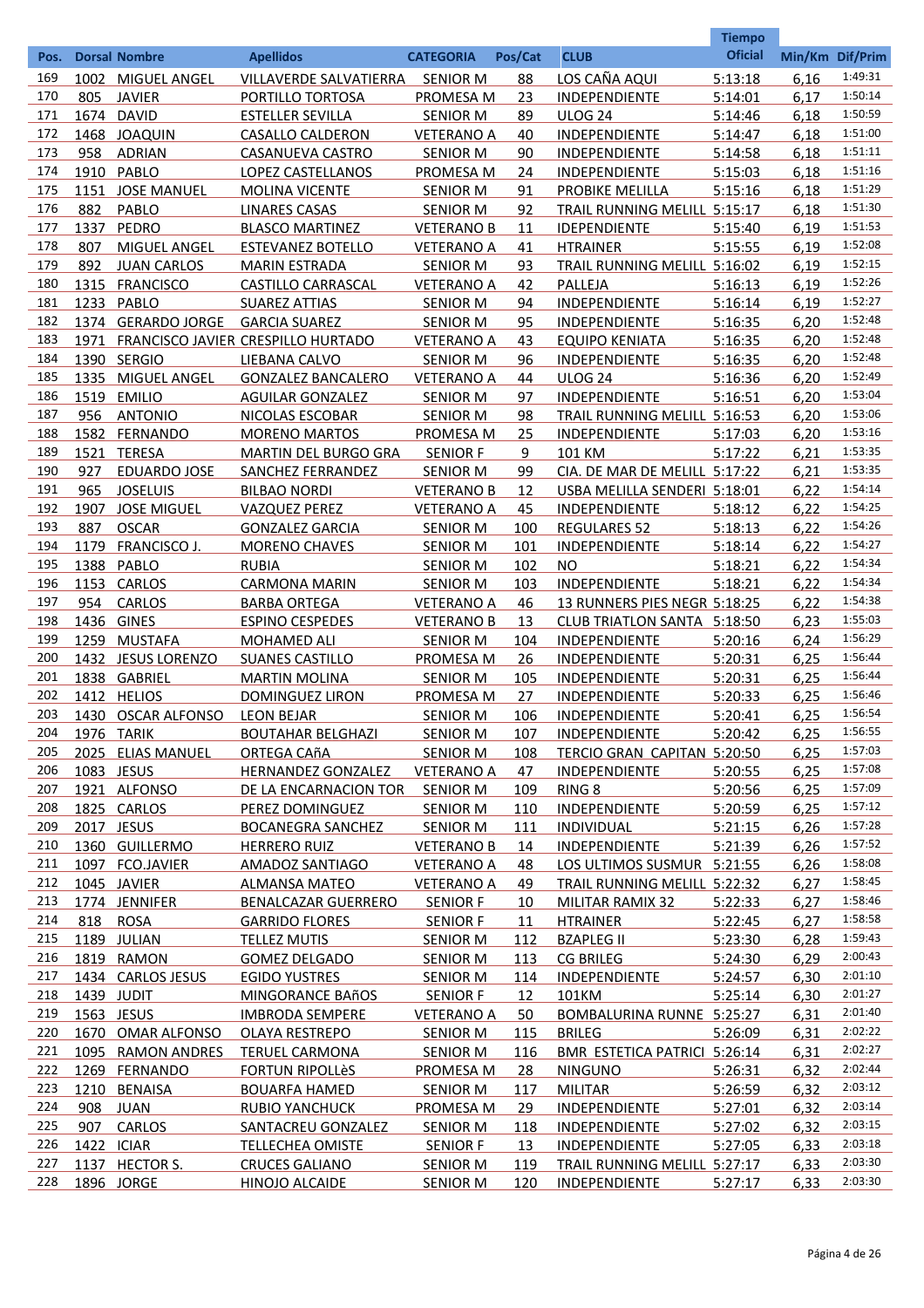|      |           |                                    |                                    |                   |              |                                   | <b>Tiempo</b>  |                 |         |
|------|-----------|------------------------------------|------------------------------------|-------------------|--------------|-----------------------------------|----------------|-----------------|---------|
| Pos. |           | <b>Dorsal Nombre</b>               | <b>Apellidos</b>                   | <b>CATEGORIA</b>  | Pos/Cat      | <b>CLUB</b>                       | <b>Oficial</b> | Min/Km Dif/Prim |         |
| 229  |           | 1293 ESTEBAN                       | PINO MORENO                        | <b>VETERANO A</b> | 51           | <b>CUASICUARENTONES T 5:27:19</b> |                | 6,33            | 2:03:32 |
| 230  | 873       | <b>AITOR</b>                       | ALONSO SALGADO                     | <b>SENIOR M</b>   | 121          | INDEPENDIENTE                     | 5:27:21        | 6,33            | 2:03:34 |
| 231  |           | 1740 GORKA                         | <b>CARRASCO GARCIA</b>             | <b>SENIOR M</b>   | 122          | INDEPENDIENTE                     | 5:27:22        | 6,33            | 2:03:35 |
| 232  |           | 1735 JUAN CARLOS                   | <b>GARCIA SOLA</b>                 | <b>SENIOR M</b>   | 123          | INDEPENDIENTE                     | 5:27:22        | 6,33            | 2:03:35 |
| 233  |           | 2009 RICARDO                       | <b>LISTE REIS</b>                  | <b>VETERANO A</b> | 52           | <b>TERLEG 1</b>                   | 5:27:30        | 6,33            | 2:03:43 |
| 234  |           | 2026 JERONIMO MIGUELSORIA SOLER    |                                    | <b>SENIOR M</b>   | 124          | <b>TERLEG 1</b>                   | 5:27:32        | 6,33            | 2:03:45 |
| 235  |           | 1215 PEDRO                         | <b>BARROSO RODRIGUEZ</b>           | <b>VETERANO A</b> | 53           | INDEPENDIENTE                     | 5:27:46        | 6,33            | 2:03:59 |
| 236  |           | <b>1150 IKRAM</b>                  | <b>MIMUN BUMEDIEN</b>              | <b>SENIOR F</b>   | 14           | <b>HTRAINER</b>                   | 5:28:13        | 6,34            | 2:04:26 |
| 237  |           | 1590 ALEXANDER                     | RIVERA MARIN                       | PROMESA M         | 30           | INDEPENDIENTE RIVAD 5:30:06       |                | 6,36            | 2:06:19 |
| 238  |           | 1551 Mª LUISA                      | <b>ESTEBAN DORRONZORO</b>          | <b>VETERANA B</b> | $\mathbf{1}$ | GRUPO EL BOSQUE CAS 5:30:07       |                | 6,36            | 2:06:20 |
| 239  |           | 1387 ALEJANDRO                     | <b>LINARES CASAS</b>               | <b>SENIOR M</b>   | 125          | TRAIL RUNNING MELILL 5:30:17      |                | 6,36            | 2:06:30 |
| 240  |           | 1694 JOSE MANUEL                   | <b>FERNANDEZ DIAZ</b>              | <b>VETERANO A</b> | 54           | <b>INDEPENDIENTE</b>              | 5:30:46        | 6,37            | 2:06:59 |
| 241  |           | 1279 ANTONIO JOSE                  | <b>GINER NAVARRO</b>               | <b>SENIOR M</b>   | 126          | INDEPENDIENTE                     | 5:30:47        | 6,37            | 2:07:00 |
| 242  |           | 1075 SERGIO                        | RUBIO JALDO                        | PROMESA M         | 31           | <b>CLUB CICLISTA CIUDAD</b>       | 5:30:55        | 6,37            | 2:07:08 |
| 243  | 973       | <b>JUAN ANTONIO</b>                | <b>LOPEZ ALVAREZ</b>               | <b>SENIOR M</b>   | 127          | INDEPENDIENTE                     | 5:31:07        | 6,37            | 2:07:20 |
| 244  | 1497      | <b>RAFAEL</b>                      | <b>ARROYO ROSA</b>                 | <b>SENIOR M</b>   | 128          | <b>CORDUBA TRAIL</b>              | 5:31:36        | 6,38            | 2:07:49 |
| 245  |           | 1376 FRANCISCO                     | <b>HERRERIAS LOPEZ</b>             | PROMESA M         | 32           | INDEPENDIENTE                     | 5:31:37        | 6,38            | 2:07:50 |
| 246  |           | 1351 JUAN GABRIEL                  | <b>APONTE VACA</b>                 | <b>SENIOR M</b>   | 129          | INDEPENDIENTE                     | 5:31:37        | 6,38            | 2:07:50 |
| 247  |           | 1089 ARTURO                        | <b>TORRES VERGARA</b>              | <b>SENIOR M</b>   | 130          | <b>BRILEG</b>                     | 5:31:37        | 6,38            | 2:07:50 |
| 248  |           | 2012 JOHNNY FERNAND ARROYO BOZA    |                                    | <b>SENIOR M</b>   | 131          | INDEPENDIENTE                     | 5:31:39        | 6,38            | 2:07:52 |
| 249  | 879       | <b>ANTONIO</b>                     | <b>BARON ROLDAN</b>                | <b>VETERANO A</b> | 55           | INDEPENDIENTE                     | 5:32:14        | 6,39            | 2:08:27 |
| 250  | 1767      | <b>CARLOS</b>                      | MUÑOZ MARI                         | <b>SENIOR M</b>   | 132          | INDEPENDIENTE                     | 5:32:51        | 6,39            | 2:09:04 |
| 251  | 1889      | <b>HOUCINE</b>                     | MOHAMED DAHMAN                     | <b>VETERANO A</b> | 56           | INDEPENDIENTE                     | 5:33:22        | 6,40            | 2:09:35 |
| 252  | 834       | <b>FERNANDO</b>                    | PONS MONCADA                       | <b>VETERANO B</b> | 15           | MELILLA SIEMPRE ESPA 5:33:22      |                | 6,40            | 2:09:35 |
| 253  | 1141      | <b>JUAN ANTONIO</b>                | MARQUEZ CAZORLA                    | <b>VETERANO A</b> | 57           | INDEPENDIENTE                     | 5:33:28        | 6,40            | 2:09:41 |
| 254  | 968       |                                    | FRANCISCO JAVIER AVELLANEDA GARCIA | <b>VETERANO B</b> | 16           | INDEPENDIENTE                     | 5:34:51        | 6.42            | 2:11:04 |
| 255  | 1597      | <b>RODRIGO</b>                     | <b>GARCIA PINILLA</b>              | <b>SENIOR M</b>   | 133          | INDEPENDIENTE                     | 5:34:52        | 6.42            | 2:11:05 |
| 256  | 1721      | <b>RAFAEL</b>                      | <b>COMINO RIOS</b>                 | <b>VETERANO A</b> | 58           | CLUB ATLETISMO ARRO 5:35:00       |                | 6.42            | 2:11:13 |
| 257  | 1271      | <b>MIGUEL</b>                      | RODRIGUEZ RODRIGUEZ                | <b>VETERANO A</b> | 59           | <b>ULOG 24</b>                    | 5:36:12        | 6,43            | 2:12:25 |
| 258  | 1129      | PEDRO LORENZO                      | <b>MARQUEZ DIAZ</b>                | <b>SENIOR M</b>   | 134          | INDEPENDIENTE                     | 5:36:13        | 6,43            | 2:12:26 |
| 259  | 808       | <b>AGUSTIN JOSE</b>                | ROBLES COCA                        | <b>VETERANO A</b> | 60           | A.C.D. SANTA RITA                 | 5:37:10        | 6,45            | 2:13:23 |
| 260  |           | 1474 ADRIAN                        | <b>SEGURA ROBLES</b>               | <b>SENIOR M</b>   | 135          | <b>HTRAINER</b>                   | 5:37:10        | 6,45            | 2:13:23 |
| 261  | 1223      | <b>ALBERTO</b>                     | <b>ATIENZA RODRIGUEZ</b>           | <b>SENIOR M</b>   | 136          | <b>HTRAINER</b>                   | 5:37:10        | 6,45            | 2:13:23 |
| 262  | 1645      | <b>MOHAMED</b>                     | <b>DUDUH AHMED</b>                 | <b>SENIOR M</b>   | 137          | <b>MILITAR</b>                    | 5:37:38        | 6,45            | 2:13:51 |
| 263  | 1897      | <b>IBRAHEM</b>                     | <b>ZARIOH MOHAMED</b>              | <b>SENIOR M</b>   | 138          | <b>INDEPENDIENTE</b>              | 5:37:39        | 6,45            | 2:13:52 |
| 264  |           | 1715 ALEJANDRO                     | <b>RUBIO SEVILLA</b>               | <b>SENIOR M</b>   | <u>139</u>   | <b>INDEPENDIENTE</b>              | 5:37:44        | 6,45            | 2:13:57 |
| 265  |           | 1622 ADRIAN                        | LARA GONZALEZ                      | PROMESA M         | 33           | <b>HTRAINER</b>                   | 5:37:47        | 6,45            | 2:14:00 |
| 266  |           | 1535 JORGE                         | <b>CUENCA PEREZ</b>                | <b>SENIOR M</b>   | 140          | INDEPENDIENTE                     | 5:38:27        | 6,46            | 2:14:40 |
| 267  |           | 1183 MANUEL JUAN                   | <b>ESPIGARES GUTIERREZ</b>         | <b>VETERANO A</b> | 61           | TRAIL RUNNING MELILL 5:38:29      |                | 6,46            | 2:14:42 |
| 268  | 1979 JOSE |                                    | <b>VENTURA GONZALEZ</b>            | <b>VETERANO A</b> | 62           | <b>INDEPENDIENTE</b>              | 5:38:40        | 6,46            | 2:14:53 |
| 269  |           | 1877 TERESA                        | ALONSO DOMINGUEZ                   | <b>SENIOR F</b>   | 15           | <b>INDEPENDIENTE</b>              | 5:40:19        | 6,48            | 2:16:32 |
| 270  | 917       | <b>ANTONIO</b>                     | ARMADA VAZQUEZ                     | <b>VETERANO A</b> | 63           | LEGION. VII BANDERA               | 5:40:20        | 6,48            | 2:16:33 |
| 271  |           | 1878 JAVIER                        | RIOS BLANCO                        | <b>VETERANO A</b> | 64           | <b>INDEPENDIENTE</b>              | 5:40:21        | 6,48            | 2:16:34 |
| 272  |           | 1576 JUANA                         | <b>FERNANDEZ FERNANDEZ</b>         | <b>SENIOR F</b>   | 16           | INDEPENDIENTE                     | 5:40:22        | 6,48            | 2:16:35 |
| 273  |           | 1987 ALFREDO                       | <b>MENGERT MAHANAN</b>             | <b>SENIOR M</b>   | 141          | TRIAL RUNNING MELILL 5:40:28      |                | 6,49            | 2:16:41 |
| 274  |           | 1944 GONZALO                       | VERDU PEREZ-SEOANE                 | <b>SENIOR M</b>   | 142          | <b>INDEPENDIENTE</b>              | 5:40:32        | 6,49            | 2:16:45 |
| 275  |           | 1043 FRANCISCO JAVIER FALCON RAMOS |                                    | <b>SENIOR M</b>   | 143          | <b>INDEPENDIENTE</b>              | 5:40:33        | 6,49            | 2:16:46 |
| 276  |           | 1533 FRANCISCO                     | <b>ZAFRA RUIZ</b>                  | <b>VETERANO A</b> | 65           | CLUB DEPORTIVO AXAR 5:40:34       |                | 6,49            | 2:16:47 |
| 277  |           | 1454 MARISOL                       | <b>HOYOS CASTAñO</b>               | <b>SENIOR F</b>   | 17           | <b>NINGUNO</b>                    | 5:40:34        | 6,49            | 2:16:47 |
| 278  |           | 1455 LEIDY JOHANA                  | <b>BEDOYA MARIN</b>                | <b>SENIOR F</b>   | <b>18</b>    | <b>NINGUNO</b>                    | 5:40:35        | 6,49            | 2:16:48 |
| 279  |           | 1379 JUAN FRANCISCO                | PEREZ JIMENEZ                      | <b>VETERANO B</b> | <u>17</u>    | <b>INDEPENDIENTE</b>              | 5:40:59        | 6,49            | 2:17:12 |
| 280  |           | 1850 ANTONIO                       | <b>MARTINEZ GALIANO</b>            | <b>VETERANO B</b> | <u>18</u>    | INDEPENDIENTE                     | 5:40:59        | 6,49            | 2:17:12 |
| 281  |           | 1698 ALFONSO                       | <b>JAUDENES SANCHEZ</b>            | <b>VETERANO A</b> | <u>66</u>    | <b>INDEPENDIENTE</b>              | 5:40:59        | 6,49            | 2:17:12 |
| 282  |           | 1820 JESUS                         | SANCHEZ CANOVAS                    | <b>VETERANO A</b> | 67           | <b>INDEPENDIENTE</b>              | 5:41:39        | 6,50            | 2:17:52 |
| 283  |           | 1570 ALFONSO                       | <b>AGUILAR CONEJO</b>              | <b>SENIOR M</b>   | 144          | <b>INDEPENDIENTE</b>              | 5:41:41        | 6,50            | 2:17:54 |
| 284  |           | 1672 FRANCISCO                     | PEREZ SANCHEZ                      | <b>SENIOR M</b>   | 145          | INDEPENDIENTE                     | 5:41:42        | 6,50            | 2:17:55 |
| 285  |           | 2022 MOHAMED                       | <b>LAARBI MIMUN</b>                | PROMESA M         | 34           | <b>TERLEG 1</b>                   | 5:41:50        | 6,50            | 2:18:03 |
| 286  |           | 1543 FRANKLIN SAUL                 | <b>ORTEGA CALVOPIñA</b>            | <b>SENIOR M</b>   | 146          | <b>INDEPENDIENTE</b>              | 5:42:18        | 6,51            | 2:18:31 |
| 287  |           | 2098 ALBERTO                       | ROMERO FERNANDEZ                   | <b>SENIOR M</b>   | <u>147</u>   |                                   | 5:42:39        | 6,51            | 2:18:52 |
| 288  |           | 2015 ADRIAN                        | <b>CABALLERO RODRIGUEZ</b>         | <b>PROMESA M</b>  | 35           | <b>INDEPENDIENTE</b>              | 5:42:39        | 6,51            | 2:18:52 |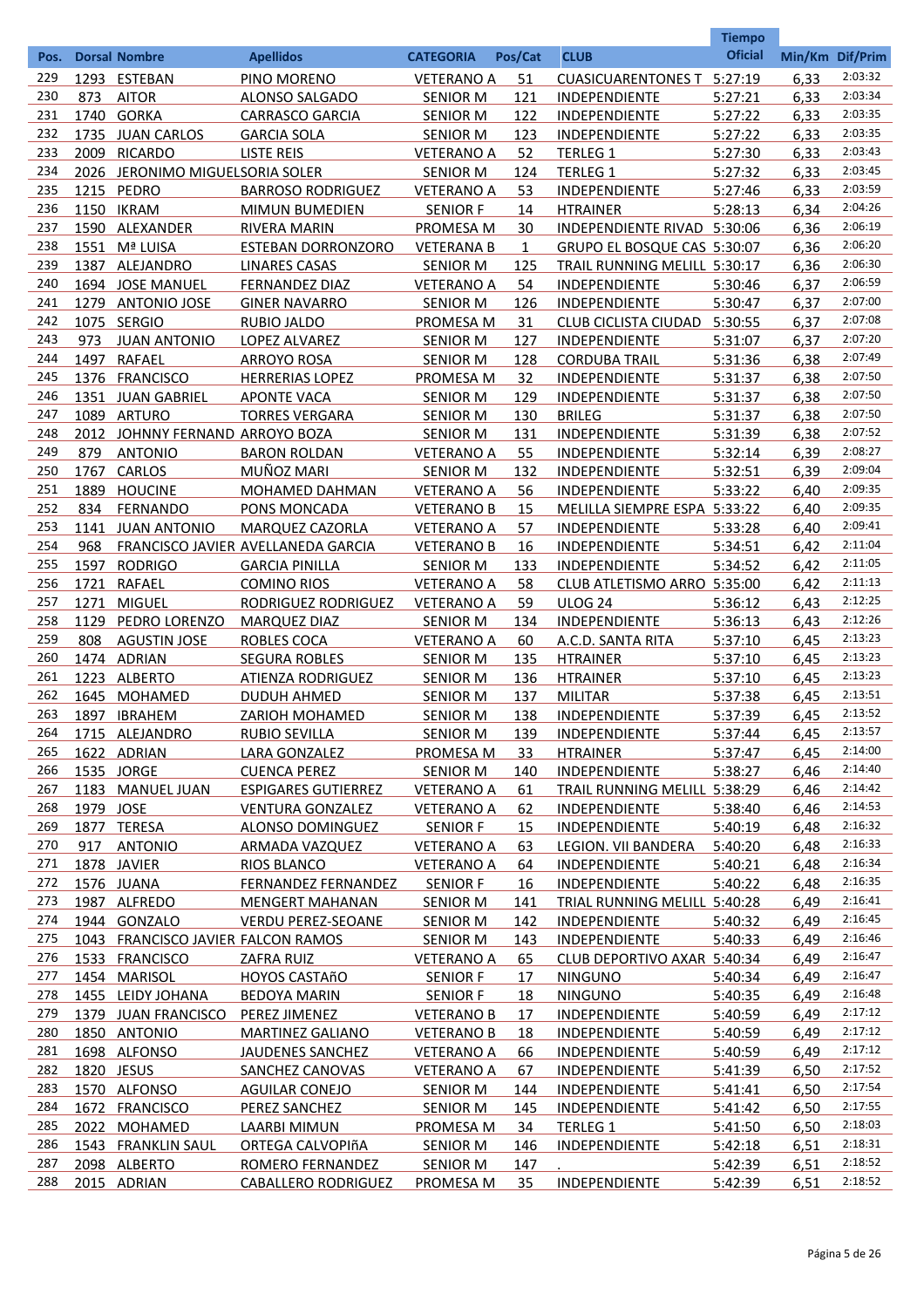|            |              | <b>Dorsal Nombre</b>            |                                                  | <b>CATEGORIA</b>                     | Pos/Cat    | <b>CLUB</b>                                                  | <b>Tiempo</b><br><b>Oficial</b> | Min/Km Dif/Prim |                    |
|------------|--------------|---------------------------------|--------------------------------------------------|--------------------------------------|------------|--------------------------------------------------------------|---------------------------------|-----------------|--------------------|
| Pos.       |              |                                 | <b>Apellidos</b>                                 |                                      |            |                                                              |                                 |                 | 2:19:24            |
| 289<br>290 |              | 1257 JAIME                      | <b>CLAR ALVAREZ</b>                              | <b>VETERANO A</b>                    | 68         | <b>INDEPENDIENTE</b>                                         | 5:43:11                         | 6,52            | 2:19:38            |
| 291        | 1220<br>1219 | MACARENA<br>FERNANDO            | <b>TELLECHEA OMISTE</b>                          | <b>SENIOR F</b>                      | 19         | TRAIL RUNNING MELILL 5:43:25<br>TRAIL RUNNING MELILL 5:43:25 |                                 | 6,52            | 2:19:38            |
| 292        | 976          | <b>JOSE</b>                     | <b>DELGADO BLANCO</b><br><b>GONZALEZ LUQUE</b>   | <b>SENIOR M</b><br><b>VETERANO B</b> | 148<br>19  | HERMANDAD LEGIONA 5:43:53                                    |                                 | 6,52<br>6,53    | 2:20:06            |
| 293        |              | 1244 ALEJANDRO                  | <b>RIOS MORA</b>                                 | <b>SENIOR M</b>                      | 149        | TRAIL RUNNING MELILL 5:43:56                                 |                                 | 6,53            | 2:20:09            |
| 294        |              | 1174 EMILIO                     | PUENTE ROLDAN                                    | <b>VETERANO A</b>                    | 69         | TRAIL RUNNING MELILL 5:43:57                                 |                                 | 6,53            | 2:20:10            |
| 295        |              | 1165 CARLOS                     | <b>COHEN LEVY</b>                                | <b>SENIOR M</b>                      | 150        | TRAIL RUNNING MELILL 5:44:02                                 |                                 | 6,53            | 2:20:15            |
| 296        | 1912         | MOHAMED                         | <b>MOHAMED ABDELKADER</b>                        | PROMESA M                            | 36         | <b>OLIMPYC CENTER</b>                                        | 5:44:08                         | 6,53            | 2:20:21            |
| 297        | 1995 LUIS    |                                 | <b>RIVAS BAñOS</b>                               | <b>SENIOR M</b>                      | 151        | <b>ORERO PATERNA RUNN 5:44:10</b>                            |                                 | 6,53            | 2:20:23            |
| 298        |              | 1472 JOSE ANTONIO               | ROMAGUERA MONTES                                 | <b>VETERANO B</b>                    | 20         | <b>INDEPENDIENTE</b>                                         | 5:44:13                         | 6,53            | 2:20:26            |
| 299        | 977          | MANUEL FERNAND MARTINS-ALVES    |                                                  | <b>VETERANO B</b>                    | 21         | <b>BOTAS ROTAS</b>                                           | 5:44:15                         | 6,53            | 2:20:28            |
| 300        |              | 2048 JOSE JUAN                  | <b>MORGADES MERCADO</b>                          | <b>VETERANO A</b>                    | 70         | <b>HTRAINER</b>                                              | 5:44:16                         | 6,53            | 2:20:29            |
| 301        |              | 2018 RAFAEL                     | <b>RODRIGUEZ</b>                                 | <b>SENIOR M</b>                      | 152        | INDEPENDIENTE                                                | 5:44:21                         | 6,53            | 2:20:34            |
| 302        |              | 1562 JUAN CARLOS                | PAZ RONDON                                       | <b>VETERANO A</b>                    | 71         | LOS ULTIMOS SUSMUR                                           | 5:44:24                         | 6,53            | 2:20:37            |
| 303        | 1536         | MACARENA                        | <b>VALVERDE FERNANDEZ</b>                        | <b>SENIOR F</b>                      | 20         | <b>INDEPENDIENTE</b>                                         | 5:44:29                         | 6,53            | 2:20:42            |
| 304        |              | 1154 JUAN MANUEL                | <b>MARTINEZ SANTAELLA</b>                        | <b>VETERANO A</b>                    | 72         | TRAIL RUNNING ARRIAT 5:44:29                                 |                                 | 6,53            | 2:20:42            |
| 305        |              | 1994 RUBEN                      | <b>GIL VELA</b>                                  | <b>SENIOR M</b>                      | 153        | <b>TERLEG 1</b>                                              | 5:45:04                         | 6,54            | 2:21:17            |
| 306        |              | 2178 RAMIX 32                   | OROZCO PADILLA                                   | <b>SENIOR M</b>                      | 154        | RAMIX32                                                      | 5:45:09                         | 6,54            | 2:21:22            |
| 307        |              | 1133 JESUS                      | <b>FUENTES ESPINOSA</b>                          | PROMESA M                            | 37         | INDEPENDIENTE                                                | 5:45:27                         | 6,55            | 2:21:40            |
| 308        | 1501 LUIS    |                                 | ANGULO CARRASCO                                  | <b>SENIOR M</b>                      | 155        | INDEPENDIENTE                                                | 5:45:29                         | 6,55            | 2:21:42            |
| 309        |              | 1566 ANTONIO JESUS              | SANCHEZ GONZALEZ                                 | PROMESA M                            | 38         | INDEPENDIENTE                                                | 5:45:29                         | 6,55            | 2:21:42            |
| 310        | 856          | GONZALO                         | <b>GARCIA VAZQUEZ</b>                            | <b>VETERANO A</b>                    | 73         | <b>INDEPENDIENTE</b>                                         | 5:45:33                         | 6,55            | 2:21:46            |
| 311        |              | 2095 JOSE LUIS                  | <b>SIRVENT CANOVAS</b>                           | <b>SENIOR M</b>                      | 156        |                                                              | 5:45:53                         | 6,55            | 2:22:06            |
| 312        | 2097 LUIS    |                                 | MARTINEZ ZARAGOZA                                | <b>SENIOR M</b>                      | 157        |                                                              | 5:45:53                         | 6,55            | 2:22:06            |
| 313        | 1069         | FRANCISCO JAVIER PLATERO LAZARO |                                                  | <b>VETERANO A</b>                    | 74         | C.D. SANTA RITA                                              | 5:45:57                         | 6,55            | 2:22:10            |
| 314        |              | 1046 VICTOR MANUEL              | <b>AGUILAR GUERRERO</b>                          | <b>SENIOR M</b>                      | 158        | INDEPENDIENTE                                                | 5:46:28                         | 6,56            | 2:22:41            |
| 315        | 999          | <b>RAMON</b>                    | <b>BERRUEZO MARTINEZ</b>                         | <b>SENIOR M</b>                      | 159        | INDEPENDIENTE                                                | 5:46:28                         | 6,56            | 2:22:41            |
| 316        | 1301 JUAN    |                                 | ROMERO COBOS                                     | <b>SENIOR M</b>                      | 160        | <b>BMR-ESTETICA PATRICI</b>                                  | 5:46:39                         | 6,56            | 2:22:52            |
| 317        |              | 1623 ADRIAN                     | <b>MARTY ALAMO</b>                               | <b>SENIOR M</b>                      | 161        | LENTEJA DE LA VIEJA                                          | 5:46:40                         | 6,56            | 2:22:53            |
| 318        |              | 1194 JOSE MANUEL                | <b>MARQUEZ URDIALES</b>                          | <b>VETERANO B</b>                    | 22         | <b>BOTAS ROTAS</b>                                           | 5:47:00                         | 6,56            | 2:23:13            |
| 319<br>320 | 863<br>2027  | <b>RAQUEL MARIA</b>             | SANCHEZ ESCALANTE<br><b>MANRIQUE ANDUJAR</b>     | <b>SENIOR F</b>                      | 21         | <b>REGULARES 52</b>                                          | 5:47:07<br>5:47:31              | 6,57            | 2:23:20<br>2:23:44 |
| 321        |              | <b>ANDRES</b><br>1058 VICENTE   | VILLANUEVA GONZALEZ                              | PROMESA M<br><b>SENIOR M</b>         | 39<br>162  | <b>TERLEG 1</b><br><b>INDEPENDIENTE</b>                      | 5:48:08                         | 6,57<br>6,58    | 2:24:21            |
| 322        | 1489 ELOY    |                                 | LOPEZ BARCALA                                    | PROMESA M                            | 40         | <b>INDEPENDIENTE</b>                                         | 5:48:09                         | 6,58            | 2:24:22            |
| 323        | 1934         | <b>DAVID</b>                    | <b>LAGO PORRUA</b>                               | <b>SENIOR M</b>                      | <u>163</u> | <b>INDEPENDIENTE</b>                                         | 5:48:09                         | 6,58            | 2:24:22            |
| 324        | 1081 FRAN    |                                 | <b>LOPEZ</b>                                     | <b>VETERANO A</b>                    | 75         | <b>INDEPENDIENTE</b>                                         | 5:48:09                         | 6,58            | 2:24:22            |
| 325        |              | 1540 JOSE MANUEL                | <b>BESADA AGUIN</b>                              | <b>VETERANO A</b>                    | 76         | <b>INDEPENDIENTE</b>                                         | 5:48:11                         | 6,58            | 2:24:24            |
| 326        |              | 2093 DIDIER ALEXIS              | <b>GALDEANO GUTIERREZ</b>                        | <b>SENIOR M</b>                      | 164        |                                                              | 5:48:25                         | 6,58            | 2:24:38            |
| 327        |              | 1568 SANTIAGO                   | <b>GUTIERREZ CUBERO</b>                          | <b>VETERANO B</b>                    | 23         | <b>BOTAS ROTAS</b>                                           | 5:48:26                         | 6,58            | 2:24:39            |
| 328        |              | 2014 KAMAL                      | <b>HADDU BAGDAD</b>                              | <b>SENIOR M</b>                      | 165        | <b>TERLEG 1</b>                                              | 5:48:37                         | 6,58            | 2:24:50            |
| 329        | 884          | <b>NADIA</b>                    | <b>FERNANDEZ SALAZAR</b>                         | <b>SENIOR F</b>                      | 22         | <b>NINGUNO</b>                                               | 5:48:55                         | 6,59            | 2:25:08            |
| 330        | 913          | GEMA                            | <b>CARMONA MUñOZ</b>                             | <b>SENIOR F</b>                      | 23         | <b>NINGUNO</b>                                               | 5:48:55                         | 6,59            | 2:25:08            |
| 331        |              | 1354 CRISTIAN                   | <b>DIOS ORTAS</b>                                | PROMESA M                            | 41         | <b>HTRAINER</b>                                              | 5:49:06                         | 6,59            | 2:25:19            |
| 332        | 1757         | EDUARDO ATANAS ISIDRO CARRERO   |                                                  | <b>VETERANO A</b>                    | 77         | <b>INDEPENDIENTE</b>                                         | 5:50:15                         | 7,00            | 2:26:28            |
| 333        |              | 1772 DIEGO                      | <b>GONZALEZ POSADA</b>                           | <b>SENIOR M</b>                      | 166        | <b>INDEPENDIENTE</b>                                         | 5:50:18                         | 7,00            | 2:26:31            |
| 334        |              | 1660 ANGEL                      | <b>MARTINEZ GARCIA</b>                           | <b>VETERANO A</b>                    | 78         | LOS CAñA AQUI                                                | 5:50:44                         | 7,01            | 2:26:57            |
| 335        |              | 1180 JOSE RAMON                 | <b>CABANILLAS GARCIA</b>                         | <b>SENIOR M</b>                      | 167        | TRAIL RUNNING MELILL 5:51:44                                 |                                 | 7,02            | 2:27:57            |
| 336        |              | 1926 MARCOS                     | <b>RUIZ AGUADO</b>                               | <b>SENIOR M</b>                      | 168        | <b>INDEPENDIENTE</b>                                         | 5:51:53                         | 7,02            | 2:28:06            |
| 337        |              | 1637 ALEJANDRO                  | <b>TOCON VIRSEDA</b>                             | PROMESA M                            | 42         | <b>INDEPENDIENTE</b>                                         | 5:51:53                         | 7,02            | 2:28:06            |
| 338        |              |                                 | 1970 FRANCISCO JAVIER RODRIGUEZ SANCHEZ          | <b>SENIOR M</b>                      | 169        | GRM52 1CIA                                                   | 5:51:54                         | 7,02            | 2:28:07            |
| 339        | 891          | ANTONIO MANUEL POLO GONZALEZ    |                                                  | <b>SENIOR M</b>                      | 170        | GRM-52 1º CIA                                                | 5:51:54                         | 7,02            | 2:28:07            |
| 340        |              | 1561 RAFAEL                     | PACHECO ROSA                                     | <b>VETERANO A</b>                    | 79         | <b>INDEPENDIENTE</b>                                         | 5:52:11                         | 7,03            | 2:28:24            |
| 341        |              | 1571 JUAN IGNACIO               | RODRIGUEZ SALCEDO                                | <b>VETERANO A</b>                    | 80         | A.C.D. SANTA RITA                                            | 5:52:16                         | 7,03            | 2:28:29            |
| 342        | 815          | <b>ADOLFO</b>                   | ALEDO DIAZ                                       | <b>VETERANO A</b>                    | 81         | <b>HTRAINER</b>                                              | 5:52:25                         | 7,03            | 2:28:38<br>2:28:41 |
| 343        |              | 1327 JORGE                      | <b>VERA SOSA</b>                                 | <b>SENIOR M</b>                      | 171        | <b>ULOG 24</b>                                               | 5:52:28                         | 7,03            | 2:28:47            |
| 344<br>345 |              | 1583 LUIS MANUEL                | <b>VARELA ULLOA</b>                              | <b>SENIOR M</b>                      | 172        | <b>INDEPENDIENTE</b>                                         | 5:52:34                         | 7,03            | 2:28:56            |
| 346        |              | 1664 ANTONIO<br>1823 SANTIAGO   | <b>MARTIN SALOMON</b><br><b>CARBALLO SOBREDO</b> | <b>SENIOR M</b>                      | 173<br>174 | <b>INDEPENDIENTE</b>                                         | 5:52:43<br>5:52:48              | 7,03<br>7,03    | 2:29:01            |
| 347        |              | 1266 DAVID                      | LOPEZ MARTINEZ                                   | <b>SENIOR M</b><br><b>SENIOR M</b>   | 175        | <b>INDEPENDIENTE</b><br><b>INDEPENDIENTE</b>                 | 5:52:50                         | 7,03            | 2:29:03            |
| 348        | 944          | <b>JESUS</b>                    | <b>ANDUJAR AVIÑON</b>                            | <b>SENIOR M</b>                      | 176        | TRAIL RUNNING MELILL 5:53:18                                 |                                 | 7,04            | 2:29:31            |
|            |              |                                 |                                                  |                                      |            |                                                              |                                 |                 |                    |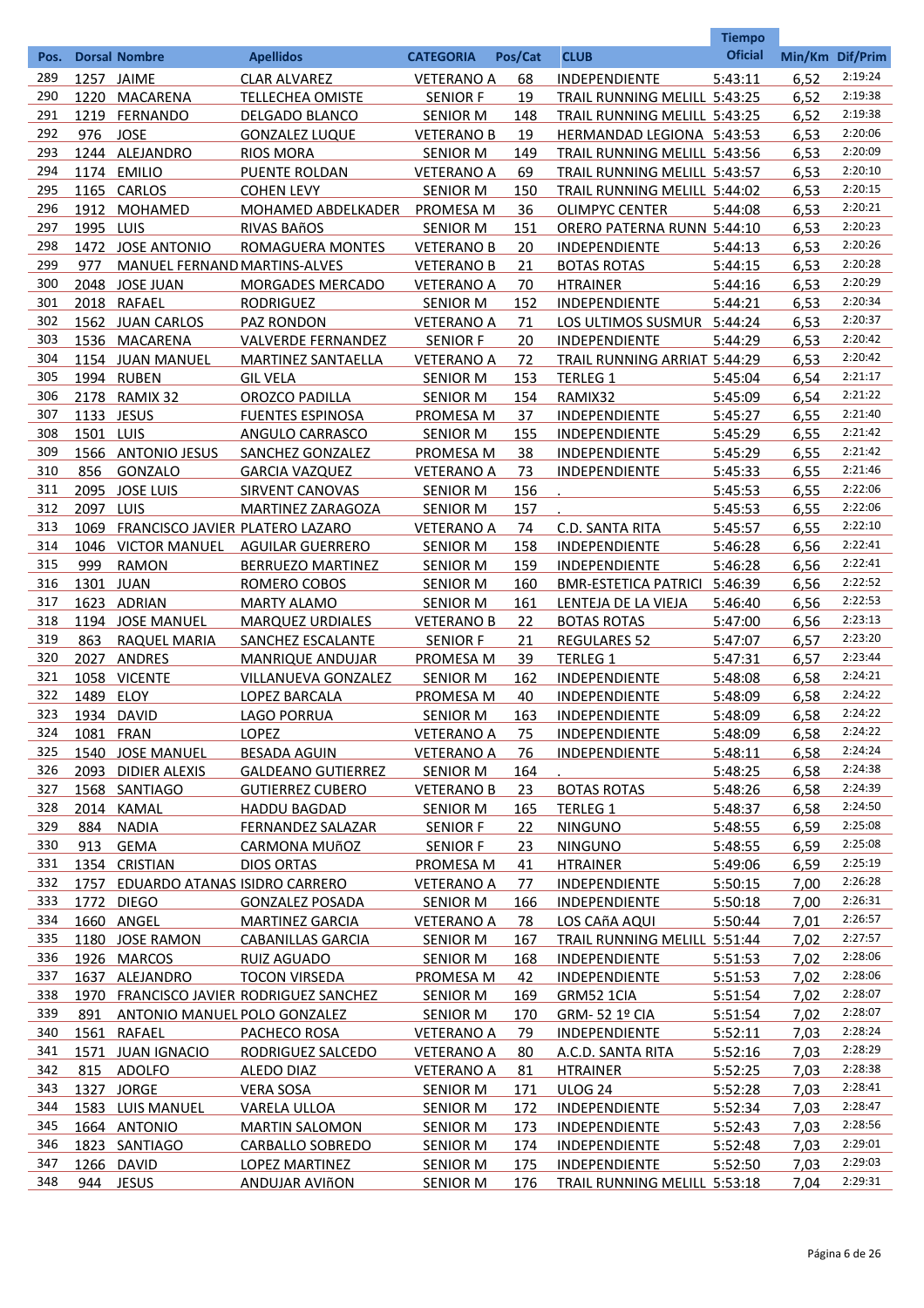|            |              |                                    |                                              |                                      |           |                                         | <b>Tiempo</b>      |                 |                    |
|------------|--------------|------------------------------------|----------------------------------------------|--------------------------------------|-----------|-----------------------------------------|--------------------|-----------------|--------------------|
| Pos.       |              | <b>Dorsal Nombre</b>               | <b>Apellidos</b>                             | <b>CATEGORIA</b>                     | Pos/Cat   | <b>CLUB</b>                             | <b>Oficial</b>     | Min/Km Dif/Prim |                    |
| 349        |              | 1499 JOAQUIN                       | <b>RODRIGUEZ LLORENS</b>                     | <b>VETERANO A</b>                    | 82        | <b>INDEPENDIENTE</b>                    | 5:53:51            | 7,05            | 2:30:04            |
| 350        | 1105 JESUS   |                                    | <b>JIMENA MANZANARES</b>                     | <b>SENIOR M</b>                      | 177       | TRAIL RUNNING MELILL 5:54:16            |                    | 7,05            | 2:30:29            |
| 351        |              | 1109 MIGUEL A.                     | <b>ZARCO GUERRA</b>                          | <b>SENIOR M</b>                      | 178       | TRAIL RUNNING MELILL 5:54:17            |                    | 7,05            | 2:30:30            |
| 352        |              | 1181 ANDRES                        | <b>MENDEZ ESCOBAR</b>                        | <b>SENIOR M</b>                      | 179       | <b>INDEPENDIENTE</b>                    | 5:55:31            | 7,07            | 2:31:44            |
| 353        | 1933         |                                    | FRANCISCO JAVIER ALARCON VALENZUELA          | <b>SENIOR M</b>                      | 180       | INDEPENDIENTE                           | 5:55:46            | 7,07            | 2:31:59            |
| 354        | 825          | <b>OSCAR</b>                       | PERAL MOHAND                                 | <b>SENIOR M</b>                      | 181       | <b>ULOG 24</b>                          | 5:55:47            | 7,07            | 2:32:00            |
| 355        | 1903         | <b>JOSE ANTONIO</b>                | <b>RUEDA HERNANDEZ</b>                       | <b>SENIOR M</b>                      | 182       | INDEPENDIENTE                           | 5:55:47            | 7,07            | 2:32:00<br>2:32:00 |
| 356        | 827          | <b>MANUEL</b>                      | PEREZ MARIN                                  | <b>SENIOR M</b>                      | 183       | <b>ULOG 24</b>                          | 5:55:47            | 7,07            | 2:32:01            |
| 357<br>358 | 1846<br>1980 | LUIS JESUS<br>MANUEL               | RODRIGUEZ CRUZ<br>PEREZ ROMERO               | <b>SENIOR M</b><br><b>VETERANO B</b> | 184<br>24 | INDEPENDIENTE                           | 5:55:48            | 7,07<br>7,07    | 2:32:03            |
| 359        |              | 1465 ANA MARIA                     |                                              |                                      | 24        | SUBOPER(JCISAT)<br><b>INDEPENDIENTE</b> | 5:55:50            | 7,07            | 2:32:04            |
| 360        | 1683         | <b>GUSTAVO JAVIER</b>              | <b>TELLO RUIZ</b><br><b>CHICAIZA CORDOVA</b> | <b>SENIOR F</b><br><b>SENIOR M</b>   | 185       | INDEPENDIENTE                           | 5:55:51<br>5:55:56 | 7,07            | 2:32:09            |
| 361        |              | 1406 ARMANDO                       | <b>CASADO RUFO</b>                           | <b>SENIOR M</b>                      | 186       | <b>NINGUNO</b>                          | 5:55:57            | 7,07            | 2:32:10            |
| 362        |              | 1405 ELADIO                        | <b>MIRA ODDOS</b>                            | <b>SENIOR M</b>                      | 187       | <b>NINGUNO</b>                          | 5:55:59            | 7,07            | 2:32:12            |
| 363        | 1791         | <b>NOELIA</b>                      | <b>GARCIA RAMIREZ</b>                        | <b>VETERANA A</b>                    | 3         | INDEPENDIENTE                           | 5:56:40            | 7,08            | 2:32:53            |
| 364        | 1409         | <b>MIGUEL</b>                      | SABARIEGO CASADO                             | PROMESA M                            | 43        | <b>INDEPENDIENTE</b>                    | 5:56:51            | 7,08            | 2:33:04            |
| 365        |              | 1212 ANDRES                        | ESCARABAJAL MONTOYA                          | PROMESA M                            | 44        | <b>INDEPENDIENTE</b>                    | 5:56:51            | 7,08            | 2:33:04            |
| 366        |              | 1036 ENRIQUE                       | <b>LOPEZ RUIZ</b>                            | <b>SENIOR M</b>                      | 188       | <b>MUÑICO</b>                           | 5:57:02            | 7,08            | 2:33:15            |
| 367        | 1742         | <b>MIGUEL ANGEL</b>                | <b>HERNANDEZ JIMENEZ</b>                     | <b>SENIOR M</b>                      | 189       | <b>INDEPENDIENTE</b>                    | 5:57:02            | 7,08            | 2:33:15            |
| 368        | 1252         | LUIS                               | <b>ALONSO PELLICER</b>                       | <b>VETERANO A</b>                    | <u>83</u> | <b>INDEPENDIENTE</b>                    | 5:57:03            | 7,08            | 2:33:16            |
| 369        | 828          | ALEJANDRO                          | GÒMEZ ARCAS                                  | <b>VETERANO B</b>                    | 25        | A D C BOMBEROS MELI 5:57:09             |                    | 7,09            | 2:33:22            |
| 370        | 1639         | <b>MARIA JESUS</b>                 | <b>MARQUEZ VEGA</b>                          | <b>VETERANA A</b>                    | 4         | CLUB ATLETISMO ARRO 5:57:28             |                    | 7,09            | 2:33:41            |
| 371        | 1720         | ALEJANDRO                          | PORTILLO TORTOSA                             | <b>SENIOR M</b>                      | 190       | <b>CABALLERÍA 10</b>                    | 5:57:51            | 7,09            | 2:34:04            |
| 372        | 1088         | <b>JOSE JUAN</b>                   | <b>GALAN MANZANO</b>                         | <b>VETERANO A</b>                    | 84        | <b>LOS CAñAS AQUI</b>                   | 5:58:31            | 7,10            | 2:34:44            |
| 373        | 1932         | <b>OMAR</b>                        | <b>DRIS MAANAN</b>                           | <b>VETERANO A</b>                    | 85        | <b>INDEPENDIENTE</b>                    | 5:58:32            | 7,10            | 2:34:45            |
| 374        | 1680         | <b>FRANCISCO JOSE</b>              | <b>MONTOYA MENDEZ</b>                        | <b>SENIOR M</b>                      | 191       | <b>INDEPENDIENTE</b>                    | 5:58:46            | 7,11            | 2:34:59            |
| 375        |              | 1855 CARMEN                        | <b>MONTOYA GAZQUEZ</b>                       | <b>SENIOR F</b>                      | <u>25</u> | <b>BRILEG</b>                           | 5:58:46            | 7,11            | 2:34:59            |
| 376        | 1678         | NICOLE GABRIELA VARGAS MENDEZ      |                                              | <b>SENIOR F</b>                      | 26        | INDEPENDIENTE                           | 5:58:47            | 7,11            | 2:35:00            |
| 377        | 1399         | <b>ANTONIO JAVIER</b>              | MUÑOZ MILLET                                 | <b>SENIOR M</b>                      | 192       | <b>INDEPENDIENTE</b>                    | 5:59:09            | 7,11            | 2:35:22            |
| 378        | 803          | <b>FERNANDO</b>                    | ALVAREZ DE LOS CORRAL                        | <b>VETERANO B</b>                    | <u>26</u> | A.D.C. BOMBEROS MELI 5:59:40            |                    | 7,12            | 2:35:53            |
| 379        | 823          | <b>JUANMA</b>                      | PEREZ IGLESIAS                               | <b>VETERANO A</b>                    | 86        | A.D.C. BOMBEROS MELI 5:59:41            |                    | 7,12            | 2:35:54            |
| 380        | 1447         | <b>MIGUEL</b>                      | <b>MENGUALL MARTINEZ</b>                     | <b>SENIOR M</b>                      | 193       | <b>INDEPENDIENTE</b>                    | 5:59:49            | 7,12            | 2:36:02            |
| 381        | 836          | <b>JOSE MANUEL</b>                 | <b>GARCES MORENO</b>                         | <b>SENIOR M</b>                      | 194       | <b>INDEPENDIENTE</b>                    | 5:59:54            | 7,12            | 2:36:07            |
| 382        | 2096         | <b>BERNARDO JOSE</b>               | <b>CENTENO GUTIERREZ</b>                     | <b>SENIOR M</b>                      | 195       |                                         | 6:00:41            | 7,13            | 2:36:54            |
| 383        |              | 1445 JUAN CARLOS                   | <b>FLORES CALLE</b>                          | <b>SENIOR M</b>                      | 196       | <b>APDM</b>                             | 6:01:08            | 7,13            | 2:37:21            |
| 384        |              | 1442 TOMAS                         | <b>VERGEL LAJO</b>                           | <b>VETERANO A</b>                    | 87        | INDEPENDIENTE                           | 6:01:08            | 7,13            | 2:37:21            |
| 385        |              | 1747 HEBERTH ARMAND AGREDO MESA    |                                              | <b>SENIOR M</b>                      | 197       | <b>INDEPENDIENTE</b>                    | 6:01:09            | 7,13            | 2:37:22            |
| 386        |              | 1217 ESTEBAN                       | NIETO PADILLA                                | <b>SENIOR M</b>                      | 198       | <b>INDEPENDIENTE</b>                    | 6:01:24            | 7,14            | 2:37:37            |
| 387        | 1339         |                                    | MANUEL ALEJAND SANCHEZ GONZALEZ              | <b>SENIOR M</b>                      | 199       | <b>BRILEG</b>                           | 6:01:27            | 7,14            | 2:37:40            |
| 388        |              | 1148 DANIEL                        | <b>BERNAL LOPEZ</b>                          | <b>SENIOR M</b>                      | 200       | <b>BRILEG</b>                           | 6:01:27            | 7,14            | 2:37:40            |
| 389        | 1158 JESUS   |                                    | <b>CALLEJAS CHAGOYEN</b>                     | <b>SENIOR M</b>                      | 201       | <b>BRILEG</b>                           | 6:01:27            | 7,14            | 2:37:40            |
| 390        |              | 1435 ALEJANDRO                     | <b>FLORES LOPEZ</b>                          | PROMESA M                            | 45        | <b>INDEPENDIENTE</b>                    | 6:01:27            | 7,14            | 2:37:40            |
| 391        |              | 1338 RAFAEL                        | <b>CISNEROS CAMUñA</b>                       | <b>SENIOR M</b>                      | 202       | <b>BRILEG</b>                           | 6:01:27            | 7,14            | 2:37:40            |
| 392        |              | 1304 JUAN JESUS                    | VIñOLO RODRIGUEZ                             | <b>PROMESA M</b>                     | 46        | <b>BRILEG</b>                           | 6:01:28            | 7,14            | 2:37:41            |
| 393        |              | 1996 JAVIER                        | <b>MARTINEZ VELASCO</b>                      | <b>VETERANO A</b>                    | 88        | <b>SALTABALATES</b>                     | 6:01:34            | 7,14            | 2:37:47            |
| 394        | 2057         | <b>RENE MAURICIO</b>               | PADILLA MEDINA                               | <b>SENIOR M</b>                      | 203       |                                         | 6:01:52            | 7,14            | 2:38:05            |
| 395        |              | 2003 ROBERTO                       | <b>RUIZ PADILLA</b>                          | <b>SENIOR M</b>                      | 204       | <b>INDEPENDIENTE</b>                    | 6:02:06            | 7,15            | 2:38:19            |
| 396        |              | 1287 ANTONIO                       | <b>RUIZ GONZALEZ</b>                         | <b>VETERANO B</b>                    | 27        | <b>INDEPENDIENTE</b>                    | 6:04:35            | 7,18            | 2:40:48            |
| 397        | 835          | SANTIAGO                           | AGUILERA CASTAN                              | <b>SENIOR M</b>                      | 205       | TRAIL RUNNING MELILL 6:04:38            |                    | 7,18            | 2:40:51            |
| 398        |              | 824 SERGIO                         | ALDEGUER JOYA                                | <b>VETERANO A</b>                    | 89        | TRAIL RUNNING MELILL 6:04:39            |                    | 7,18            | 2:40:52            |
| 399        |              | 1452 VICTORIA EUGENIA MUÑOZ GARCIA |                                              | <b>SENIOR F</b>                      | 27        | <b>INDEPENDIENTE</b>                    | 6:04:44            | 7,18            | 2:40:57            |
| 400        |              | 1861 ALI OUASS                     | MOHAMED HACH ABDEL-                          | <b>SENIOR M</b>                      | 206       | <b>INDEPENDIENTE</b>                    | 6:05:16            | 7,18            | 2:41:29            |
| 401        |              | 1101 MIGUEL ANGEL                  | SAENZ DE RODRIGAÑEZ G                        | <b>SENIOR M</b>                      | 207       | MULTIOPTICAS-MELILLA 6:05:25            |                    | 7,19            | 2:41:38            |
| 402        |              |                                    | 1634 FRANCISCO JAVIER MARTIN GONZALEZ        | <b>SENIOR M</b>                      | 208       | MELILLA SIEMPRE ESPA 6:05:26            |                    | 7,19            | 2:41:39            |
| 403        |              | 1594 MARIA CARMEN                  | <b>MARIN COBOS</b>                           | <b>VETERANA A</b>                    | 5.        | <b>INDEPENDIENTE</b>                    | 6:05:27            | 7,19            | 2:41:40            |
| 404        | 1307         | <b>PATRICIA</b>                    | <b>TELLO UTRERA</b>                          | <b>SENIOR F</b>                      | 28        | ESTETICA PATRICIA-BM 6:05:30            |                    | 7,19            | 2:41:43            |
| 405        |              | 1134 ELENA                         | <b>SANCHEZ CONTRERAS</b>                     | <b>PROMESA F</b>                     | 1         | <b>INDEPENDIENTE</b>                    | 6:06:05            | 7,19            | 2:42:18            |
| 406        | 871          | <b>FRANCISCO</b>                   | ANDUJAR ARTILLO                              | <b>SENIOR M</b>                      | 209       | <b>INDEPENDIENTE</b>                    | 6:06:16            | 7,20            | 2:42:29<br>2:42:36 |
| 407<br>408 | 1857         | 1990 YAWAD                         | <b>HAMED MOHAMED</b>                         | <b>SENIOR M</b>                      | 210       | <b>INDEPENDIENTE</b>                    | 6:06:23            | 7,20            | 2:42:42            |
|            |              | DANIEL                             | <b>AGUILAR RUIZ</b>                          | <b>SENIOR M</b>                      | 211       | <b>INDEPENDIENTE</b>                    | 6:06:29            | 7,20            |                    |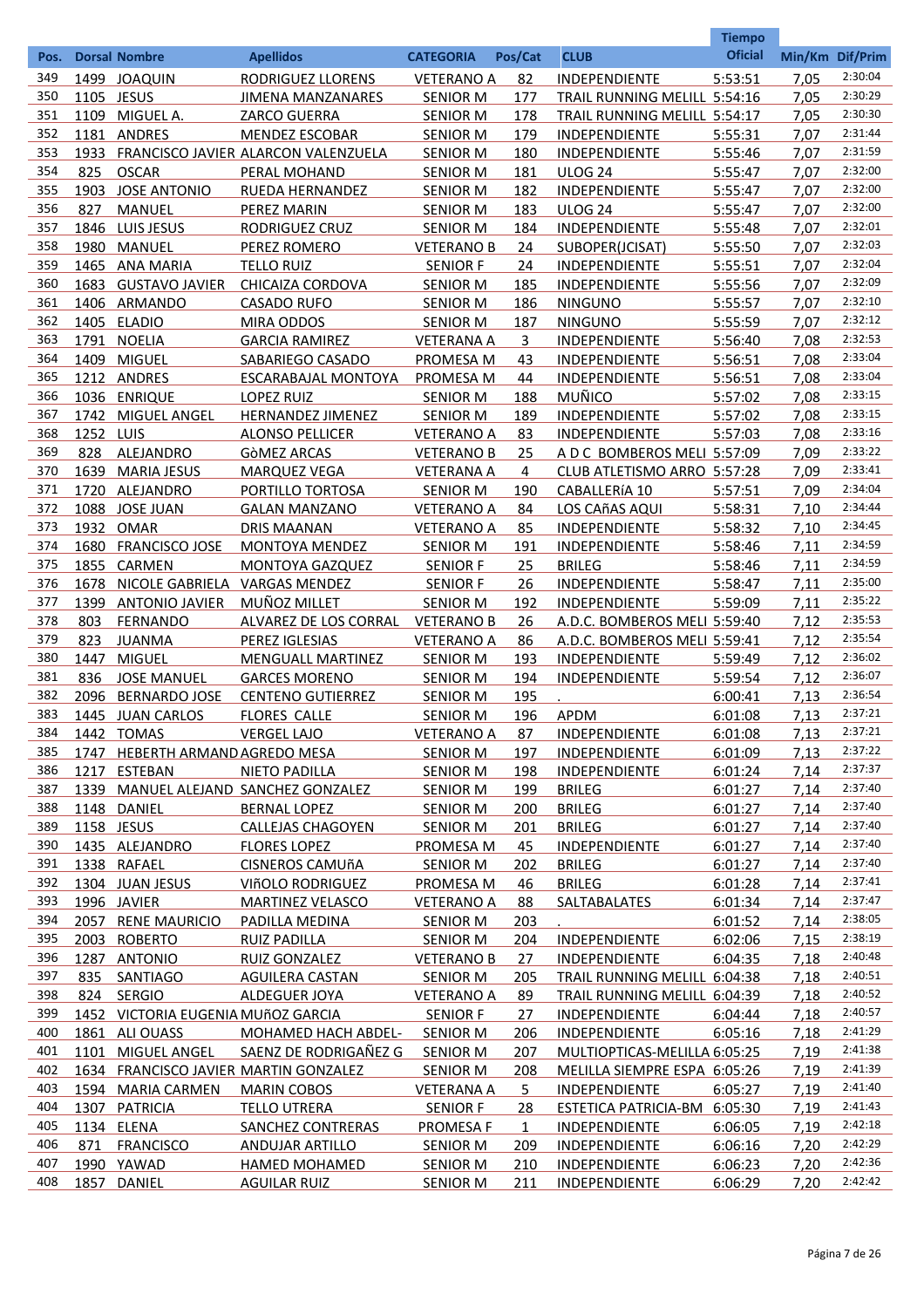|      |            |                                      |                            |                   |                |                              | <b>Tiempo</b>  |                 |         |
|------|------------|--------------------------------------|----------------------------|-------------------|----------------|------------------------------|----------------|-----------------|---------|
| Pos. |            | <b>Dorsal Nombre</b>                 | <b>Apellidos</b>           | <b>CATEGORIA</b>  | Pos/Cat        | <b>CLUB</b>                  | <b>Oficial</b> | Min/Km Dif/Prim |         |
| 409  |            | 1448 MANUEL                          | <b>CLOTET GAMARRO</b>      | <b>VETERANO B</b> | 28             | <b>CLUB</b>                  | 6:06:37        | 7,20            | 2:42:50 |
| 410  |            | 1319 JUAN JOSE                       | <b>MONTORO HERNANDEZ</b>   | <b>VETERANO A</b> | 90             | INDEPENDIENTE                | 6:06:45        | 7,20            | 2:42:58 |
| 411  |            | 1370 YOUSEF                          | <b>GHARIB PALENCIA</b>     | <b>SENIOR M</b>   | 212            | <b>INDEPENDIENTE</b>         | 6:07:02        | 7,20            | 2:43:15 |
| 412  |            | 1359 ALVARO                          | <b>NEVADO SIENES</b>       | PROMESA M         | 47             | <b>INDEPENDIENTE</b>         | 6:07:25        | 7,21            | 2:43:38 |
| 413  |            | 1723 SUSANA                          | <b>QUINTANA PEREZ</b>      | <b>SENIOR F</b>   | 29             | <b>INDEPENDIENTE</b>         | 6:07:47        | 7,21            | 2:44:00 |
| 414  |            | 1068 EUGENIO                         | <b>SIMON CHICA</b>         | PROMESA M         | 48             | INDEPENDIENTE                | 6:07:58        | 7,22            | 2:44:11 |
| 415  |            | 1613 FRANCISCO                       | SANCHEZ HERNANDEZ          | <b>SENIOR M</b>   | 213            | INDEPENDIENTE                | 6:07:58        | 7,22            | 2:44:11 |
| 416  | 1062       | <b>RODOLFO</b>                       | RAMOS ALVAREZ              | <b>VETERANO A</b> | 91             | <b>CLUB ATLETICO MELILL</b>  | 6:07:59        | 7,22            | 2:44:12 |
| 417  | 1488       | PILAR                                | <b>ROMAN MATA</b>          | <b>SENIOR F</b>   | 30             | INDEPENDIENTE                | 6:07:59        | 7,22            | 2:44:12 |
| 418  |            | 1865 ESTHER                          | <b>GARCIA CHAVES</b>       | <b>SENIOR F</b>   | 31             | <b>MILITAR</b>               | 6:08:00        | 7,22            | 2:44:13 |
| 419  | 2000       | <b>NGOC LAN</b>                      | NGO ALVAREZ                | <b>SENIOR F</b>   | 32             | INDEPENDIENTE                | 6:08:00        | 7,22            | 2:44:13 |
| 420  |            | 1297 YAMIL                           | AMAR                       | <b>SENIOR M</b>   | 214            | LOCUTORIO AMAR               | 6:08:01        | 7,22            | 2:44:14 |
| 421  | 1691       | <b>MANUEL</b>                        | MORENO CASTELLON           | <b>SENIOR M</b>   | 215            | INDEPENDIENTE                | 6:08:06        | 7,22            | 2:44:19 |
| 422  | 1598       | PABLO MARIO                          | <b>MONTERO MARTINEZ</b>    | PROMESA M         | 49             | <b>INDIVIDUAL</b>            | 6:08:18        | 7,22            | 2:44:31 |
| 423  |            | 1480 CARLOS                          | <b>MOYA GARCIA</b>         | <b>SENIOR M</b>   | 216            | INDEPENDIENTE                | 6:08:27        | 7,22            | 2:44:40 |
| 424  | 1276 JOSE  |                                      | <b>REINA RODRIGUEZ</b>     | <b>VETERANO B</b> | 29             | INDEPENDIENTE                | 6:08:33        | 7,22            | 2:44:46 |
| 425  |            | 1856 OSCAR                           | <b>MOYA GAITAN</b>         | <b>SENIOR M</b>   | 217            | <b>INDEPENDIENTE</b>         | 6:08:44        | 7,22            | 2:44:57 |
| 426  |            | 2094 JOHN JAIME                      | <b>LOPEZ PORTILLS</b>      | <b>SENIOR M</b>   | 218            | INDEENDIENTE                 | 6:08:51        | 7,23            | 2:45:04 |
| 427  |            | 1013 ANGEL JOSE                      | <b>RUIZ DE TORRES</b>      | <b>VETERANO B</b> | 30             | <b>BOTAS ROTAS</b>           | 6:09:51        | 7,24            | 2:46:04 |
| 428  | 1607       | <b>FRANCISCO JOSE</b>                | <b>GONZALEZ RUIZ</b>       | <b>SENIOR M</b>   | 219            | <b>INDEPENDIENTE</b>         | 6:10:03        | 7,24            | 2:46:16 |
| 429  |            | 1116 REBECA                          | <b>FERROL CALERO</b>       | <b>SENIOR F</b>   | 33             | <b>HTRAINER</b>              | 6:10:03        | 7,24            | 2:46:16 |
| 430  |            | 1311 ANGEL                           | <b>JIMENEZ CHAMORRO</b>    | <b>VETERANO A</b> | 92             | INDEPENDIENTE                | 6:10:07        | 7,24            | 2:46:20 |
| 431  | 1687       | <b>MERCEDES</b>                      | <b>HERRERA LOZANO</b>      | <b>PROMESA F</b>  | $\overline{2}$ | CLUB ATLETICO MELILL 6:10:26 |                | 7,25            | 2:46:39 |
| 432  | 1171       | <b>FRANCISCO</b>                     | SANCHEZ SALMERON           | PROMESA M         | 50             | CIUDAD AUTONOMA DE 6:10:26   |                | 7,25            | 2:46:39 |
| 433  | 889        | <b>JOSE MIGUEL</b>                   |                            |                   | 220            | <b>MALAGA</b>                |                |                 | 2:46:50 |
| 434  |            | 1693 TAREK                           | <b>GOMEZ ROMERO</b>        | <b>SENIOR M</b>   | 221            |                              | 6:10:37        | 7,25            | 2:47:13 |
|      |            |                                      | <b>BULAID BUCHTA</b>       | <b>SENIOR M</b>   |                | RAMIX 30                     | 6:11:00        | 7,25            | 2:47:22 |
| 435  |            | 1981 FRANCISCO                       | <b>REQUENA BELMONTE</b>    | <b>SENIOR M</b>   | 222            | <b>INDEPENDIENTE</b>         | 6:11:09        | 7,25            | 2:47:34 |
| 436  |            | 1726 ABDELKADER                      | <b>BOUARFA</b>             | <b>VETERANO A</b> | 93             | INDEPENDIENTE                | 6:11:21        | 7,26            | 2:48:15 |
| 437  | 1096       | MARIA DEL ROSARI ALAMO GARCIA        |                            | <b>VETERANA B</b> | $\overline{2}$ | <b>H-TRAINER</b>             | 6:12:02        | 7,26            | 2:48:38 |
| 438  | 1449       | M.CARMEN                             | <b>CALERO FERNANDEZ</b>    | <b>VETERANA B</b> | 3              | <b>H-TRAINER</b>             | 6:12:25        | 7,27            | 2:48:52 |
| 439  | 1621       | <b>FERNANDO</b>                      | <b>ESCOBAR TRAVIESO</b>    | <b>VETERANO A</b> | 94             | <b>INDEPENDIENTE</b>         | 6:12:39        | 7,27            | 2:49:13 |
| 440  | 1942       | RAUL                                 | LOPEZ MIñO                 | <b>SENIOR M</b>   | 223            | CIA MAPO/GRM52               | 6:13:00        | 7,28            |         |
| 441  |            | 1003 ANTONIO                         | <b>RODRIGUEZ RUIZ</b>      | <b>SENIOR M</b>   | 224            | <b>INDEPENDIENTE</b>         | 6:13:07        | 7,28            | 2:49:20 |
| 442  |            | 1028 JOSE LUIS                       | RODRIGUEZ RUIZ             | <b>VETERANO A</b> | 95             | <b>INDEPENDIENTE</b>         | 6:13:08        | 7,28            | 2:49:21 |
| 443  | 1500 JULIO |                                      | <b>GONZALEZ SEGURA</b>     | <b>SENIOR M</b>   | 225            | INDEPENDIENTE                | 6:13:10        | 7,28            | 2:49:23 |
| 444  |            | 1015 FRANCISCO JAVIER HEREDIA CORTES |                            | <b>SENIOR M</b>   | 226            | INDEPENDIENTE                | 6:13:10        | 7,28            | 2:49:23 |
| 445  |            | 1946 SERGIO MANUEL                   | PEINADO GUERRERO           | <b>PROMESA M</b>  | 51             | CÍA MAPO/GR52                | 6:13:15        | 7,28            | 2:49:28 |
| 446  |            | 1948 EMILIO JESUS                    | <b>NIETO MARIN</b>         | <b>PROMESA M</b>  | 52             | CÍA MAPO/GR52                | 6:13:15        | 7,28            | 2:49:28 |
| 447  | 885        | FRANCISCO JAVIER DUEñAS GAMEZ        |                            | <b>VETERANO A</b> | 96             | A.C.D. SANTA RITA            | 6:13:16        | 7,28            | 2:49:29 |
| 448  | 1023       | <b>ERNESTO</b>                       | <b>GARCIA TIRADO</b>       | <b>SENIOR M</b>   | 227            | <b>INDEPENDIENTE</b>         | 6:13:17        | 7,28            | 2:49:30 |
| 449  | 878        | <b>JOSE MANUEL</b>                   | PEREZ MARTINEZ             | <b>VETERANO A</b> | 97             | CIA MAPO/GRM52               | 6:13:17        | 7,28            | 2:49:30 |
| 450  |            | 1951 JOSE DAMIAN                     | PALOMO RODRIGUEZ           | <b>PROMESA M</b>  | <u>53</u>      | CIA MAPO/GRM52               | 6:13:18        | 7,28            | 2:49:31 |
| 451  |            | 1943 ADRIAN A.                       | DIAZ GARCIA                | PROMESA M         | 54             | CIA MAPO/GRM52               | 6:13:19        | 7,28            | 2:49:32 |
| 452  | 1022       | <b>NOEL</b>                          | <b>ALEJOS SILLA</b>        | <b>PROMESA M</b>  | 55             | <b>INDEPENDIENTE</b>         | 6:13:20        | 7,28            | 2:49:33 |
| 453  | 837        | <b>JAVIER</b>                        | <b>ALEJOS SERRANO</b>      | <b>VETERANO B</b> | 31             | C.D.NEVER STOP RUNNI 6:13:20 |                | 7,28            | 2:49:33 |
| 454  | 850        | <b>EMILIO ISAAC</b>                  | <b>JIMENEZ GARRIDO</b>     | <b>SENIOR M</b>   | 228            | <b>INDEPENDIENTE</b>         | 6:13:22        | 7,28            | 2:49:35 |
| 455  | 1952       | <b>OMAR</b>                          | <b>OLMOS HERNANDEZ</b>     | <b>SENIOR M</b>   | 229            | CIA MAPO/GR52                | 6:13:24        | 7,28            | 2:49:37 |
| 456  |            | 1960 JUAN MANUEL                     | <b>ARROYO SANCHEZ</b>      | <b>SENIOR M</b>   | 230            | CIA MAPO/GRM52               | 6:13:28        | 7,28            | 2:49:41 |
| 457  | 2020       | <b>PABLO ENRIQUE</b>                 | <b>MENDOZA KOHN</b>        | <b>SENIOR M</b>   | <u>231</u>     | CIA MAPO/ GRM52              | 6:13:30        | 7,28            | 2:49:43 |
| 458  | 933        | <b>DAVID</b>                         | RAMIREZ BECERRA            | <b>PROMESA M</b>  | <u>56</u>      | <b>INDEPENDIENTE</b>         | 6:13:31        | 7,28            | 2:49:44 |
| 459  | 1957       | <b>BORJA</b>                         | <b>ADRIAN RODRIGUEZ</b>    | <b>PROMESA M</b>  | <u>57</u>      | CIA MAPO/GRM52               | 6:13:33        | 7,28            | 2:49:46 |
| 460  | 1949       | <b>NORDI</b>                         | <b>MOHAND AISSA</b>        | <b>PROMESA M</b>  | <u>58</u>      | NO.                          | 6:13:34        | 7,28            | 2:49:47 |
| 461  |            | 2011 JUAN LUIS                       | FERNANDEZ COLOMO           | <b>PROMESA M</b>  | 59             | CIA MAPO/GRM52               | 6:13:36        | 7,28            | 2:49:49 |
| 462  |            | 2187 NAGIB                           | <b>MOHAMED MOHAMED</b>     | PROMESA M         | 60             | CIA MAPO/GRM52               | 6:13:41        | 7,28            | 2:49:54 |
| 463  |            | 1229 ADRIAN                          | <b>ALEMANY CARASUSAN</b>   | <b>PROMESA M</b>  | <u>61</u>      | <b>INDEPENDIENTE</b>         | 6:13:41        | 7,28            | 2:49:54 |
| 464  | 1130       | <b>FRANCISCO</b>                     | <b>ALEMANY MARIN</b>       | <b>VETERANO B</b> | 32             | MELILLA SIEMPRE ESPA 6:13:42 |                | 7,28            | 2:49:55 |
| 465  |            | 1961 JAVIER                          | PLAZA TRASSIERRA           | PROMESA M         | <u>62</u>      | CIA MAPO/GRM52               | 6:13:44        | 7,28            | 2:49:57 |
| 466  |            | 1603 PEDRO                           | PEREZ VIZCAINO             | <b>VETERANO A</b> | 98             | <b>INDEPENDIENTE</b>         | 6:13:44        | 7,28            | 2:49:57 |
| 467  | 1947       | SALVADOR                             | <b>GODINO JIMENEZ</b>      | <b>SENIOR M</b>   | 232            | CIA MAPO/GRM52               | 6:13:47        | 7,29            | 2:50:00 |
| 468  | 1950       | <b>MIGUEL ANGEL</b>                  | <b>FERNANDEZ FERNANDEZ</b> | <b>PROMESA M</b>  | 63             | CIA MAPO/GR52                | 6:13:52        | 7,29            | 2:50:05 |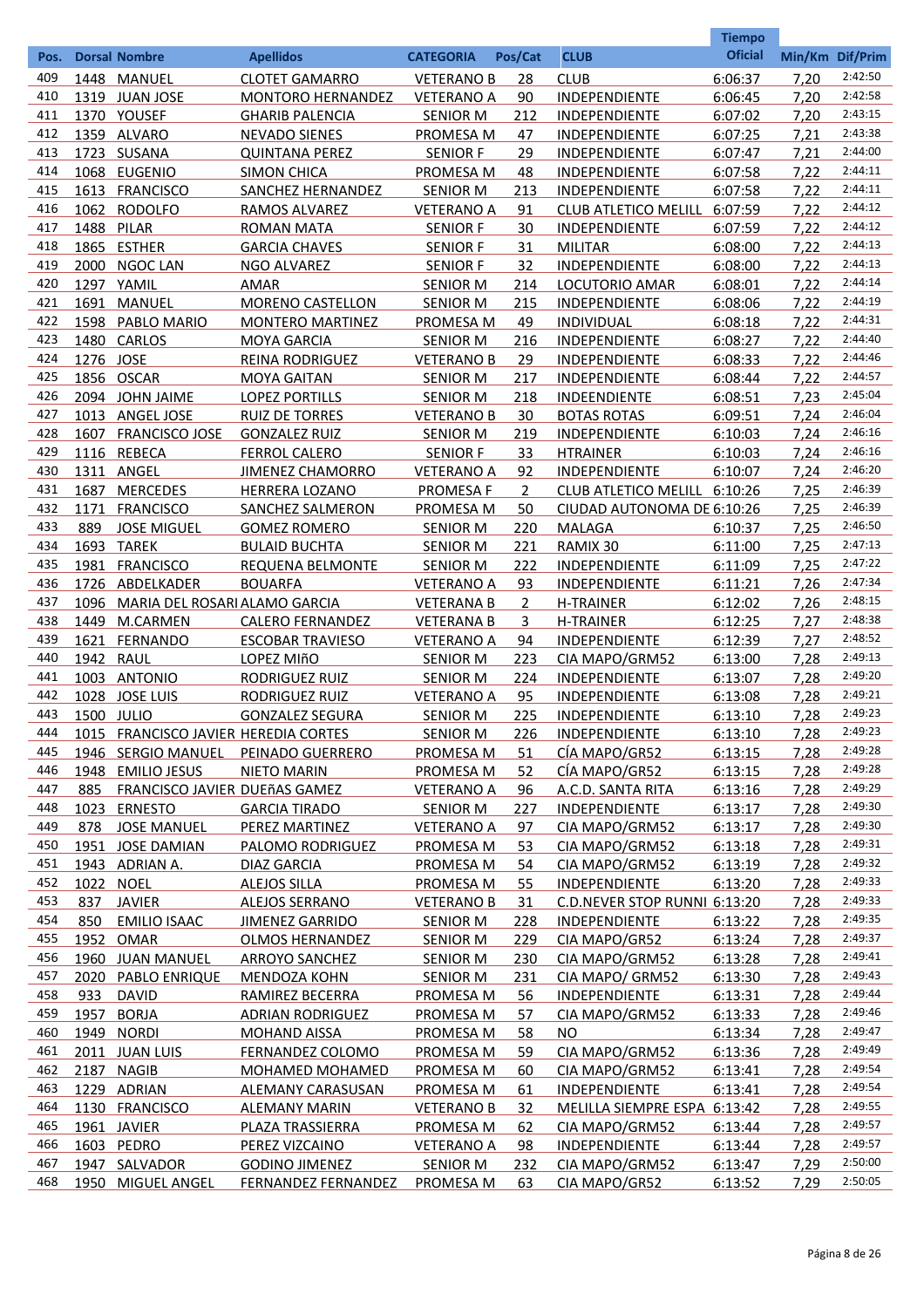|            |           |                                               |                                                 |                                |             |                                      | <b>Tiempo</b>      |                 |                    |
|------------|-----------|-----------------------------------------------|-------------------------------------------------|--------------------------------|-------------|--------------------------------------|--------------------|-----------------|--------------------|
| Pos.       |           | <b>Dorsal Nombre</b>                          | <b>Apellidos</b>                                | <b>CATEGORIA</b>               | Pos/Cat     | <b>CLUB</b>                          | <b>Oficial</b>     | Min/Km Dif/Prim |                    |
| 469        | 2007      | <b>MIGUEL</b>                                 | <b>TORRES VELAZQUEZ</b>                         | PROMESA M                      | 64          | MAPO/GRM52                           | 6:13:53            | 7,29            | 2:50:06            |
| 470        | 1959      | <b>BENJAMIN JORGE</b>                         | PORTO LOPEZ                                     | <b>SENIOR M</b>                | 233         | CIA MAPO/GRM52                       | 6:13:53            | 7,29            | 2:50:06            |
| 471        |           | 1945 CARMELO                                  | <b>INVERNON GAITAN</b>                          | <b>SENIOR M</b>                | 234         | INDEPENDIENTE                        | 6:13:54            | 7,29            | 2:50:07            |
| 472        | 1675      | <b>MARIA JESUS</b>                            | <b>GARCIA ROBLES</b>                            | <b>SENIOR F</b>                | 34          | RCLAC-8                              | 6:13:57            | 7,29            | 2:50:10            |
| 473        | 1906      | <b>MIMOUN</b>                                 | EL BAROUDI                                      | <b>VETERANO A</b>              | 99          | <b>INDEPENDIENTE</b>                 | 6:13:58            | 7,29            | 2:50:11            |
| 474        | 1644      | <b>MIGUEL</b>                                 | <b>ESCUTIA PINILLA</b>                          | <b>VETERANO B</b>              | 33          | INDEPENDIENTE                        | 6:14:24            | 7,29            | 2:50:37            |
| 475        | 2002      | <b>JOSE ANTONIO</b>                           | <b>BENITEZ LUQUE</b>                            | <b>SENIOR M</b>                | 235         | INDEPENDIENTE                        | 6:14:26            | 7,29            | 2:50:39            |
| 476        |           | 1168 ANDREA ELENA                             | PEREZ PALACIOS                                  | <b>SENIOR F</b>                | 35          | <b>HTRAINER</b>                      | 6:14:38            | 7,30            | 2:50:51            |
| 477        | 1515 IVAN |                                               | <b>GARCIA SANCHEZ</b>                           | <b>SENIOR M</b>                | 236         | INDEPENDIENTE                        | 6:14:55            | 7,30            | 2:51:08            |
| 478        |           | 1866 JOAQUIN IGNACIO MESA ORTIZ               |                                                 | <b>SENIOR M</b>                | 237         | INDEPENDIENTE                        | 6:15:02            | 7,30            | 2:51:15            |
| 479        | 1268      |                                               | FRANCISCO JAVIER MUÑOZ FERNANDEZ                | <b>VETERANO B</b>              | 34          | LOS ULTIMOS SUSMUR 6:15:19           |                    | 7,30            | 2:51:32            |
| 480        | 1325      | <b>MANUEL JESUS</b>                           | <b>VILLAR HURTADO</b>                           | PROMESA M                      | 65          | LOS ÚLTIMOS SUSMUR 6:15:21           |                    | 7,30            | 2:51:34            |
| 481        | 1135      | <b>IGNACIO</b>                                | SANCHEZ LOPEZ                                   | <b>SENIOR M</b>                | 238         | INDEPENDIENTE                        | 6:15:32            | 7,31            | 2:51:45            |
| 482        | 854       | <b>ROBERTO</b>                                | <b>GOMEZ ROMERA</b>                             | <b>SENIOR M</b>                | 239         | REVISTA RUN ONLINE                   | 6:15:55            | 7,31            | 2:52:08            |
| 483        |           | 1353 JAVIER                                   | <b>ANDRADE VALLE</b>                            | <b>SENIOR M</b>                | 240         | LOS CAñA AQUI                        | 6:16:22            | 7,32            | 2:52:35            |
| 484        |           | 1291 YOUSSEF                                  | <b>KADDOURI BACHIRE</b>                         | PROMESA M                      | 66          | INDEPENDECIA                         | 6:16:22            | 7,32            | 2:52:35            |
| 485        |           | 1505 JESUS                                    | <b>GARCIA RICO</b>                              | <b>VETERANO B</b>              | 35          | INDEPENDIENTE                        | 6:16:32            | 7,32            | 2:52:45            |
| 486        |           | 1485 FRANCISCO JOSE                           | <b>CINTAS CARO</b>                              | <b>SENIOR M</b>                | 241         | INDEPENDIENTE                        | 6:16:42            | 7,32            | 2:52:55            |
| 487        |           | 1483 TAMARA                                   | <b>ESTRADA GONZALEZ</b>                         | SENIOR F                       | 36          | INDEPENDIENTE                        | 6:16:42            | 7,32            | 2:52:55            |
| 488        |           | 1486 ANTONIO                                  | SANCHEZ SANCHEZ                                 | <b>SENIOR M</b>                | 242         | INDEPENDIENTE                        | 6:16:42            | 7,32            | 2:52:55            |
| 489        |           | 1616 LORENA                                   | <b>ESTRADA GONZALEZ</b>                         | <b>SENIOR F</b>                | 37          | INDEPENDIENTE                        | 6:16:42            | 7,32            | 2:52:55            |
| 490        |           | 1572 JERONIMO                                 | PEREZ HERNANDEZ                                 | <b>VETERANO B</b>              | 36          | INDEPENDIENTE                        | 6:16:47            | 7,32            | 2:53:00            |
| 491        | 914       | <b>MARIA ARAYA</b>                            | PEREZ DIEZ                                      | <b>SENIOR F</b>                | 38          | INDEPENDIENTE                        | 6:17:12            | 7,33            | 2:53:25            |
| 492        | 950       | <b>PATRICIA</b>                               | <b>TEJEDOR MAMOL</b>                            | <b>SENIOR F</b>                | 39          | INDEPENDIENTE                        | 6:17:12            | 7,33            | 2:53:25            |
| 493        | 942       | <b>FRANCISCO</b>                              | <b>GODOY RUEDA</b>                              | <b>SENIOR M</b>                | 243         | INDEPENDIENTE                        | 6:17:12            | 7,33            | 2:53:25<br>2:53:53 |
| 494        | 1209      | <b>MONICA</b>                                 | <b>BOBES</b>                                    | <b>VETERANA A</b>              | 6           | INDEPENDIENTE                        | 6:17:40            | 7,33            | 2:54:01            |
| 495        | 934       | <b>JUANJO</b>                                 | <b>ROJAS RUIZ</b>                               | <b>VETERANO A</b>              | 100         | INDEPENDIENTE                        | 6:17:48            | 7,33            |                    |
| 496        |           | 1263 JUANEKE                                  | <b>BERNAL MONTERO</b>                           | <b>SENIOR M</b>                | 244         | INDEPENDIENTE                        | 6:17:55            | 7,34            | 2:54:08<br>2:54:26 |
| 497        | 1504      | <b>MARTA</b>                                  | MUñOZ PUIG                                      | <b>SENIOR F</b>                | 40          | INDEPENDIENTE                        | 6:18:13            | 7,34            | 2:54:26            |
| 498        | 1341      | <b>PAULA</b>                                  | MARTINEZ VALDIVIA                               | <b>SENIOR F</b>                | 41          | INDEPENDIENTE                        | 6:18:13            | 7,34            | 2:55:03            |
| 499<br>500 | 904       | 1682 YASIN                                    | <b>MAANAN MOHAMEDI</b>                          | PROMESA M                      | 67<br>37    | INDEPENDIENTE<br>INDEPENDIENTE       | 6:18:50            | 7,35            | 2:55:13            |
| 501        | 2038      | FRANCISCO FERNA NAVAS VICO<br><b>CRISTINA</b> |                                                 | <b>VETERANO B</b>              |             |                                      | 6:19:00            | 7,35            | 2:56:28            |
| 502        | 1669      |                                               | <b>FLORES RAFEI</b>                             | <b>PROMESA F</b>               | 3<br>42     | <b>INDEPENDIENTE</b>                 | 6:20:15            | 7,36            | 2:56:51            |
| 503        | 941       | <b>MONICA</b>                                 | <b>GOMEZ HERNANDEZ</b>                          | <b>SENIOR F</b>                |             | <b>NARANJITAS</b><br><b>HTRAINER</b> | 6:20:38            | 7,37            | 2:57:08            |
| 504        | 1697      | <b>SERGIO</b><br><b>MIMOUN</b>                | ROBLES FERNANDEZ                                | PROMESA M<br><b>VETERANO A</b> | 68          | <b>ULOG-24</b>                       | 6:20:55<br>6:21:40 | 7,37<br>7,38    | 2:57:53            |
| 505        | 1487      | CARLOS                                        | <b>ABDELKADER LAARBI</b><br><b>BRAVO GIRONA</b> | <b>SENIOR M</b>                | 101<br>245  | <b>INDEPENDIENTE</b>                 | 6:21:51            | 7,38            | 2:58:04            |
| 506        | 809       | <b>TERESA</b>                                 | RINCON VINUESA                                  | <b>SENIOR F</b>                | 43          | <b>H-TRAINER</b>                     | 6:22:28            | 7,39            | 2:58:41            |
| 507        | 811       | <b>SERAFIN</b>                                | <b>BOZADA BLANCO</b>                            | <b>SENIOR M</b>                | 246         | H-TRAINER                            | 6:22:28            | 7,39            | 2:58:41            |
| 508        |           | 1835 CARLOS ALBERTO                           | <b>GONZALEZ GARCIA</b>                          | <b>SENIOR M</b>                | 247         | <b>INDEPENDIENTE</b>                 | 6:22:29            | 7,39            | 2:58:42            |
| 509        |           | 1085 OSCAR                                    | <b>GARCIA DE LOS ANGELES</b>                    | <b>VETERANO A</b>              | 102         | <b>INDEPENDIENTE</b>                 | 6:22:37            | 7,39            | 2:58:50            |
| 510        |           | 1125 PILAR                                    | <b>MARTIN PUEYO</b>                             | <b>VETERANA A</b>              | 7           | <b>INDEPENDIENTE</b>                 | 6:22:53            | 7,39            | 2:59:06            |
| 511        | 1381      | <b>INMACULADA</b>                             | <b>TERUEL PERALTA</b>                           | <b>VETERANA A</b>              | 8           | CLUB NATACIÒN TARIFA 6:23:13         |                    | 7,40            | 2:59:26            |
| 512        | 838       | SAMIRA                                        | MIZZIAN MOHAMED                                 | <b>VETERANA A</b>              | 9           | <b>INDEPENDIENTE</b>                 | 6:24:01            | 7,41            | 3:00:14            |
| 513        | 890       | <b>MIGUEL</b>                                 | RAMIREZ GONZALEZ                                | <b>VETERANO B</b>              | 38          | <b>INDEPENDIENTE</b>                 | 6:24:03            | 7,41            | 3:00:16            |
| 514        |           | 1142 SANTIAGO                                 | <b>NEVADO REY</b>                               | <b>VETERANO B</b>              | 39          | <b>INDEPENDIENTE</b>                 | 6:24:10            | 7,41            | 3:00:23            |
| 515        |           | 1985 ARTURO ANGEL                             | LOPEZ MEDINA                                    | <b>VETERANO B</b>              | 40          | <b>INDEPENDIENTE</b>                 | 6:24:20            | 7,41            | 3:00:33            |
| 516        |           | 1968 SERGIO                                   | <b>MARCOS DE LA FUENTE</b>                      | <b>PROMESA M</b>               | 69          | GRM52 1CIA                           | 6:24:42            | 7,42            | 3:00:55            |
| 517        | 1752      | KARIM                                         | MEHAMED ABDEL-LAH                               | <b>SENIOR M</b>                | 248         | <b>INDEPENDIENTE</b>                 | 6:25:15            | 7,42            | 3:01:28            |
| 518        | 1679      | <b>IVAN</b>                                   | <b>CUERVA ALONSO</b>                            | PROMESA M                      | 70          | <b>INDEPENDIENTE</b>                 | 6:25:15            | 7,42            | 3:01:28            |
| 519        | 1232      | <b>BARBARA</b>                                | <b>CACERES RUIZ</b>                             | <b>SENIOR F</b>                | 44          | <b>LEGION ETRANGERE</b>              | 6:25:44            | 7,43            | 3:01:57            |
| 520        | 1163      | <b>MIHAI BOGDAN</b>                           | <b>GLIGAN</b>                                   | <b>SENIOR M</b>                | 249         | <b>LEGION ETRANGERE</b>              | 6:25:45            | 7,43            | 3:01:58            |
| 521        | 1192 SEBA |                                               | <b>MIRALLES LINARES</b>                         | <b>SENIOR M</b>                | 250         | TRAIL RUNNING MELILL 6:25:46         |                    | 7,43            | 3:01:59            |
| 522        |           | 1380 LORENA                                   | <b>JIMENEZ CABALLERO</b>                        | <b>PROMESA F</b>               | 4           | CLUB ATLETICO MELILL 6:25:50         |                    | 7,43            | 3:02:03            |
| 523        |           | 1203 JOSE ANTONIO                             | <b>RUIZ DE TORRES</b>                           | <b>VETERANO A</b>              | <u> 103</u> | <b>BOTAS ROTAS</b>                   | 6:26:03            | 7,43            | 3:02:16            |
| 524        | 994       | <b>MARIA</b>                                  | <b>TRILLO GOMEZ</b>                             | <b>PROMESA F</b>               | 5           | MATAGRANDE TRAIL A 6:26:29           |                    | 7,44            | 3:02:42            |
| 525        | 1873 IVAN |                                               | POZO MOLINA                                     | <b>SENIOR M</b>                | <u>251</u>  | <b>INDEPENDIENTE</b>                 | 6:26:29            | 7,44            | 3:02:42            |
| 526        | 1872      | <b>RAFAEL</b>                                 | POZO MOLINA                                     | <b>SENIOR M</b>                | 252         | <b>INDEPENDIENTE</b>                 | 6:26:31            | 7,44            | 3:02:44            |
| 527        |           |                                               | 1249 FRANCISCO JAVIER SANCHEZ-RANDO GARCIA      | <b>SENIOR M</b>                | <u>253</u>  | TRAIL RUNNING MELILL 6:26:46         |                    | 7,44            | 3:02:59            |
| 528        | 938       | <b>FERNANDO</b>                               | <b>PEREZ GALAN</b>                              | <b>SENIOR M</b>                | 254         | MANADA SENDERISMO 6:28:37            |                    | 7,46            | 3:04:50            |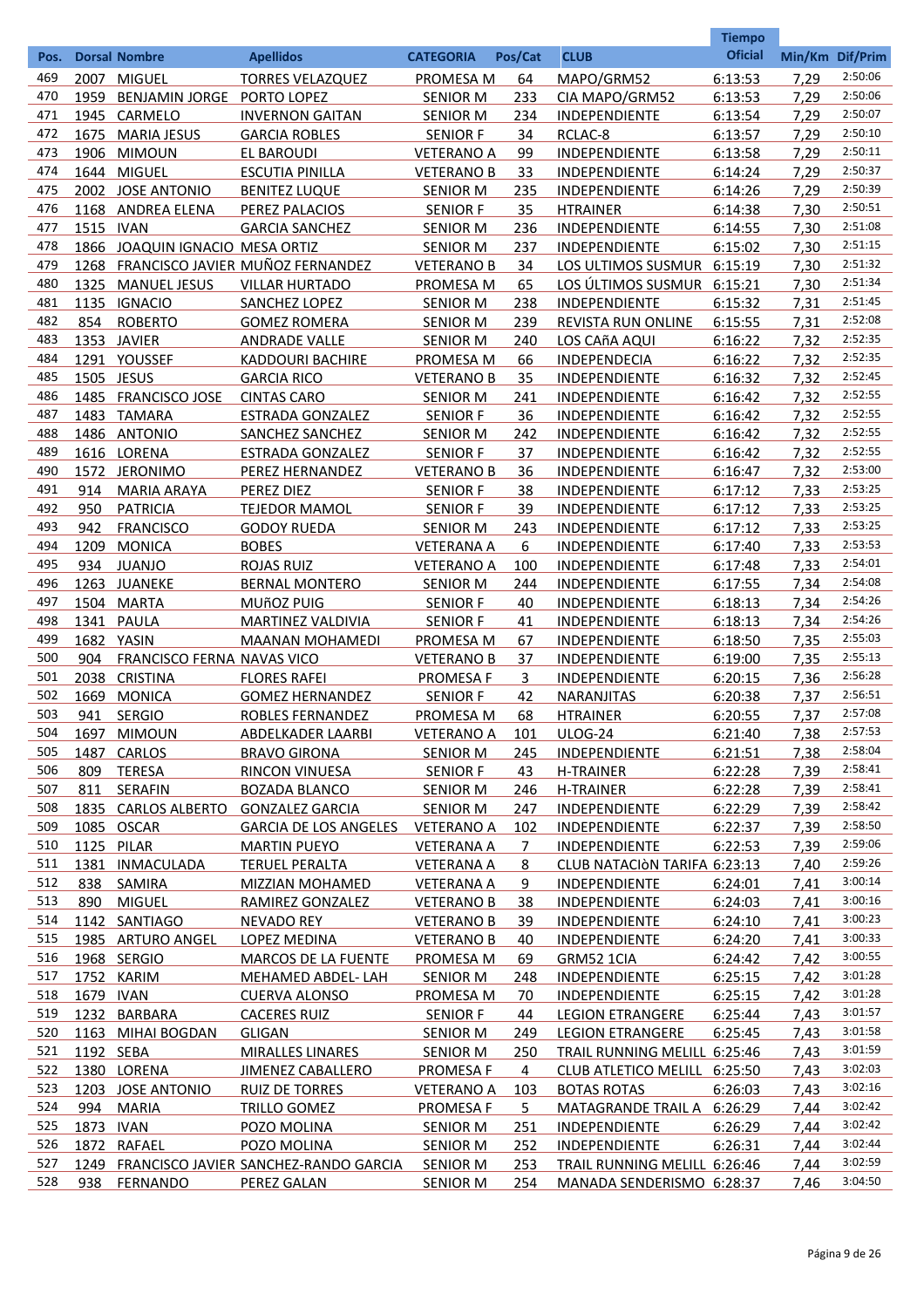|            |           |                                     |                                                   |                                        |                  |                                                      | <b>Tiempo</b>      |                 |                    |
|------------|-----------|-------------------------------------|---------------------------------------------------|----------------------------------------|------------------|------------------------------------------------------|--------------------|-----------------|--------------------|
| Pos.       |           | <b>Dorsal Nombre</b>                | <b>Apellidos</b>                                  | <b>CATEGORIA</b>                       | Pos/Cat          | <b>CLUB</b>                                          | <b>Oficial</b>     | Min/Km Dif/Prim |                    |
| 529        |           | 1368 MARIOLA                        | DIAZ MOLINA                                       | <b>SENIOR F</b>                        | 45               | <b>INDEPENDIENTE</b>                                 | 6:29:14            | 7,47            | 3:05:27            |
| 530        | 1362      | AGUSTIN                             | <b>GALLARDO ZAMBRANA</b>                          | <b>SENIOR M</b>                        | 255              | <b>INDEPENDIENTE</b>                                 | 6:29:14            | 7,47            | 3:05:27            |
| 531        | 1431      | <b>EVA</b>                          | <b>RUIZ BERDASCO</b>                              | <b>SENIOR F</b>                        | 46               | <b>INDEPENDIENTE</b>                                 | 6:29:32            | 7,47            | 3:05:45            |
| 532        | 2049      | PABLO                               | <b>RIOS VALVERDE</b>                              | <b>SENIOR M</b>                        | 256              | <b>INDEPENDIENTE</b>                                 | 6:29:39            | 7,48            | 3:05:52            |
| 533        |           | 1502 JUAN MANUEL                    | <b>NAVARRO RUIZ</b>                               | <b>VETERANO A</b>                      | 104              | <b>INDEPENDIENTE</b>                                 | 6:29:53            | 7,48            | 3:06:06            |
| 534        | 1503      | MANUEL                              | <b>RUIZ MADOLET</b>                               | <b>VETERANO A</b>                      | 105              | <b>INDEPENDIENTE</b>                                 | 6:29:54            | 7,48            | 3:06:07            |
| 535        | 970       | LIDIA CRISTINA                      | <b>MARTIN LAINEZ</b>                              | <b>SENIOR F</b>                        | 47               | <b>INDEPENDIENTE</b>                                 | 6:29:56            | 7,48            | 3:06:09            |
| 536        | 1050      | MARIA DE LA PAZ                     | REGUERA DE LA FLOR                                | <b>SENIOR F</b>                        | 48               | <b>INDEPENDIENTE</b>                                 | 6:29:56            | 7,48            | 3:06:09            |
| 537        |           | 1173 JOSE MANUEL                    | DUEÑAS DUEÑAS                                     | <b>VETERANO A</b>                      | 106              | <b>INDEPENDIENTE</b>                                 | 6:29:56            | 7,48            | 3:06:09            |
| 538        |           | 1131 JESUS MANUEL                   | <b>MORALES RICO</b>                               | <b>SENIOR M</b>                        | 257              | TRAIL RUNNING MELILL 6:30:43                         |                    | 7,49            | 3:06:56<br>3:08:48 |
| 539        |           | 1924 CARLOS                         | <b>JIMENEZ GARBIN</b>                             | PROMESA M                              | 71               | <b>INDEPENDIENTE</b>                                 | 6:32:35            | 7,51            | 3:08:55            |
| 540<br>541 |           | 1385 DIEGO                          | <b>QUINTANA BARRIONUEV</b>                        | <b>SENIOR M</b>                        | 258              | <b>INDEPENDIENTE</b>                                 | 6:32:42            | 7,51            | 3:08:56            |
| 542        | 1205      | 1093 JUAN ANTONIO                   | ISABEL DE LA ASCE JIMENEZ GONZALEZ                | <b>VETERANA A</b>                      | 10               | <b>INDEPENDIENTE</b>                                 | 6:32:43            | 7,51            | 3:08:57            |
| 543        |           | 1643 SONIA                          | <b>GARCIA PERNIAS</b><br>RUBIANO SEGOVIA          | <b>VETERANO A</b><br><b>VETERANA A</b> | 107              | <b>INDEPENDIENTE</b><br><b>INDEPENDIENTE</b>         | 6:32:44            | 7,51<br>7,51    | 3:09:05            |
| 544        |           | 1386 JOSE ANTONIO                   | PATRICIO GARCIA                                   | <b>VETERANO A</b>                      | <u>11</u><br>108 | <b>INDEPENDIENTE</b>                                 | 6:32:52<br>6:33:03 | 7,52            | 3:09:16            |
| 545        | 851       | <b>JUAN ANTONIO</b>                 | <b>PEREZ PEREZ</b>                                | <b>VETERANO A</b>                      | 109              | <b>INDEPENDIENTE</b>                                 | 6:33:07            | 7,52            | 3:09:20            |
| 546        | 905       | <b>SERGIO</b>                       | <b>GARCIA DIAZ</b>                                | <b>SENIOR M</b>                        | 259              | <b>INDEPENDIENTE</b>                                 | 6:34:09            | 7,53            | 3:10:22            |
| 547        | 1094      | MANUEL                              | <b>ESPINOSA DE VEGA</b>                           | <b>VETERANO B</b>                      | 41               | <b>INDEPENDIENTE</b>                                 | 6:34:17            | 7,53            | 3:10:30            |
| 548        | 862       | <b>THOIS IVAN</b>                   | <b>FERNANDEZ SANCHEZ</b>                          | SENIOR M                               | 260              | <b>CLUB NATACION AGUAS 6:34:22</b>                   |                    | 7,53            | 3:10:35            |
| 549        | 855       | PALOMA                              | <b>BANDRES CALLE</b>                              | <b>VETERANA A</b>                      | 12               | <b>ACING</b>                                         | 6:35:08            | 7,54            | 3:11:21            |
| 550        | 1344      | <b>FRANCISCO</b>                    | <b>GOMEZ ALVADO</b>                               | <b>VETERANO A</b>                      | 110              | <b>NINGUN CLUB</b>                                   | 6:35:08            | 7,54            | 3:11:21            |
| 551        |           | 1743 VICTOR JESUS                   | <b>FUERTES DEL CASTILLO</b>                       | PROMESA M                              | 72               | <b>INDEPENDIENTE</b>                                 | 6:35:33            | 7,55            | 3:11:46            |
| 552        | 998       | ANGEL                               | ROBINA HIDALGO                                    | <b>SENIOR M</b>                        | 261              | <b>INDEPENDIENTE</b>                                 | 6:36:06            | 7,55            | 3:12:19            |
| 553        | 991       | SORAYA                              | <b>HAMAD AL-LAL</b>                               | <b>PROMESA F</b>                       | 6                | <b>INDEPENDIENTE</b>                                 | 6:36:08            | 7,55            | 3:12:21            |
| 554        | 906       | <b>JOSE FRANCISCO</b>               | <b>GARCES VIVANCOS</b>                            | <b>SENIOR M</b>                        | 262              | <b>INDEPENDIENTE</b>                                 | 6:36:26            | 7,56            | 3:12:39            |
| 555        |           | 1250 SANDRA                         | <b>MARCOS BARRERA</b>                             | <b>SENIOR F</b>                        | 49               | <b>INDEPENDIENTE</b>                                 | 6:36:56            | 7,56            | 3:13:09            |
| 556        | 843       | <b>SERGIO</b>                       | <b>SILVA FORTES</b>                               | <b>SENIOR M</b>                        | 263              | INDEPENDIENTE                                        | 6:36:59            | 7,56            | 3:13:12            |
| 557        | 1581      | <b>MARCELO</b>                      | <b>MARTINEZ RUIZ</b>                              | <b>VETERANO B</b>                      | 42               | INDEPENDIENTE                                        | 6:37:20            | 7,57            | 3:13:33            |
| 558        | 1633      | <b>MARIO</b>                        | <b>ALEMANY ROMAN</b>                              | <b>SENIOR M</b>                        | 264              | <b>INDEPENDIENTE</b>                                 | 6:38:50            | 7,59            | 3:15:03            |
| 559        | 1059      | PEDRO                               | <b>GARCIA ORTEGA</b>                              | <b>VETERANO A</b>                      | 111              | <b>INDEPENDIENTE</b>                                 | 6:39:19            | 7,59            | 3:15:32            |
| 560        | 986       | <b>JOSE</b>                         | <b>CARDENAS ROSA</b>                              | <b>VETERANO A</b>                      | 112              | <b>INDEPENDIENTE</b>                                 | 6:39:19            | 7,59            | 3:15:32            |
| 561        |           | 1852 SERGIO                         | <b>CASTRO AGULLO</b>                              | PROMESA M                              | 73               | <b>INDEPENDIENTE</b>                                 | 6:39:24            | 7,59            | 3:15:37            |
| 562        |           |                                     | 1754 MARIA FERNANDA MONSALVE HERRERA              | <b>SENIOR F</b>                        | 50               | <b>INDEPENDIENTE</b>                                 | 6:39:36            | 7,60            | 3:15:49            |
| 563        |           | 1642 JUAN MANUEL                    | <b>GARCIA GARCIA</b>                              | SENIOR M                               | 265              | <b>GRM 52 1 CIA</b>                                  | 6:39:39            | 7.60            | 3:15:52            |
| 564        |           |                                     | 1736 CARLOS SALVADOR MARTINEZ CASTRO              | <b>SENIOR M</b>                        | 266              | <b>INDEPENDIENTE</b>                                 | 6:39:39            | 7,60            | 3:15:52            |
| 565        |           | 1082 FRANCISCO JAVIER BERMEJO SALAS |                                                   | <b>VETERANO B</b>                      | 43               | <b>CUNETO</b>                                        | 6:39:42            | 7,60            | 3:15:55            |
| 566        |           | 1222 JESUS MIGUEL                   | <b>CRUCES GALIANO</b>                             | <b>VETERANO A</b>                      | 113              | TRAIL RUNNING MELILL 6:39:54                         |                    | 7,60            | 3:16:07            |
| 567        |           | 1313 YESICA                         | <b>GUTIERREZ</b>                                  | <b>SENIOR F</b>                        | 51               | <b>MILITAR</b>                                       | 6:40:05            | 8,00            | 3:16:18            |
| 568        |           | 1453 ALEXANDER                      | <b>OLIVEROS</b>                                   | SENIOR M                               | 267              | <b>BRILEG</b>                                        | 6:40:06            | 8,00            | 3:16:19<br>3:17:34 |
| 569<br>570 |           | 1349 JESUS MARIA                    | <b>ESTRADA PEREZ</b>                              | <b>VETERANO A</b>                      | 114              | <b>INDEPENDIENTE</b>                                 | 6:41:21            | 8,02            | 3:17:36            |
| 571        | 1345 JUAN |                                     | <b>JIMENEZ RODRIGUEZ</b><br><b>MORENO SERRATO</b> | <b>VETERANO A</b>                      | 115              | <b>INDEPENDIENTE</b><br>TRAIL RUNNING ARRIAT 6:41:25 | 6:41:23            | 8,02<br>8,02    | 3:17:38            |
| 572        |           | 1138 JUAN ANTONIO<br>1149 MARIO     | NAVARRO MORENO                                    | <b>VETERANO A</b><br><b>VETERANO A</b> | 116<br>117       | TRAIL RUNNING ARRIAT 6:41:26                         |                    | 8,02            | 3:17:39            |
| 573        |           | 1123 ANDRES                         | LOPEZ GUTIERREZ                                   | <b>VETERANO B</b>                      | 44               | MELILLA SIEMPRE ESPA 6:41:31                         |                    | 8,02            | 3:17:44            |
| 574        |           | 1659 CESAR                          | MUÑOZ GARCIA                                      | <b>VETERANO B</b>                      | 45               | INDEPENDIENTE                                        | 6:41:31            | 8,02            | 3:17:44            |
| 575        |           | 1298 DAVID                          | <b>AREVALO MANCHA</b>                             | <b>VETERANO A</b>                      | 118              | MELILLA SIEMPRE ESPA 6:41:31                         |                    | 8,02            | 3:17:44            |
| 576        | 964       |                                     | FRANCISCO MIGUE MONTERO MARTINEZ                  | <b>VETERANO A</b>                      | 119              | MULTIOPTICAS-MELILLA 6:41:32                         |                    | 8,02            | 3:17:45            |
| 577        |           |                                     | 1444 FRANCISCO MANU MARTINEZ SANCHEZ              | <b>VETERANO A</b>                      | 120              | MELILLA SIEMPRE ESPA 6:41:32                         |                    | 8,02            | 3:17:45            |
| 578        | 1277 JUAN |                                     | ZAMBRANO MORENO                                   | <b>VETERANO B</b>                      | 46               | <b>INDEPENDIENTE</b>                                 | 6:41:33            | 8,02            | 3:17:46            |
| 579        |           | 1143 ALEJANDRO                      | <b>GOMEZ LA ORDEN</b>                             | PROMESA M                              | 74               | <b>INDEPENDIENTE</b>                                 | 6:41:43            | 8,02            | 3:17:56            |
| 580        |           | 1986 FRANCISCO                      | <b>BERNAL PEREZ</b>                               | <b>VETERANO B</b>                      | 47               | <b>INDEPENDIENTE</b>                                 | 6:42:21            | 8,03            | 3:18:34            |
| 581        | 1537      | FRANCISCO JAVIER CAPILLA TONDA      |                                                   | <b>VETERANO A</b>                      | 121              | BMR                                                  | 6:43:12            | 8,04            | 3:19:25            |
| 582        | 936       | <b>JUANFRANCISCO</b>                | PELAEZ DURAN                                      | PROMESA M                              | 75               | <b>INDEPENDIENTE</b>                                 | 6:43:14            | 8,04            | 3:19:27            |
| 583        |           | 1837 JESUS                          | ROMERO IMBRODA                                    | <b>SENIOR M</b>                        | 268              | INDEPENDIENTE                                        | 6:43:25            | 8,04            | 3:19:38            |
| 584        |           | 1091 JOSE MANUEL                    | PINA GARCIA                                       | PROMESA M                              | 76               | AL SIELO                                             | 6:43:28            | 8,04            | 3:19:41            |
| 585        |           | 1851 JAVIER                         | DOMINGUEZ SAN ISIDOR                              | <b>SENIOR M</b>                        | 269              | INDEPENDIENTE                                        | 6:44:40            | 8,06            | 3:20:53            |
| 586        | 925       | <b>ANTONIO</b>                      | <b>FERRER GUTIERREZ</b>                           | <b>SENIOR M</b>                        | 270              | INDEPENDIENTE                                        | 6:44:41            | 8,06            | 3:20:54            |
| 587        | 1061      | DANIEL                              | <b>GUTIERREZ MARTINEZ</b>                         | <b>SENIOR M</b>                        | 271              | LOS CAÑA AQUÍ                                        | 6:45:02            | 8,06            | 3:21:15            |
| 588        |           | 1938 ANGEL                          | LUCENA MARTINEZ                                   | <b>SENIOR M</b>                        | 272              | <b>INDEPENDIENTR</b>                                 | 6:45:56            | 8,07            | 3:22:09            |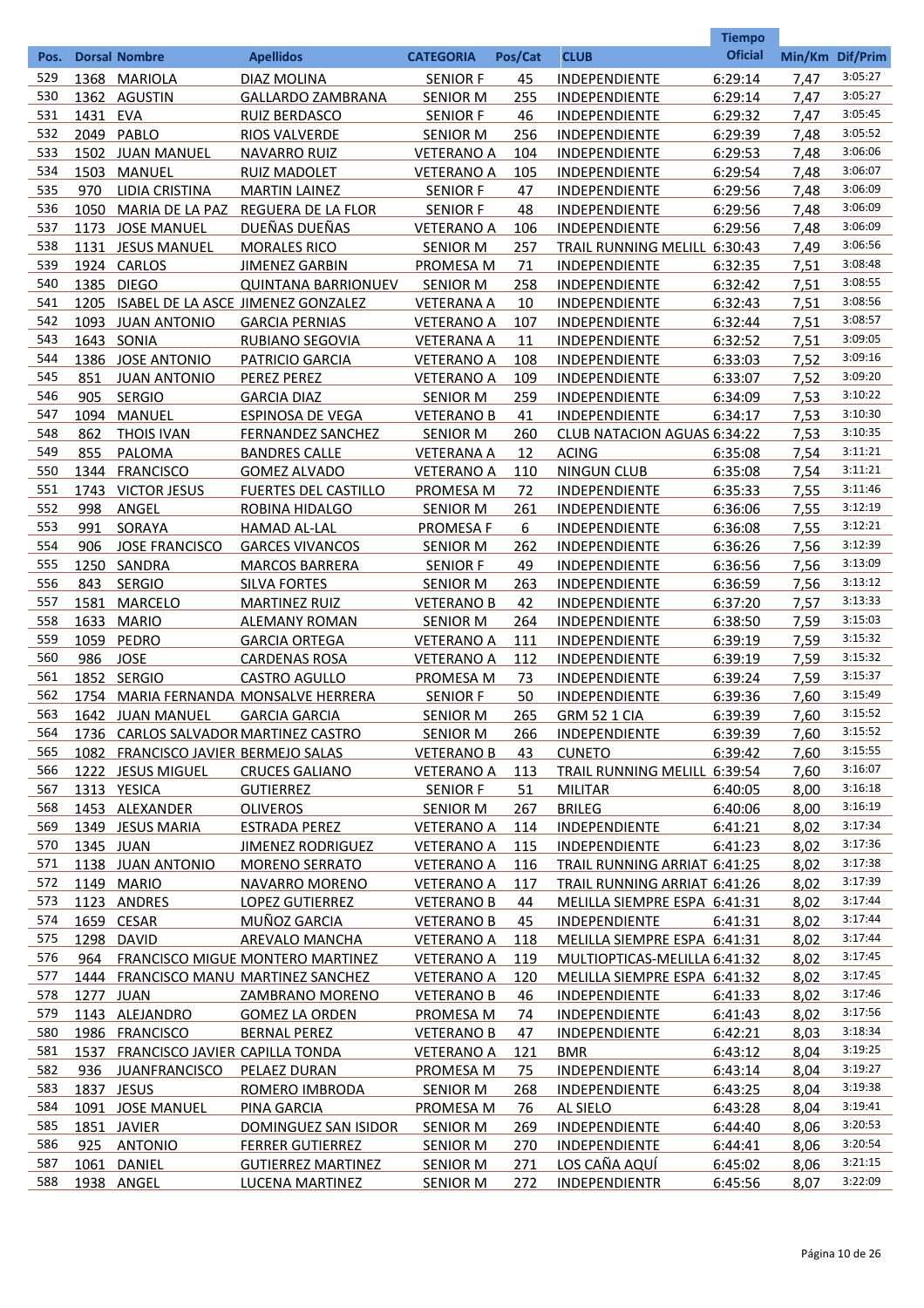|      |            |                                     |                                         |                   |            |                               | <b>Tiempo</b>  |                 |         |
|------|------------|-------------------------------------|-----------------------------------------|-------------------|------------|-------------------------------|----------------|-----------------|---------|
| Pos. |            | <b>Dorsal Nombre</b>                | <b>Apellidos</b>                        | <b>CATEGORIA</b>  | Pos/Cat    | <b>CLUB</b>                   | <b>Oficial</b> | Min/Km Dif/Prim |         |
| 589  | 894        | RAMON FRANCISC MIÑO PEREZ           |                                         | <b>VETERANO A</b> | 122        | INDEPENDIENTE                 | 6:45:59        | 8,07            | 3:22:12 |
| 590  | 1847       | <b>JORGE ANDRES</b>                 | LONDOñO BALLESTEROS                     | <b>SENIOR M</b>   | 273        | INDEPENDIENTE                 | 6:46:10        | 8,07            | 3:22:23 |
| 591  |            | 1314 SEBASTIAN JOAQUI IZQUIERDO     |                                         | <b>VETERANO B</b> | 48         | <b>CD SALTABALATES</b>        | 6:46:32        | 8,08            | 3:22:45 |
| 592  | 940        | <b>BORJA</b>                        | <b>GAVILA GARCIA</b>                    | <b>SENIOR M</b>   | 274        | INDEPENDIENTE                 | 6:46:33        | 8,08            | 3:22:46 |
| 593  |            | 1768 MARIA                          | <b>BENITEZ DOMENECH</b>                 | <b>PROMESA F</b>  | 7          | <b>NARANJITAS</b>             | 6:47:05        | 8,09            | 3:23:18 |
| 594  |            | 1908 JENNY                          | ALVEAR VILLAGOMEZ                       | <b>VETERANA A</b> | 13         | <b>BRILEG</b>                 | 6:47:14        | 8,09            | 3:23:27 |
| 595  |            | 2031 TAMARA                         | <b>DIAZ BATISTA</b>                     | <b>SENIOR F</b>   | 52         | INDEPENDIENTE                 | 6:48:08        | 8,10            | 3:24:21 |
| 596  |            | 1612 SERGIO MANUEL                  | ALVAREZ DE LOS CORRAL                   | <b>SENIOR M</b>   | 275        | INDEPENDIENTE                 | 6:48:08        | 8,10            | 3:24:21 |
| 597  |            | 1714 DANIEL                         | <b>ALVAREZ GARCIA</b>                   | <b>SENIOR M</b>   | 276        | INDEPENDIENTE                 | 6:48:09        | 8,10            | 3:24:22 |
| 598  |            | 1782 PABLO                          | <b>FRIAS MAROTO</b>                     | <b>SENIOR M</b>   | 277        | INDEPENDIENTE                 | 6:48:09        | 8,10            | 3:24:22 |
| 599  |            | 1317 JOAQUIN                        | CAñA JIMENEZ                            | <b>SENIOR M</b>   | 278        | CLUB LEGION 101               | 6:48:09        | 8,10            | 3:24:22 |
| 600  | 1722       | MIGUEL ANGEL                        | PINAZO AGUT                             | <b>SENIOR M</b>   | 279        | INDEPENDIENTE                 | 6:48:44        | 8,10            | 3:24:57 |
| 601  | 859        | <b>IGNACIO</b>                      | LAFUENTE JANDULA                        | <b>SENIOR M</b>   | 280        | IDEPENDIENTE                  | 6:49:00        | 8,11            | 3:25:13 |
| 602  | 929        | <b>JESUS MANUEL</b>                 | <b>BONILL JIMENEZ</b>                   | <b>VETERANO A</b> | 123        | INDEPENDIENTE                 | 6:49:01        | 8,11            | 3:25:14 |
| 603  | 804        | ALEJANDRO                           | <b>CASTAñOS ORTELLS</b>                 | <b>SENIOR M</b>   | 281        | <b>HTRAINER</b>               | 6:49:02        | 8,11            | 3:25:15 |
| 604  | 899        | MIGUEL ANGEL                        | DE LINARES GARCIA                       | <b>VETERANO A</b> | 124        | GRUPO ALPINO DE BEN 6:49:05   |                | 8,11            | 3:25:18 |
| 605  | 858        | SANTIAGO                            | <b>ELICEGUI MOLINA</b>                  | <b>VETERANO A</b> | 125        | <b>INDEPENDIENTE</b>          | 6:49:06        | 8,11            | 3:25:19 |
| 606  | 1862       | <b>MOHAMED</b>                      | <b>AMAR MOHAMED</b>                     | <b>SENIOR M</b>   | 282        | INDEPENDIENTE                 | 6:49:25        | 8,11            | 3:25:38 |
| 607  | 1166       | <b>MARIA PILAR</b>                  | SANCHEZ AMEZCUA                         | <b>VETERANA B</b> | 4          | QUIEBRAJANO                   | 6:50:09        | 8,12            | 3:26:22 |
| 608  | 1840       |                                     | ANTONIO FRANCIS SALADO DOMINGUEZ        | <b>VETERANO A</b> | 126        | CLUB LOS GTI ALMUÑEC 6:50:31  |                | 8,13            | 3:26:44 |
| 609  | 1822 JESUS |                                     | SALADO DOMINGUEZ                        | <b>VETERANO A</b> | 127        | LOS GTI                       | 6:50:32        | 8,13            | 3:26:45 |
| 610  | 1821       | <b>MARIA TERESA</b>                 | <b>CABRERA SALADO</b>                   | <b>VETERANA A</b> | 14         | LOS GTI                       | 6:50:33        | 8,13            | 3:26:46 |
| 611  | 935        | <b>RAFAEL</b>                       | <b>AGUILAR MARTINEZ</b>                 | <b>SENIOR M</b>   | 283        | INDEPENDIENTE                 | 6:50:33        | 8,13            | 3:26:46 |
| 612  | 1306       | <b>ENRIQUE</b>                      | SILVA GARCIA                            | <b>SENIOR M</b>   | 284        | MELILLA SIENPRE ESPAñ 6:50:33 |                | 8,13            | 3:26:46 |
| 613  | 959        | <b>MARIO</b>                        | <b>GUIO GOMEZ</b>                       | <b>SENIOR M</b>   | 285        | HERMANDAD AA. CC. LE 6:50:42  |                | 8,13            | 3:26:55 |
| 614  | 2016       | <b>ROBERTO</b>                      | <b>GARCIA SANCHEZ</b>                   | <b>SENIOR M</b>   | 286        | CLUB CIA MAPO/GRM5 6:50:49    |                | 8,13            | 3:27:02 |
| 615  |            | 1262 JAIME                          | <b>GOL LOPEZ</b>                        | <b>SENIOR M</b>   | 287        | INDEPENDIENTE                 | 6:51:23        | 8,14            | 3:27:36 |
| 616  | 1099       | <b>FRANCISCO JOSE</b>               | <b>ABAD LOPEZ</b>                       | <b>VETERANO B</b> | 49         | <b>H-TRAINER</b>              | 6:51:57        | 8,14            | 3:28:10 |
| 617  | 802        | SANDRA                              | ABAD GONZALEZ                           | PROMESA F         | 8          | <b>HTRAINER</b>               | 6:51:57        | 8,14            | 3:28:10 |
| 618  | 1546       | <b>JAVIER</b>                       | PEREZ DE GUZMAN DRIS                    | PROMESA M         | 77         | INDEPENDIENTE                 | 6:52:11        | 8,15            | 3:28:24 |
| 619  | 1147       | MARIA DEL PILAR                     | <b>SEGURA RAMIRO</b>                    | <b>SENIOR F</b>   | 53         | <b>ULOG 24</b>                | 6:52:23        | 8,15            | 3:28:36 |
| 620  | 1107       | <b>JUAN MANUEL</b>                  | <u>NUÑEZ LUNA</u>                       | <b>VETERANO B</b> | 50         | COMPAÑIA DE MAR               | 6:52:23        | 8,15            | 3:28:36 |
| 621  | 1556       |                                     | <b>FRANCISCO JAVIER GARCES GALLARDO</b> | <b>VETERANO A</b> | 128        | <b>ULOG 24</b>                | 6:52:24        | 8,15            | 3:28:37 |
| 622  | 1604       | <b>MANUEL</b>                       | <b>MARTIN PORRES</b>                    | <b>VETERANO B</b> | 51         | ULOG-24                       | 6:52:25        | 8,15            | 3:28:38 |
| 623  | 1647       | <b>FRANCISCO</b>                    | DE LA LLAVE NAVA                        | <b>VETERANO B</b> | 52         | COMPAÑIA DE MAR DE 6:52:25    |                | 8,15            | 3:28:38 |
| 624  |            | 1152 VIRGINIA                       | <b>SEGURA RAMIRO</b>                    | <b>SENIOR F</b>   | <u>54</u>  | <b>INDEPENDIENTE</b>          | 6:52:25        | 8,15            | 3:28:38 |
| 625  | 1391 JUAN  |                                     | <b>GARCIA FELICES</b>                   | <b>VETERANO B</b> | 53         | MELILLA SIEMPRE ESPA 6:52:43  |                | 8,15            | 3:28:56 |
| 626  |            | 1690 DANIEL                         | <b>RECHE LOZANO</b>                     | <b>PROMESA M</b>  | 78         | <b>INDEPENDIENTE</b>          | 6:53:30        | 8,16            | 3:29:43 |
| 627  |            | 1078 FRANCISCO MANU MOLINA GARCIA   |                                         | <b>VETERANO A</b> | 129        | INDEPENDIENTE                 | 6:53:37        | 8,16            | 3:29:50 |
| 628  | 1870       | <b>JOSE CARLOS</b>                  | <b>MARTIN CUENCA</b>                    | <b>VETERANO A</b> | 130        | <b>INDEPENDIENTE</b>          | 6:53:45        | 8,17            | 3:29:58 |
| 629  |            | 1919 RUBEN ROBERTO                  | <b>CASTILLO GIL</b>                     | <b>SENIOR M</b>   | 288        | <b>INDEPENDIENTE</b>          | 6:53:51        | 8,17            | 3:30:04 |
| 630  | 846        | <b>JAVIER</b>                       | <b>SILVA FORTES</b>                     | <b>SENIOR M</b>   | 289        | <b>INDEPENDIENTE</b>          | 6:54:57        | 8,18            | 3:31:10 |
| 631  |            | 1070 GUILLERMO                      | LOPEZ ZAMORA                            | <b>SENIOR M</b>   | <u>290</u> | <b>ULOG 24</b>                | 6:55:19        | 8,18            | 3:31:32 |
| 632  |            | 1383 RICARDO                        | <b>SANCHEZ PARRA</b>                    | <b>SENIOR M</b>   | 291        | INDEPENDIENTE                 | 6:55:45        | 8,19            | 3:31:58 |
| 633  |            | 1884 JENNY LILIANA                  | <b>AVILA MOSQUERA</b>                   | <b>PROMESA F</b>  | 9          | <b>INDEPENDIENTE</b>          | 6:56:10        | 8,19            | 3:32:23 |
| 634  | 1744 ALI   |                                     | <b>BOULAATOUR</b>                       | <b>SENIOR M</b>   | 292        | <b>INDEPENDIENTE</b>          | 6:56:43        | 8,20            | 3:32:56 |
| 635  |            | 1749 SOUFIANE                       | <b>BOULAATOUR</b>                       | <b>SENIOR M</b>   | 293        | <b>INDEPENDIENTE</b>          | 6:56:43        | 8,20            | 3:32:56 |
| 636  |            | 2010 JULIO MIGUEL                   | <b>MONTERO FEIJOO</b>                   | <b>SENIOR M</b>   | 294        | <b>INDEPENDIENTE</b>          | 6:56:43        | 8,20            | 3:32:56 |
| 637  |            | 1527 ANTONIO                        | <b>SUAREZ GARCIA</b>                    | <b>VETERANO A</b> | <u>131</u> | <b>BOTAS ROTAS</b>            | 6:56:45        | 8,20            | 3:32:58 |
| 638  |            | 1625 ANTONIO                        | <b>CARMONA SAAVEDRA</b>                 | <b>PROMESA M</b>  | <u>79</u>  | <b>INDEPENDIENTE</b>          | 6:57:07        | 8,21            | 3:33:20 |
| 639  |            | <b>2029 NURIA</b>                   | <b>GIRON SANTIAGO</b>                   | <b>SENIOR F</b>   | 55         | TERCIO GRAN CAPITÁN 6:57:29   |                | 8,21            | 3:33:42 |
| 640  | 1498 MEKI  |                                     | <b>MOHAMED</b>                          | <b>SENIOR M</b>   | <u>295</u> | <b>INDEPENDIENTE</b>          | 6:57:45        | 8,21            | 3:33:58 |
| 641  |            | 1384 ABDENASSAR                     | <b>BAGDAD</b>                           | <b>SENIOR M</b>   | <u>296</u> | <b>INDEPEDIENTE</b>           | 6:57:47        | 8,21            | 3:34:00 |
| 642  |            | 1355 SILVIA                         | <b>CORTES OJEDA</b>                     | <b>SENIOR F</b>   | 56         | <b>INDEPENDIENTE</b>          | 6:59:13        | 8,23            | 3:35:26 |
| 643  |            | 1438 FRANCISCO MIGUE MARTINEZ ALAMO |                                         | <b>SENIOR M</b>   | <u>297</u> | <b>INDEPENDIENTE</b>          | 6:59:13        | 8,23            | 3:35:26 |
| 644  |            | 1208 CARLOS                         | CALLEJON CHINCHILLA                     | <b>VETERANO A</b> | <u>132</u> | TRIEJIDO-WITL?                | 6:59:43        | 8,24            | 3:35:56 |
| 645  | 1589 FELIX |                                     | <b>MONDEJAR PINEDA</b>                  | <b>SENIOR M</b>   | <u>298</u> | <b>INDEPENDIENTE</b>          | 6:59:45        | 8,24            | 3:35:58 |
| 646  | 1602 JOSE  |                                     | ARAGON                                  | <b>SENIOR M</b>   | 299        | <b>INDEPENDIENTE</b>          | 6:59:46        | 8,24            | 3:35:59 |
| 647  |            | 842 VICENTE                         | <b>VICEDO ROMERO</b>                    | <b>VETERANO A</b> | <u>133</u> | <b>INDEPENDIENTE</b>          | 6:59:59        | 8,24            | 3:36:12 |
| 648  | 1329       | <b>MARIA DEL MAR</b>                | <b>ALONSO VAQUERO</b>                   | <b>VETERANA A</b> | 15         | <b>HTRAINER</b>               | 7:00:19        | 8,24            | 3:36:32 |
|      |            |                                     |                                         |                   |            |                               |                |                 |         |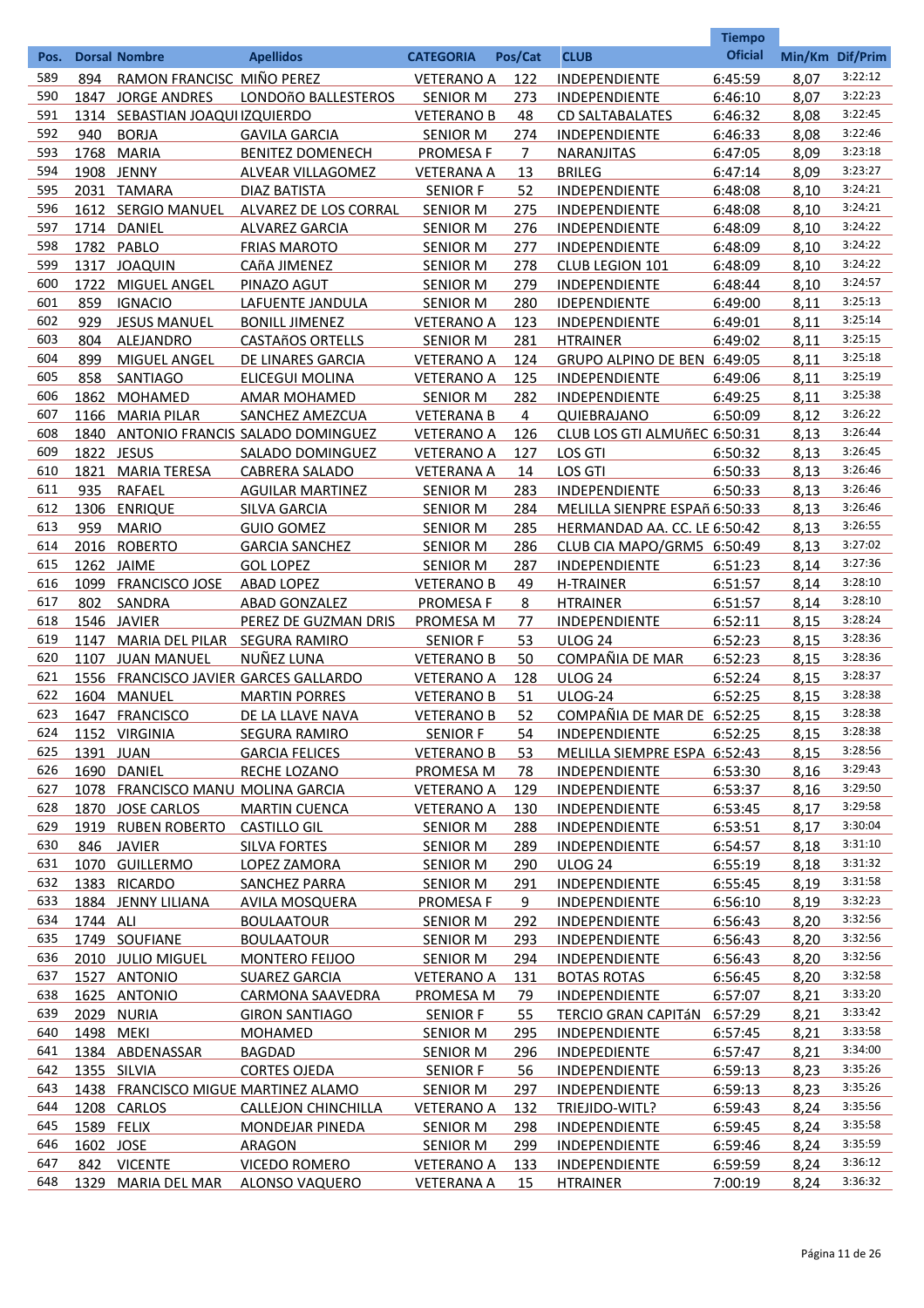|            |           |                                        |                                                                 |                                       |            |                                              | <b>Tiempo</b>      |              |                    |
|------------|-----------|----------------------------------------|-----------------------------------------------------------------|---------------------------------------|------------|----------------------------------------------|--------------------|--------------|--------------------|
| Pos.       |           | <b>Dorsal Nombre</b>                   | <b>Apellidos</b>                                                | <b>CATEGORIA</b>                      | Pos/Cat    | <b>CLUB</b>                                  | <b>Oficial</b>     |              | Min/Km Dif/Prim    |
| 649        |           | 1332 JAVIER                            | <b>MONTESINOS SANTOS</b>                                        | <b>SENIOR M</b>                       | 300        | <b>HTRAINER</b>                              | 7:00:20            | 8,24         | 3:36:33            |
| 650        | 996       | <b>URSULA</b>                          | PEDRINACI GARCIA                                                | <b>SENIOR F</b>                       | 57         | INDEPENDIENTEMENTE 7:01:02                   |                    | 8,25         | 3:37:15            |
| 651        |           | 1628 ALEJANDRO                         | <b>FERRER VIVAR</b>                                             | PROMESA M                             | 80         | <b>INDEPENDIENTE</b>                         | 7:02:36            | 8,27         | 3:38:49            |
| 652        |           | 1958 DANIEL                            | <b>GARCIA SANCHEZ</b>                                           | <b>SENIOR M</b>                       | 301        | <b>INDEPENDIENTE</b>                         | 7:02:55            | 8,28         | 3:39:08            |
| 653        |           | 1115 ANTONIO                           | AMARO ROLDAN                                                    | <b>VETERANO B</b>                     | 54         | <b>H-TRAINER</b>                             | 7:02:56            | 8,28         | 3:39:09            |
| 654        | 1685      | DANIEL                                 | <b>FERNANDEZ RODRIGUEZ</b>                                      | <b>SENIOR M</b>                       | 302        | <b>INDEPENDIENTE</b>                         | 7:02:56            | 8,28         | 3:39:09            |
| 655        |           | 2013 ANGEL                             | <b>FRAILE CRESPO</b>                                            | <b>SENIOR M</b>                       | 303        | CIA MAPO/GRM52                               | 7:03:13            | 8,28         | 3:39:26            |
| 656        | 2006      | <b>MANUEL JESUS</b>                    | <b>VALERO PERALTA</b>                                           | <b>SENIOR M</b>                       | 304        | CIA MAPO/GRM52                               | 7:03:14            | 8,28         | 3:39:27<br>3:39:45 |
| 657        | 1227      | <b>EVA MARIA</b>                       | SANTANA JIMENEZ                                                 | <b>VETERANA A</b>                     | 16         | <b>HTRAINER</b>                              | 7:03:32            | 8,28         | 3:39:50            |
| 658<br>659 |           | 1281 JOSE VICENTE<br>1460 SEBASTIAN    | <b>CASTELLO PAYA</b><br><b>MARTINEZ MARTINEZ</b>                | <b>PROMESA M</b>                      | 81<br>82   | <b>INDEPENDIENTE</b>                         | 7:03:37            | 8,28<br>8,28 | 3:39:51            |
| 660        |           | 1662 JUAN IGNACIO                      | <b>RUBI GRAU</b>                                                | <b>PROMESA M</b><br><b>VETERANO A</b> | 134        | <b>INDEPENDIENTE</b><br><b>INDEPENDIENTE</b> | 7:03:38<br>7:03:41 | 8,28         | 3:39:54            |
| 661        |           | 2047 AURELIO                           | DE LA FUENTE GONZALEZ                                           | <b>VETERANO A</b>                     | 135        | <b>HTRAINER</b>                              | 7:04:18            | 8,29         | 3:40:31            |
| 662        | 819       | <b>MANUEL</b>                          | <b>MARIN SALINAS</b>                                            | <b>VETERANO A</b>                     | 136        | <b>HTRAINER</b>                              | 7:04:19            | 8,29         | 3:40:32            |
| 663        | 1573      | <b>ALBERTO JESUS</b>                   | PEREZ LOPEZ                                                     | <b>SENIOR M</b>                       | 305        | <b>INDEPENDIENTE</b>                         | 7:04:29            | 8,29         | 3:40:42            |
| 664        | 1296      | <b>RAFAEL</b>                          | <b>CASTILLO ALABARCE</b>                                        | <b>VETERANO A</b>                     | 137        | INDEPENDIENTE                                | 7:05:16            | 8,30         | 3:41:29            |
| 665        | 1041      | <b>RAFAEL</b>                          | <b>CONTRERAS RODRIGUEZ</b>                                      | <b>VETERANO B</b>                     | 55         | <b>INDEPENDIENTE</b>                         | 7:05:16            | 8,30         | 3:41:29            |
| 666        | 1652      | THELMA                                 | ARIñEZ ANTEZANA                                                 | <b>SENIOR F</b>                       | 58         | INDEPENDIENTE                                | 7:05:34            | 8,31         | 3:41:47            |
| 667        | 1760      | IVAN                                   | DARMENGOL PARRA                                                 | <b>SENIOR M</b>                       | 306        | INDEPENDIENTE                                | 7:05:36            | 8,31         | 3:41:49            |
| 668        | 1545      | <b>MIGUEL</b>                          | SORIANO PADILLO                                                 | <b>VETERANO A</b>                     | 138        | <b>HTRAINER</b>                              | 7:06:16            | 8,32         | 3:42:29            |
| 669        | 1063      | <b>RICARDO</b>                         | <b>CAMACHO DE MIGUEL</b>                                        | <b>VETERANO A</b>                     | 139        | INDEPENDIENTE                                | 7:06:50            | 8,32         | 3:43:03            |
| 670        | 1526      | <b>FRANCISCO</b>                       | <b>GIL DIAZ</b>                                                 | <b>SENIOR M</b>                       | 307        | <b>INDEPENDIENTE</b>                         | 7:06:53            | 8,32         | 3:43:06            |
| 671        |           | 1733 CARLOS                            | <b>SANCHEZ HERRERA</b>                                          | <b>SENIOR M</b>                       | <u>308</u> | <b>INDEPENDIENTE</b>                         | 7:06:53            | 8,32         | 3:43:06            |
| 672        | 992       | <b>REGINA</b>                          | <b>ARENAS SANCHEZ</b>                                           | <b>PROMESA F</b>                      | <u>10</u>  | <b>CLUB ATLÉTICO MELILL</b>                  | 7:07:19            | 8,33         | 3:43:32            |
| 673        | 1786      | <b>JOSE ANGEL</b>                      | <b>GARCIA GONZALEZ</b>                                          | <b>SENIOR M</b>                       | 309        | <b>INDEPENDIENTE</b>                         | 7:07:20            | 8,33         | 3:43:33            |
| 674        |           | 1237 LEOPOLDO                          | <b>CANTO LOSADA</b>                                             | <b>SENIOR M</b>                       | 310        | RT-22 RONDA                                  | 7:07:20            | 8,33         | 3:43:33            |
| 675        |           | 1213 ANTONIO JAVIER                    | <b>CARMONA LOZANO</b>                                           | <b>VETERANO A</b>                     | 140        | <b>INDEPENDIENTE</b>                         | 7:07:25            | 8,33         | 3:43:38            |
| 676        | 866       | <b>JOSE DAVID</b>                      | <b>CARBONELL MENDEZ</b>                                         | <b>VETERANO A</b>                     | 141        | <b>INDEPENDIENTE</b>                         | 7:07:51            | 8,33         | 3:44:04            |
| 677        |           | 1286 CARLOS                            | <b>PEREZ HENARES</b>                                            | <b>SENIOR M</b>                       | 311        | <b>INDEPENDIENTE</b>                         | 7:08:11            | 8,34         | 3:44:24            |
| 678        |           | 1288 CARLOS                            | PEREZ FERNANDEZ                                                 | <b>VETERANO B</b>                     | <u>56</u>  | <b>INDEPENDIENTE</b>                         | 7:08:11            | 8,34         | 3:44:24            |
| 679        |           | 1236 NADIA                             | <b>MUSTAFA MOHAMED</b>                                          | SENIOR F                              | 59         | <b>INDEPENDIENTE</b>                         | 7:08:32            | 8,34         | 3:44:45            |
| 680        | 841       | <b>VICTOR JOSE</b>                     | <b>BUENO TOVAR</b>                                              | <b>SENIOR M</b>                       | 312        | INDEPENDIENTE                                | 7:08:34            | 8,34         | 3:44:47            |
| 681        | 1010      | <b>GABRIEL</b>                         | SEVILLA ZABALETA                                                | <b>SENIOR M</b>                       | 313        | RAMIX 32                                     | 7:08:35            | 8,34         | 3:44:48<br>3:47:43 |
| 682<br>683 | 821       | <b>FRANCISCA</b>                       | <b>ESTEVANEZ BOTELLO</b>                                        | <b>VETERANA A</b>                     | 17         | <b>HTRAINER</b>                              | 7:11:30            | 8,38         | 3:47:44            |
| 684        |           | 1132 CRISTINA                          | <b>ESTEVANEZ GONZALEZ</b><br>CERVILLA SAEZ DE TEJADA VETERANO A | <b>PROMESA F</b>                      | <u>11</u>  | <b>HTRAINER</b><br><b>HTRAINER</b>           | 7:11:31<br>7:11:32 | 8,38         | 3:47:45            |
| 685        | 1750 RAUL | 1482 FRANCISCO                         | <b>GONZALEZ</b>                                                 | <b>SENIOR M</b>                       | 142<br>314 | <b>INDEPENDIENTE</b>                         | 7:11:51            | 8,38<br>8,38 | 3:48:04            |
| 686        |           | 1014 SARA SOFIA                        | <b>ARRADI MARTIN</b>                                            | <b>PROMESA F</b>                      | 12         | <b>INDEPENDIENTE</b>                         | 7:12:00            | 8,38         | 3:48:13            |
| 687        |           | 1004 KARIMA                            | MOHAMED MOHAMED                                                 | <b>SENIOR F</b>                       | 60         | <b>INDEPENDIENTE</b>                         | 7:12:01            | 8,38         | 3:48:14            |
| 688        |           | 1270 FRANCISCO JAVIER INVERNON GIL     |                                                                 | <b>VETERANO A</b>                     | 143        | <b>INDEPENDIENTE</b>                         | 7:12:01            | 8,38         | 3:48:14            |
| 689        | 963       | <b>REYES</b>                           | <b>COLAS ALCAINE</b>                                            | <b>VETERANA A</b>                     | 18         | <b>INDEPENDIENTE</b>                         | 7:12:43            | 8,39         | 3:48:56            |
| 690        |           | 1238 YAMMAL                            | AHMED AMAR                                                      | <b>SENIOR M</b>                       | 315        | LOS CAñA AQUI                                | 7:12:47            | 8,39         | 3:49:00            |
| 691        | 948       | <b>JAVIER</b>                          | <b>CATALINA LUQUE</b>                                           | PROMESA M                             | 83         | <b>INDEPENDIENTE</b>                         | 7:13:06            | 8,40         | 3:49:19            |
| 692        |           | 1727 TANIA                             | <b>CASTAñOS PEREZ</b>                                           | <b>SENIOR F</b>                       | 61         | <b>INDEPENDIENTE</b>                         | 7:13:08            | 8,40         | 3:49:21            |
| 693        | 840       | <b>JOSE</b>                            | <b>LEIVA GARCIA</b>                                             | <b>SENIOR M</b>                       | 316        | <b>INDEPENDIENTE</b>                         | 7:13:33            | 8,40         | 3:49:46            |
| 694        | 831       | <b>CRISTIAN</b>                        | <b>RAMOS GARCIA</b>                                             | <b>PROMESA M</b>                      | 84         | <b>INDEPENDIENTE</b>                         | 7:14:15            | 8,41         | 3:50:28            |
| 695        |           | 1738 MARIA TERESA                      | <b>REYES DOMINGUEZ</b>                                          | <b>VETERANA A</b>                     | 19         | <b>INDEPENDIENTE</b>                         | 7:15:17            | 8.42         | 3:51:30            |
| 696        | 928       | PEDRO                                  | <b>MIRATS VELEZ</b>                                             | <b>VETERANO A</b>                     | 144        | <b>INDEPENDIENTE</b>                         | 7:16:03            | 8,43         | 3:52:16            |
| 697        |           | 1372 FRANCISCO JAVIER PADILLA VIZCAINO |                                                                 | <b>VETERANO A</b>                     | 145        | <b>INDEPENDIENTE</b>                         | 7:16:04            | 8,43         | 3:52:17            |
| 698        | 875       | <b>MARINA</b>                          | <b>VILLARES MESA</b>                                            | <b>SENIOR F</b>                       | 62         | <b>INDEPENDIENTE</b>                         | 7:16:25            | 8,44         | 3:52:38            |
| 699        |           | 1038 MIRIAM                            | <b>MOHATAR BARBA</b>                                            | <b>PROMESA F</b>                      | 13         | CLUB ATLETICO MELILL 7:17:05                 |                    | 8,45         | 3:53:18            |
| 700        | 975       | ARACELI INMACUL ARENAS SANCHEZ         |                                                                 | <b>PROMESA F</b>                      | 14         | CLUB ATLÉTICO MELILL 7:17:05                 |                    | 8,45         | 3:53:18            |
| 701        | 1461 PEPE |                                        | TORRUBIA RAMON                                                  | <b>VETERANO A</b>                     | 146        | <b>INDEPENDIENTE</b>                         | 7:17:16            | 8,45         | 3:53:29            |
| 702        | 1871      | <b>JOSE CARLOS</b>                     | NAVARRETE AHMED                                                 | <b>SENIOR M</b>                       | 317        | <b>INDEPENDIENTE</b>                         | 7:18:45            | 8,47         | 3:54:58            |
| 703        | 1389      | FRANCISCO JAVIER CRUZ MORO             |                                                                 | <b>VETERANO A</b>                     | 147        | ULOG24                                       | 7:20:19            | 8,48         | 3:56:32            |
| 704        | 1477      | ROSA DELIA                             | <b>MORALES PATRICIO</b>                                         | <b>SENIOR F</b>                       | 63         | <b>INDEPENDIENTE</b>                         | 7:20:19            | 8,48         | 3:56:32<br>3:58:02 |
| 705<br>706 |           | 1127 ANGEL<br>1734 IGNACIO             | <b>SANCHEZ PARDO</b><br>PALMERO MIRANDA                         | <b>SENIOR M</b>                       | 318<br>319 | <b>INDEPENDIENTE</b>                         | 7:21:49<br>7:22:00 | 8,50<br>8,50 | 3:58:13            |
| 707        |           | 1318 ANA ISABEL                        | PEREZ GONZALEZ                                                  | <b>SENIOR M</b><br><b>SENIOR F</b>    | 64         | <b>INDEPENDIENTE</b><br><b>INDEPENDIENTE</b> | 7:22:25            | 8,51         | 3:58:38            |
| 708        | 868       | SONIA                                  | <b>NAPOLITANO</b>                                               | <b>VETERANA B</b>                     | 5.         | S.D. CORRECAMINOS                            | 7:23:07            | 8,52         | 3:59:20            |
|            |           |                                        |                                                                 |                                       |            |                                              |                    |              |                    |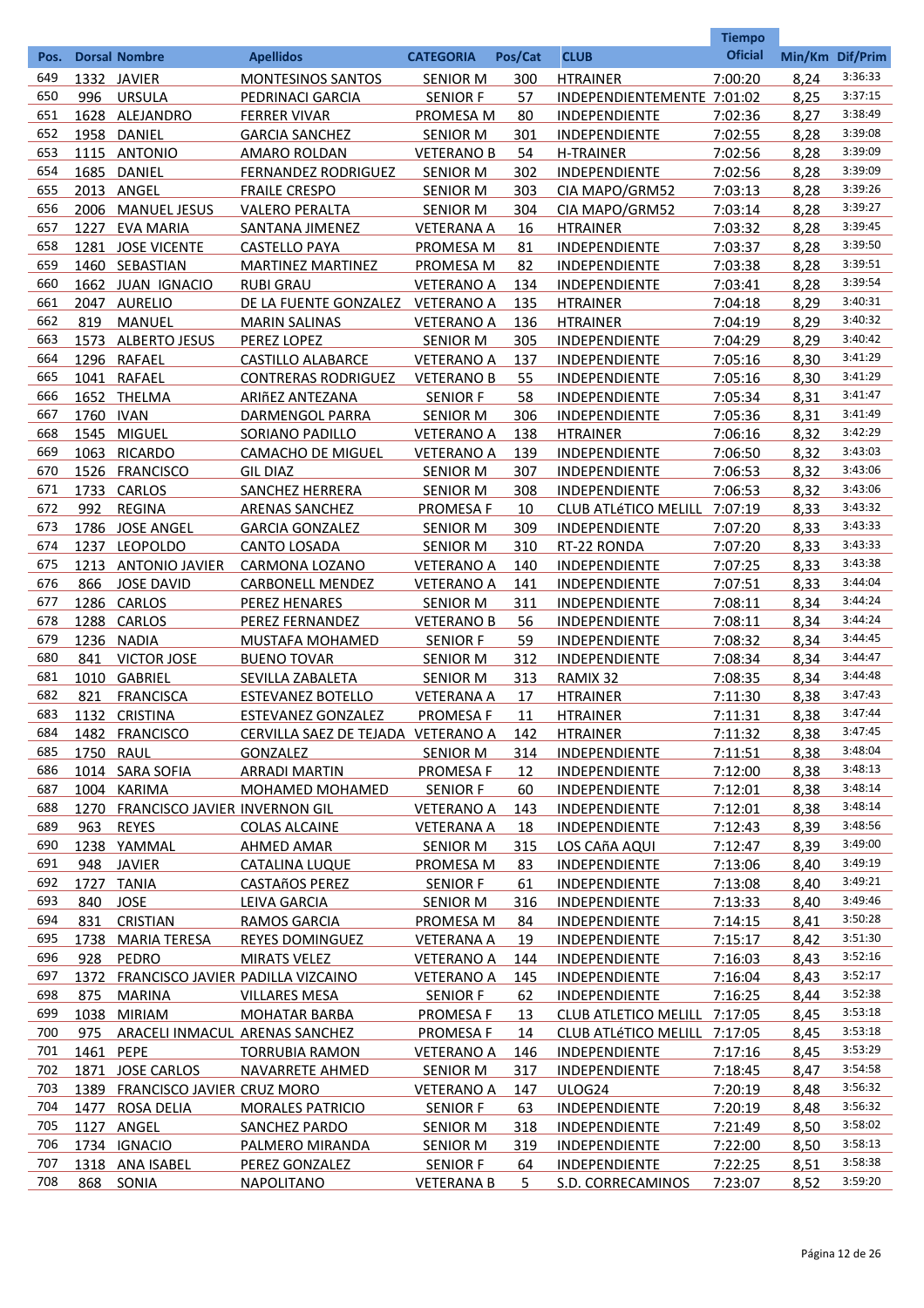|            |           |                                |                                              |                                      |            |                                       | <b>Tiempo</b><br><b>Oficial</b> |              |                    |
|------------|-----------|--------------------------------|----------------------------------------------|--------------------------------------|------------|---------------------------------------|---------------------------------|--------------|--------------------|
| Pos.       |           | <b>Dorsal Nombre</b>           | <b>Apellidos</b>                             | <b>CATEGORIA</b>                     | Pos/Cat    | <b>CLUB</b>                           |                                 |              | Min/Km Dif/Prim    |
| 709        | 915       | <b>JOSE</b>                    | <b>CABALLER ALABADI</b>                      | <b>VETERANO B</b>                    | 57         | S.D. CORRECAMINOS                     | 7:23:11                         | 8,52         | 3:59:24            |
| 710        | 1375      | <b>IRENE</b>                   | <b>BERNAL ANTON</b>                          | <b>PROMESA F</b>                     | 15         | <b>INDEPENDIENTE</b>                  | 7:23:52                         | 8,53         | 4:00:05            |
| 711        | 962       | <b>JUAN</b>                    | <b>GUERRERO DIAZ</b>                         | <b>VETERANO B</b>                    | 58         | INDEPENDIENTE                         | 7:24:04                         | 8,53         | 4:00:17            |
| 712        | 869       | PEDRO                          | <b>NAVAS VICO</b>                            | <b>VETERANO A</b>                    | 148        | <b>INDEPENDIENTE</b>                  | 7:24:08                         | 8,53         | 4:00:21            |
| 713        |           | 1888 ADORACION                 | <b>HERNANDEZ FERNANDEZ</b>                   | <b>VETERANA B</b>                    | 6          | <b>INDEPENDIENTE</b>                  | 7:24:10                         | 8,53         | 4:00:23            |
| 714        |           | 1874 JOSE ANTONIO              | <b>ESCUDERO GARCIA</b>                       | <b>SENIOR M</b>                      | 320        | INDEPENDIENTE                         | 7:24:11                         | 8,53         | 4:00:24            |
| 715        |           | 1875 YOLANDA                   | <b>HERNANDEZ BERNAL</b>                      | <b>VETERANA A</b>                    | 20         | <b>INDEPENDIENTE</b>                  | 7:24:11                         | 8,53         | 4:00:24<br>4:01:55 |
| 716        |           | 1849 IKRAM                     | AHMED KADDUR<br><b>IBAÑEZ GARCIA</b>         | <b>SENIOR F</b>                      | 65         | INDEPENDIENTE<br><b>INDEPENDIENTE</b> | 7:25:42                         | 8,55         | 4:02:16            |
| 717<br>718 |           | 1876 JOSE LUIS<br>1516 JUAN N. |                                              | <b>VETERANO B</b>                    | 59         | <b>INDEPENDIENTE</b>                  | 7:26:03                         | 8,55         | 4:04:21            |
| 719        |           | 1989 CARLOS                    | <b>SUERO SIERRA</b><br>OCHAGAVIA ZORZANO     | <b>VETERANO B</b>                    | 60<br>61   | INDEPENDIENTE                         | 7:28:08                         | 8,58<br>8,58 | 4:04:22            |
| 720        |           | 1541 JOSE MANUEL               | POZO ALBENDIN                                | <b>VETERANO B</b><br><b>SENIOR M</b> | 321        | INDEPENDIENTE                         | 7:28:09<br>7:28:23              | 8,58         | 4:04:36            |
| 721        |           | 1066 JOSEMIGUEL                | <b>GARCIA BENGUIGUI</b>                      |                                      | 322        | <b>INDEPENDIENTE</b>                  | 7:28:24                         | 8,58         | 4:04:37            |
| 722        | 849       | LETICIA                        | <b>LOPEZ PARRA</b>                           | <b>SENIOR M</b><br><b>SENIOR F</b>   | 66         | <b>INDEPENDIENTE</b>                  | 7:28:27                         | 8,58         | 4:04:40            |
| 723        |           | 1039 VICTOR                    | <b>DOMINGO BRUSCAS</b>                       | <b>VETERANO A</b>                    | 149        | INDEPENDIENTE                         | 7:29:32                         | 8,59         | 4:05:45            |
| 724        | 1241      | <b>FRANCESC</b>                | <b>CLAR PASCUAL</b>                          | <b>VETERANO B</b>                    | 62         | INDEPENDIENTE                         | 7:31:05                         | 9,01         | 4:07:18            |
| 725        | 1839      |                                | FRANCISCO ANGEL DE LA VEGA VIRTUS            | <b>VETERANO A</b>                    | 150        | INDEPENDIENTE                         | 7:31:45                         | 9,02         | 4:07:58            |
| 726        | 987       | <b>NICOLAS</b>                 | <b>VARO VENTURA</b>                          | <b>VETERANO A</b>                    | 151        | <b>INDEPENDIENTE</b>                  | 7:32:05                         | 9,03         | 4:08:18            |
| 727        | 814       | TOÑI                           | <b>VICENTE AGUILAR</b>                       | <b>VETERANA A</b>                    | 21         | A.C.D. SANTA RITA                     | 7:32:24                         | 9,03         | 4:08:37            |
| 728        | 1049      | <b>KISSY</b>                   | CHANDIRAMANI                                 | <b>SENIOR F</b>                      | 67         | <b>CLUB MANADA</b>                    | 7:33:54                         | 9,05         | 4:10:07            |
| 729        | 967       | <b>MANUEL</b>                  | <b>SANCHEZ RODRIGUEZ</b>                     | <b>VETERANO B</b>                    | 63         | NATACION AGUAS ABIE 7:33:55           |                                 | 9,05         | 4:10:08            |
| 730        |           | 1274 ANTONIO                   | <b>ESTRADA PEREZ</b>                         | <b>VETERANO B</b>                    | 64         | INDEPENDIENTE                         | 7:34:01                         | 9,05         | 4:10:14            |
| 731        |           | 1654 HAKIMA                    | <b>BACHIR AGUINAGA</b>                       | <b>SENIOR F</b>                      | 68         | <b>INDEPENDIENTE</b>                  | 7:34:41                         | 9,06         | 4:10:54            |
| 732        |           | 1965 ELENA                     | <b>LEIVA GARCIA</b>                          | <b>SENIOR F</b>                      | 69         | <b>INDEPENDIENTE</b>                  | 7:35:04                         | 9,06         | 4:11:17            |
| 733        |           | 1966 ADRIAN                    | <b>GONZALEZ MORALES</b>                      | <b>SENIOR M</b>                      | 323        | INDEPENDIENTE                         | 7:35:06                         | 9,06         | 4:11:19            |
| 734        | 1585 LUIS |                                | SERRANO RUIZ                                 | <b>VETERANO A</b>                    | <u>152</u> | INDEPENDIENTE                         | 7:35:43                         | 9,07         | 4:11:56            |
| 735        |           | 1265 RAFAEL JOSE               | <b>IZA GONZALEZ</b>                          | <b>VETERANO B</b>                    | <u>65</u>  | PRETORIANOS DE TOM 7:36:35            |                                 | 9,08         | 4:12:48            |
| 736        | 1522      | <b>OSCAR</b>                   | PAJARES CASADO                               | <b>VETERANO B</b>                    | 66         | CD. LA SUFRIDA                        | 7:36:35                         | 9,08         | 4:12:48            |
| 737        | 989       | <b>EDUARDO JORGE</b>           | <b>LOBATON CEBRIAN</b>                       | <b>SENIOR M</b>                      | 324        | <b>INDEPENDIENTE</b>                  | 7:39:10                         | 9,11         | 4:15:23            |
| 738        | 1588      | <b>HASSAN</b>                  | MOHAMED MOHAMED                              | <b>VETERANO A</b>                    | <u>153</u> | <b>INDEPENDIENTE</b>                  | 7:40:07                         | 9,12         | 4:16:20            |
| 739        | 812       | <b>MARIA DOLORES</b>           | RAMIREZ GONZALEZ                             | <b>VETERANA A</b>                    | <u>22</u>  | CLUB ATLÉTICO MELILL 7:40:58          |                                 | 9,13         | 4:17:11            |
| 740        | 949       | <b>ANTONIO</b>                 | <b>ESPINOLA ARIAS</b>                        | <b>VETERANO B</b>                    | 67         | <b>INDEPENDIENTE</b>                  | 7:41:13                         | 9,13         | 4:17:26            |
| 741        | 1076      | <b>MARIA ISABEL</b>            | <b>MONTORO ROBLES</b>                        | <b>VETERANA A</b>                    | 23         | <b>INDEPENDIENTE</b>                  | 7:41:14                         | 9,13         | 4:17:27            |
| 742        | 1067      | <b>FERNANDO</b>                | SANCHEZ CASTILLO                             | <b>VETERANO B</b>                    | 68         | <b>INDEPENDIENTE</b>                  | 7:41:15                         | 9,14         | 4:17:28            |
| 743        | 1282      | <b>LOURDES</b>                 | <b>GARCIA RODRIGUEZ</b>                      | <b>SENIOR F</b>                      | 70         | INDEPENDIENTE                         | 7:42:21                         | 9,15         | 4:18:34            |
| 744        |           | 1484 JOSE MARIA                | <b>GARCIA DE TORRES</b>                      | <b>VETERANO B</b>                    | 69         | <b>GRUPO BMR</b>                      | 7:42:21                         | 9,15         | 4:18:34            |
| 745        |           | 1206 JOSE FRANCISCO            | SANCHEZ JIMENEZ                              | <b>VETERANO B</b>                    | 70         | INDEPENDIENTE                         | 7:43:09                         | 9,16         | 4:19:22            |
| 746        |           | 1201 BARBARA                   | <b>SANCHEZ LOPEZ</b>                         | <b>SENIOR F</b>                      | 71         | <b>INDEPENDIENTE</b>                  | 7:43:09                         | 9,16         | 4:19:22            |
| 747        |           | 1110 PEDRO MATIAS              | DELGADO DELGADO                              | <b>VETERANO B</b>                    | 71         | <b>LA VEREA</b>                       | 7:43:22                         | 9,16         | 4:19:35            |
| 748        |           | 1011 JOSE LUIS                 | <b>LOPEZ HERRANZ</b>                         | <b>SENIOR M</b>                      | 325        | <b>INDEPENDIENTE</b>                  | 7:44:20                         | 9,17         | 4:20:33            |
| 749        |           | 2008 ABDELKADER                | <b>MOHAMED SADIK</b>                         | <b>VETERANO A</b>                    | 154        | <b>INDEPENDIENTE</b>                  | 7:44:21                         | 9,17         | 4:20:34            |
| 750        |           |                                | 1322 FRANCISCO AURELI DEL CASTILLO ALBALADEJ | <b>VETERANO A</b>                    | 155        | <b>INDEPENDIENTE</b>                  | 7:44:21                         | 9,17         | 4:20:34            |
| 751        | 1756 SAER |                                | MOHAMED AL-LAL                               | PROMESA M                            | 85         | <b>INDEPENDIENTE</b>                  | 7:44:59                         | 9,18         | 4:21:12            |
| 752        |           | 1462 ANA MARIA                 | CANO CLARO                                   | <b>VETERANA A</b>                    | 24         | <b>INDEPENDIENTE</b>                  | 7:46:03                         | 9,19         | 4:22:16            |
| 753        |           | 1177 SANDRA                    | MUñOZ NUñEZ                                  | <b>SENIOR F</b>                      | 72         | INDEPENDIENTE                         | 7:46:49                         | 9,20         | 4:23:02            |
| 754        |           | 1012 JESUS                     | <b>CANEDO PALLAS</b>                         | <b>VETERANO B</b>                    | 72         | OS ANDARINES DE ARA 7:46:49           |                                 | 9,20         | 4:23:02            |
| 755        |           | 1122 LETICIA                   | <b>LOPEZ MORALES</b>                         | <b>SENIOR M</b>                      | 326        | <b>INDEPENDIENTE</b>                  | 7:46:50                         | 9,20         | 4:23:03            |
| 756        |           | 1764 JAVIER                    | <b>CAMACHO MOLINA</b>                        | <b>VETERANO A</b>                    | 156        | A ESPAÑA SERVIR HAST 7:47:23          |                                 | 9,21         | 4:23:36            |
| 757        | 1765 JOSE |                                | SANCHEZ ROMERO                               | <b>VETERANO B</b>                    | 73         | A ESPAÑA SERVIR HAST 7:47:23          |                                 | 9,21         | 4:23:36            |
| 758        |           | 1809 FRANCISCO                 | SANCHEZ NICOLAS                              | <b>SENIOR M</b>                      | 327        | A ESPAÑA SERVIR HAST 7:47:24          |                                 | 9,21         | 4:23:37            |
| 759        | 1792 ALI  |                                | <b>MOHAMED KADDUR</b>                        | <b>SENIOR M</b>                      | 328        | A ESPAÑA SERVIR HAST 7:47:24          |                                 | 9,21         | 4:23:37            |
| 760        |           | 1794 JESUS                     | LOPEZ LOPEZ                                  | <b>VETERANO A</b>                    | 157        | A ESPAÑA SERVIR HAST 7:47:24          |                                 | 9,21         | 4:23:37            |
| 761        |           | 2036 JOSE IGNACIO              | <b>RAYA CONTRERAS</b>                        | PROMESA M                            | 86         | A ESPAÑA SERVIR HAST 7:47:25          |                                 | 9,21         | 4:23:38            |
| 762        |           | 1793 JUAN MANUEL               | <b>PORRAS NEGRE</b>                          | <b>SENIOR M</b>                      | 329        | A ESPAÑA SERVIR HAST 7:47:25          |                                 | 9,21         | 4:23:38            |
| 763        |           | 1798 JUAN JOSE                 | SARRIO LOPEZ                                 | <b>SENIOR M</b>                      | 330        | A ESPAÑA SERVIR HAST 7:47:25          |                                 | 9,21         | 4:23:38            |
| 764        |           | 1801 JUAN A.                   | <b>BENAVENTE SANTANDER</b>                   | <b>SENIOR M</b>                      | 331        | A ESPAÑA SERVIR HAST 7:47:26          |                                 | 9,21         | 4:23:39            |
| 765        |           | 1796 JOSE JOAQUIN              | <b>MARTINEZ ZAPATA</b>                       | <b>SENIOR M</b>                      | 332        | A ESPAÑA SERVIR HAST 7:47:26          |                                 | 9,21         | 4:23:39            |
| 766        |           | 1795 RAFAEL                    | <b>VALENTIN ARTERO</b>                       | <b>VETERANO B</b>                    | 74         | A ESPAÑA SERVIR HAST 7:47:26          |                                 | 9,21         | 4:23:39            |
| 767        |           | 1803 JORGE                     | SEIJAS PEREZ DE GUZMAN                       | <b>SENIOR M</b>                      | 333        | A ESPAÑA SERVIR HAST 7:47:26          |                                 | 9,21         | 4:23:39            |
| 768        |           | 1800 VICTORIA A.               | <b>CANOVAS CERDÀ</b>                         | <b>SENIOR F</b>                      | 73         | A ESPAÑA SERVIR HAST 7:47:26          |                                 | 9,21         | 4:23:39            |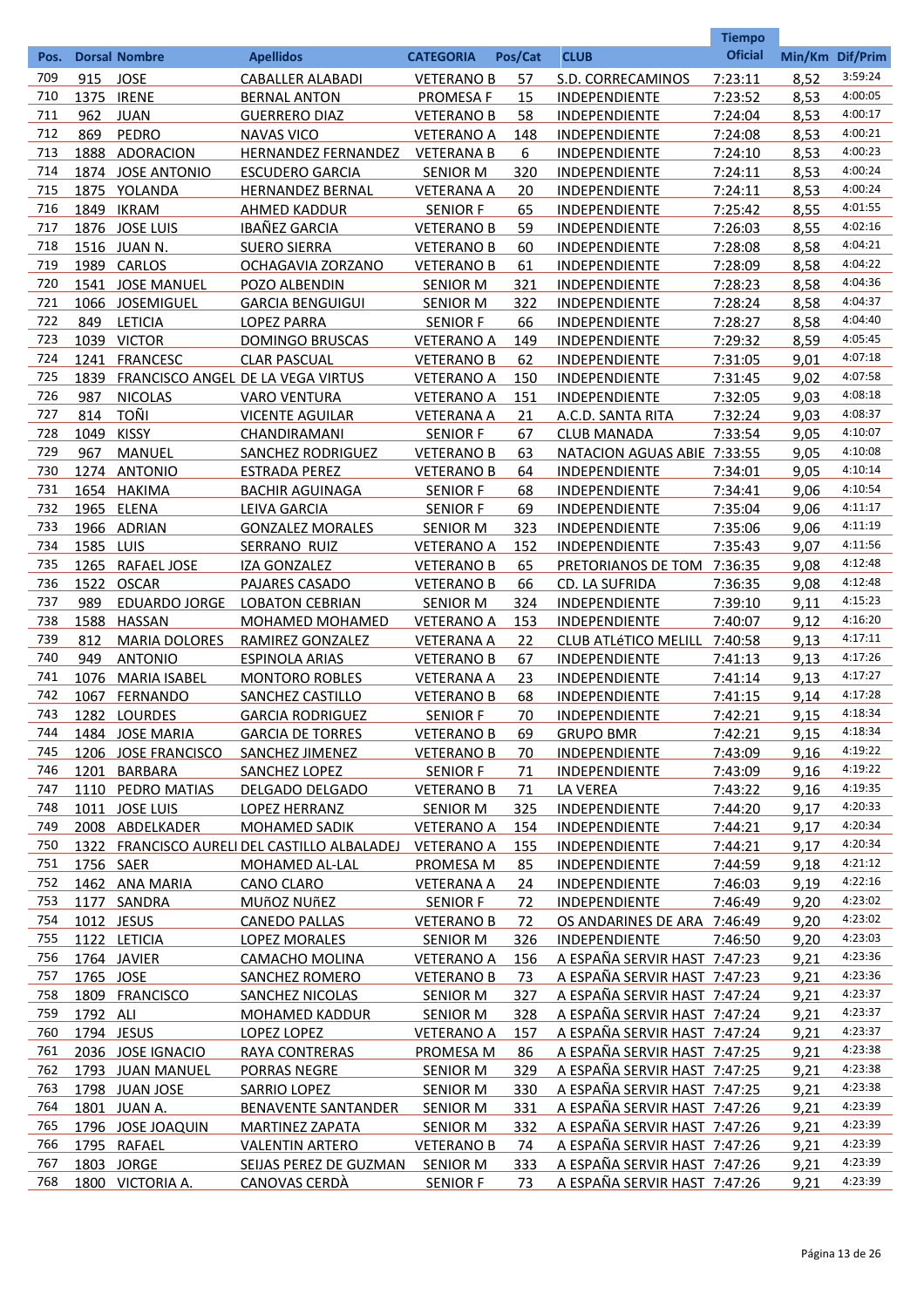|            |              |                                        |                                                      |                                      |            | <b>CLUB</b>                                                  | <b>Tiempo</b><br><b>Oficial</b> |                 |                    |
|------------|--------------|----------------------------------------|------------------------------------------------------|--------------------------------------|------------|--------------------------------------------------------------|---------------------------------|-----------------|--------------------|
| Pos.       |              | <b>Dorsal Nombre</b>                   | <b>Apellidos</b>                                     | <b>CATEGORIA</b>                     | Pos/Cat    |                                                              |                                 | Min/Km Dif/Prim |                    |
| 769        | 1977         | ALEJANDRO                              | <b>BUENO SANCHEZ-RANDO</b>                           | <b>SENIOR M</b>                      | 334        | A ESPAÑA SERVIR HAST 7:47:26                                 |                                 | 9,21            | 4:23:39            |
| 770        |              | 2042 JESUS                             | <b>VAZQUEZ MARFIL</b>                                | <b>SENIOR M</b>                      | 335        | A ESPAÑA SERVIR HATA 7:47:26                                 |                                 | 9,21            | 4:23:39            |
| 771        |              | 1804 OSCAR                             | <b>GONZALEZ JIMENEZ</b>                              | <b>SENIOR M</b>                      | 336        | A ESPAÑA SERVIR HAST 7:47:26                                 |                                 | 9,21            | 4:23:39<br>4:23:40 |
| 772<br>773 | 1802         | 2035 VICTOR                            | <b>LOPEZ AMAR</b>                                    | <b>SENIOR M</b>                      | <u>337</u> | ESPAÑA SERVIR HASTA 7:47:27                                  |                                 | 9,21            | 4:23:40            |
| 774        |              | <b>HEIDI MARCELA</b>                   | <b>MARIN GUTIERREZ</b>                               | <b>SENIOR F</b>                      | 74         | A ESPAÑA SERVIR HAST 7:47:27                                 |                                 | 9,21            | 4:23:40            |
| 775        | 1799         | <b>MELITON</b>                         | PARDO FRANCO                                         | <b>SENIOR M</b>                      | 338        | A ESPAÑA SERVIR HAST 7:47:27                                 |                                 | 9,21            | 4:23:40            |
| 776        | 1797<br>1927 | <b>JESUS</b>                           | <b>TOBAR QUIÑONES</b><br><b>TORREBLANCA EL-BASTI</b> | <b>SENIOR M</b>                      | 339        | A ESPAÑA SERVIR HAST 7:47:27                                 |                                 | 9,21            | 4:23:40            |
| 777        | 1805         | <b>MAITE</b><br>ADRIAN                 | PEREZ RUIZ                                           | <b>SENIOR F</b><br><b>VETERANO B</b> | 75<br>75   | A ESPAÑA SERVIR HAST 7:47:27<br>A ESPAÑA SERVIR HAST 7:47:28 |                                 | 9,21<br>9,21    | 4:23:41            |
| 778        | 1467         | SEBASTIAN                              | <b>SERRANO MORALES</b>                               | <b>VETERANO A</b>                    | 158        | A ESPAÑA SERVIR HAST 7:47:28                                 |                                 | 9,21            | 4:23:41            |
| 779        | 1806         | <b>DAVID</b>                           | <b>EGEA ORTIZ</b>                                    | <b>VETERANO A</b>                    | 159        | A ESPAÑA SERVIR HAST 7:47:28                                 |                                 | 9,21            | 4:23:41            |
| 780        | 1808 LUIS    |                                        | <b>CHINCHILLA GARZON</b>                             | <b>SENIOR M</b>                      | 340        | A ESPAÑA SERVIR HAST 7:47:29                                 |                                 | 9,21            | 4:23:42            |
| 781        |              | 1807 SALVADOR                          | <b>BELLIDO MAURI</b>                                 | <b>SENIOR M</b>                      | 341        | A ESPAÑA SERVIR HAST 7:47:29                                 |                                 | 9,21            | 4:23:42            |
| 782        |              | 1810 SERGIO                            | <b>GOMEZ DE HOMBRE</b>                               | <b>SENIOR M</b>                      | 342        | A ESPAÑA SERVIR HAST 7:47:29                                 |                                 | 9,21            | 4:23:42            |
| 783        |              | 1813 ANTONIO                           | <b>GARCIA HERNANDEZ</b>                              | <b>SENIOR M</b>                      | 343        | A ESPAÑA SERVIR HAST 7:47:29                                 |                                 | 9,21            | 4:23:42            |
| 784        | 1953         | <b>ANTONIO JAVIER</b>                  | <b>COLERA LOPEZ</b>                                  | <b>VETERANO A</b>                    | 160        | A ESPAÑA SERVIR HAST 7:47:30                                 |                                 | 9,21            | 4:23:43            |
| 785        |              | 1766 PEDRO                             | <b>MERCHAN TORRES</b>                                | <b>SENIOR M</b>                      | 344        | A ESPAÑA SERVIR HAST 7:47:30                                 |                                 | 9,21            | 4:23:43            |
| 786        | 1788         | TRINIDAD                               | <b>GARCIA GUILLEN</b>                                | <b>SENIOR F</b>                      | 76         | A ESPAÑA SERVIR HAST 7:47:30                                 |                                 | 9,21            | 4:23:43            |
| 787        | 1789         | <b>ROCIO</b>                           | MONTERO MUÑOZ                                        | <b>SENIOR F</b>                      | 77         | A ESPAÑA SERVIR HAST 7:47:30                                 |                                 | 9,21            | 4:23:43            |
| 788        | 1812         | SALVADOR                               | MUÑOZ MARISCAL                                       | <b>VETERANO A</b>                    | 161        | A ESPAÑA SERVIR HAST 7:47:30                                 |                                 | 9,21            | 4:23:43            |
| 789        | 1955         | <b>MONICA</b>                          | <b>BERNAL MABROUKI</b>                               | <b>VETERANA A</b>                    | 25         | A ESPAÑA SERVIR HAST 7:47:31                                 |                                 | 9,21            | 4:23:44            |
| 790        | 1790         | <b>MOHAMED</b>                         | MOHAMED ABDELKADER                                   | <b>VETERANO A</b>                    | 162        | A ESPAÑA SERVIR HAST 7:47:31                                 |                                 | 9,21            | 4:23:44            |
| 791        | 2037         | <b>RUBEN</b>                           | <b>CHOCRON RODRIGUEZ</b>                             | <b>SENIOR M</b>                      | <u>345</u> | A ESPAÑA SERVIR HAST 7:47:31                                 |                                 | 9,21            | 4:23:44            |
| 792        | 1954         | <b>BOURHAYAL</b>                       | <b>MEHAND BURRAHAY</b>                               | <b>SENIOR M</b>                      | 346        | A ESPAÑA SERVIR HAST 7:47:31                                 |                                 | 9,21            | 4:23:44            |
| 793        | 1928         | <b>CESAR</b>                           | <b>VELASCO CORDOVES</b>                              | <b>SENIOR M</b>                      | 347        | A ESPAÑA SERVIR HAST 7:47:32                                 |                                 | 9,21            | 4:23:45            |
| 794        | 1929         | <b>RICARDO</b>                         | <b>BLANCO BLANCO</b>                                 | <b>SENIOR M</b>                      | 348        | A ESPAÑA SERVIR HAST 7:47:32                                 |                                 | 9,21            | 4:23:45            |
| 795        | 1811         | <b>CESAR</b>                           | <b>SANCHO BRAVO</b>                                  | <b>SENIOR M</b>                      | 349        | A ESPAÑA SERVIR HAST 7:47:32                                 |                                 | 9,21            | 4:23:45            |
| 796        | 984          | <b>ALFONSO A</b>                       | <b>SALAZAR CUEVAS</b>                                | <b>VETERANO A</b>                    | 163        | INDEPENDIENTE                                                | 7:50:59                         | 9,25            | 4:27:12            |
| 797        | 1520         | LAURA                                  | <b>ZAPATA LOPEZ</b>                                  | <b>SENIOR F</b>                      | 78         | <b>INDEPENDIENTE</b>                                         | 7:51:00                         | 9,25            | 4:27:13            |
| 798        | 945          | PABLO                                  | <b>CASADO RUIZ</b>                                   | <b>SENIOR M</b>                      | 350        | <b>INDEPENDIENTE</b>                                         | 7:51:30                         | 9,26            | 4:27:43            |
| 799        | 816          | <b>JOSE ANTONIO</b>                    | <b>MORALES GALAN</b>                                 | <b>SENIOR M</b>                      | <u>351</u> | LOS CAñA AQUI                                                | 7:51:41                         | 9,26            | 4:27:54            |
| 800        | 1401         | <b>VICENTE</b>                         | <b>SUERO GARCIA</b>                                  | <b>VETERANO B</b>                    | 76         | <b>BOTAS ROTAS</b>                                           | 7:52:04                         | 9,26            | 4:28:17            |
| 801        | 1833         | <b>EDGAR</b>                           | RUIZ MUñOZ                                           | PROMESA M                            | 87         | <b>INDEPENDIENTE</b>                                         | 7:53:09                         | 9,28            | 4:29:22            |
| 802        | 1931         | LAURA                                  | <b>TARRAGA PRIETO</b>                                | <b>PROMESA F</b>                     | 16         | <b>INDEPENDIENTE</b>                                         | 7:53:10                         | 9,28            | 4:29:23            |
| 803        | 1450         | <b>DAVID</b>                           | <b>FLORES TOLEDO</b>                                 | <b>SENIOR M</b>                      | 352        | <b>INDEPENDIENTE</b>                                         | 7:53:41                         | 9,28            | 4:29:54            |
| 804        |              | 1665 GEMA                              | ZAPATA LOPEZ                                         | <b>PROMESA F</b>                     | 17         | <b>INDEPENDIENTE</b>                                         | 7:54:36                         | 9,30            | 4:30:49            |
| 805        |              | 1224 BENAISA                           | <b>TAHIRI</b>                                        | <b>VETERANO A</b>                    | 164        | TRAIL RUNNING MELILL 7:55:35                                 |                                 | 9,31            | 4:31:48            |
| 806        |              | 1632 MARCO                             | <b>BONELLI CHICHIZOLA</b>                            | <b>SENIOR M</b>                      | 353        | <b>INDEPENDIENTE</b>                                         | 7:56:14                         | 9,31            | 4:32:27            |
| 807        |              | 1618 JAIME                             | PARRA CABRERA                                        | PROMESA M                            | 88         | <b>INDEPENDIENTE</b>                                         | 7:56:14                         | 9,31            | 4:32:27            |
| 808        |              | 1542 MARIO                             | <b>ABAD LOPEZ</b>                                    | <b>VETERANO B</b>                    | 77         | <b>INDEPENDIENTE</b>                                         | 7:59:37                         | 9,36            | 4:35:50            |
| 809        |              | 1539 MARIA                             | ABAD VAZQUEZ                                         | SENIOR F                             | 79         | <b>INDEPENDIENTE</b>                                         | 7:59:37                         | 9,36            | 4:35:50            |
| 810        | 1663         | <b>MARIA ROSA</b>                      | PELAEZ HERVAS                                        | <b>VETERANA B</b>                    | 7          | <b>INDEPENDIENTE</b>                                         | 8:01:29                         | 9,38            | 4:37:42            |
| 811        | 1187         | <b>FRANCISCO JAVIER RUIZ DE TORRES</b> |                                                      | <b>VETERANO B</b>                    | 78         | <b>BOTAS ROTAS</b>                                           | 8:03:19                         | 9,40            | 4:39:32            |
| 812        | 1139 JOSE    |                                        | SANCHEZ FERNANDEZ                                    | <b>VETERANO B</b>                    | 79         | <b>INDEPENDIENTE</b>                                         | 8:06:35                         | 9,44            | 4:42:48            |
| 813        | 1899         | MONICA                                 | <b>COBOS ESPEJO</b>                                  | <b>SENIOR F</b>                      | 80         | INDEPENDIENTE                                                | 8:06:36                         | 9,44            | 4:42:49            |
| 814        | 978          | <b>JUAN</b>                            | PELAEZ SAURA                                         | <b>VETERANO B</b>                    | 80         | <b>INDEPENDIENTE</b>                                         | 8:06:42                         | 9,44            | 4:42:55            |
| 815        | 922          | DIEGO FRANCISCO MUñOZ JAEN             |                                                      | <b>VETERANO B</b>                    | 81         | <b>INDEPENDIENTE</b>                                         | 8:06:42                         | 9.44            | 4:42:55            |
| 816        |              | 1200 FERDY                             | RETTSCHLAG MEJIAS                                    | <b>SENIOR M</b>                      | 354        | NO.                                                          | 8:06:46                         | 9.44            | 4:42:59            |
| 817        |              | 1191 MARINA ITZIAR                     | <b>ARSIE DURAN</b>                                   | <b>PROMESA F</b>                     | 18         | NO.                                                          | 8:06:46                         | 9.44            | 4:42:59            |
| 818        |              | 1056 LUISA                             | <b>BENSUSAN EDERY</b>                                | <b>VETERANA B</b>                    | 8          | <b>INDEPENDIENTE</b>                                         | 8:06:57                         | 9.44            | 4:43:10            |
| 819        |              | 1114 ACHU                              | <b>GUIL ABAD</b>                                     | <b>VETERANA A</b>                    | 26         | <b>INDEPENDIENTE</b>                                         | 8:06:57                         | 9,44            | 4:43:10            |
| 820        |              | 1051 JOSE FRANCISCO JADIEZ REDONDO     |                                                      | <b>VETERANO B</b>                    | 82         | <b>INDEPENDIENTE</b>                                         | 8:06:57                         | 9,44            | 4:43:10            |
| 821        |              | 822 JUAN MANUEL                        | NAVARRO GALLEGO                                      | <b>VETERANO B</b>                    | 83         | MELILLA SIEMPRE ESPA 8:07:04                                 |                                 | 9.44            | 4:43:17            |
| 822        |              | 1295 MEI LIN                           | <b>CHENG</b>                                         | <b>VETERANA B</b>                    | 9          | MELILLA SIEMPRE ESPA 8:07:04                                 |                                 | 9.44            | 4:43:17            |
| 823        |              | 1188 JOAQUIN                           | <b>MUñOZ GENEROSO</b>                                | <b>VETERANO B</b>                    | 84         | <b>INDEPENDIENTE</b>                                         | 8:10:02                         | 9.48            | 4:46:15            |
| 824        |              | 2023 EVA MARIA                         | REDONDO PEREZ                                        | <b>VETERANA A</b>                    | 27         | <b>BOTAS ROTAS</b>                                           | 8:10:16                         | 9,48            | 4:46:29            |
| 825        |              | 1922 AGUEDA                            | <b>ABELLAN VIVANCOS</b>                              | <b>VETERANA A</b>                    | 28         | <b>BOTAS ROTAS</b>                                           | 8:10:17                         | 9,48            | 4:46:30            |
| 826        |              | 1185 ANTONIO                           | <b>ATENCIA TRAPERO</b>                               | <b>VETERANO B</b>                    | 85         | <b>BOTAS ROTAS</b>                                           | 8:10:19                         | 9,48            | 4:46:32            |
| 827        |              | 1538 FRANCISCO JOSE                    | <b>AGUILAR GONZALEZ</b>                              | <b>VETERANO A</b>                    | 165        | <b>BOTAS ROTAS</b>                                           | 8:10:19                         | 9,48            | 4:46:32            |
| 828        |              |                                        | 1704 TERESA CONCEPCI SANCHEZ CARRASCO                | <b>SENIOR F</b>                      | 81         | <b>INDEPENDIENTE</b>                                         | 8:10:29                         | 9.49            | 4:46:42            |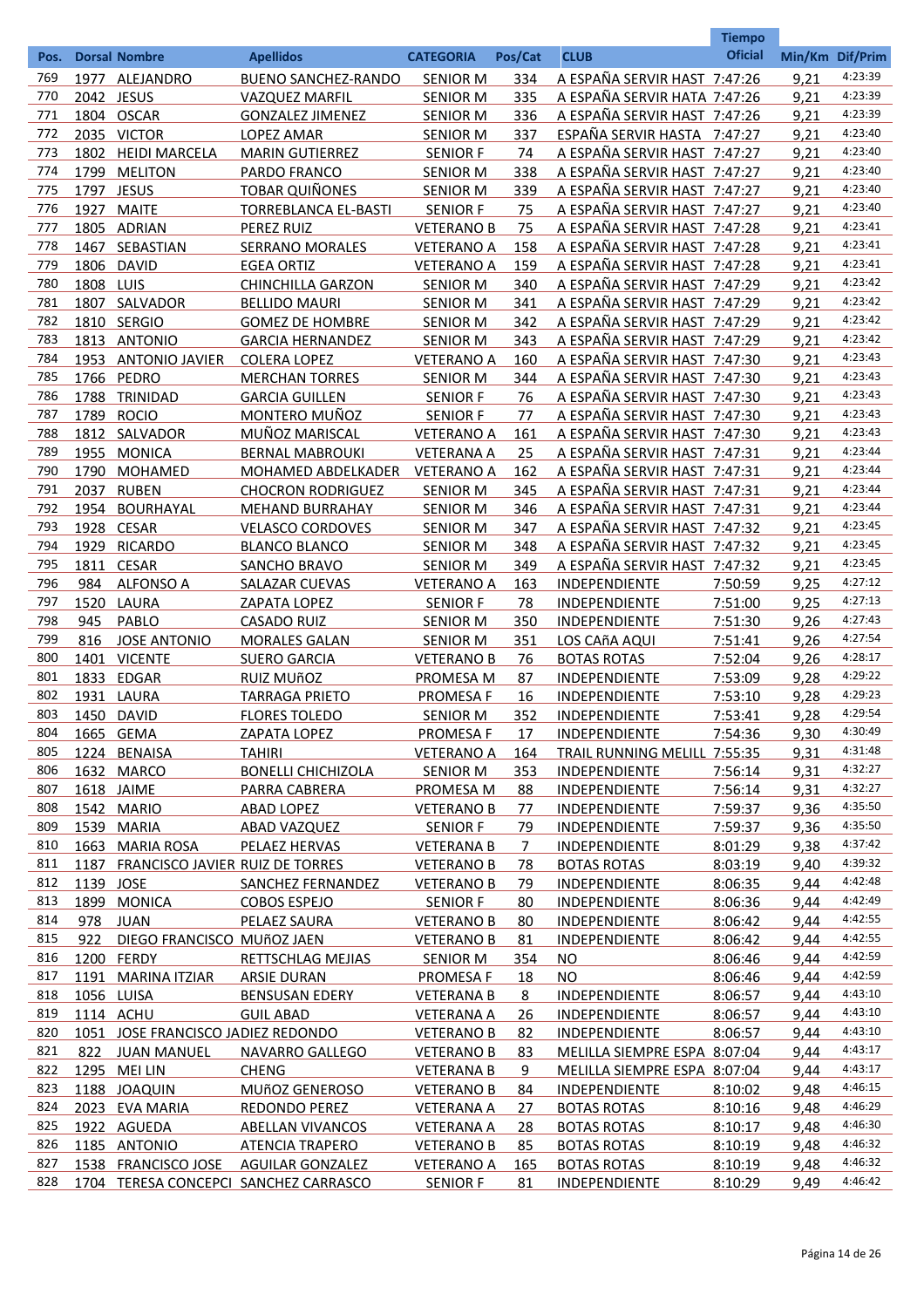|      |           |                                     |                                      |                   |           |                              | <b>Tiempo</b>  |                 |                    |
|------|-----------|-------------------------------------|--------------------------------------|-------------------|-----------|------------------------------|----------------|-----------------|--------------------|
| Pos. |           | <b>Dorsal Nombre</b>                | <b>Apellidos</b>                     | <b>CATEGORIA</b>  | Pos/Cat   | <b>CLUB</b>                  | <b>Oficial</b> | Min/Km Dif/Prim |                    |
| 829  |           | 1157 YASMINA                        | <b>MOHAND AMAR</b>                   | <b>PROMESA F</b>  | 19        | <b>INDEPENDIENTE</b>         | 8:11:45        | 9,50            | 4:47:58            |
| 830  | 1196      | <b>GABRIEL MARIA</b>                | ORTIZ ESPAÑA                         | <b>VETERANO B</b> | 86        | LOS ÚLTIMOS SUSMUR           | 8:11:45        | 9,50            | 4:47:58            |
| 831  | 806       | LORENA                              | ABAD GONZALEZ                        | <b>SENIOR F</b>   | 82        | <b>HTRAINER</b>              | 8:12:04        | 9,50            | 4:48:17            |
| 832  |           | 1156 ISABEL                         | <b>JODER SAEZ</b>                    | <b>VETERANA B</b> | 10        | INDEPENDIENTE                | 8:12:53        | 9,51            | 4:49:06            |
| 833  | 1759      | <b>MARIA TERESA</b>                 | PEREIRA BARCIELA                     | <b>SENIOR F</b>   | 83        | <b>INDEPENDIENTE</b>         | 8:13:43        | 9,52            | 4:49:56            |
| 834  |           | 1136 RAMON                          | <b>GONZALEZ BARRIUSO</b>             | <b>SENIOR M</b>   | 355       | INDEPENDIENTE                | 8:13:46        | 9,53            | 4:49:59            |
| 835  | 1365      | MARIA NATIVIDAD ALIAS MARTINEZ      |                                      | <b>VETERANA A</b> | 29        | <b>BOTAS ROTAS</b>           | 8:13:57        | 9,53            | 4:50:10            |
| 836  |           | 1186 ALEJANDRO MANU RAMOS ALVAREZ   |                                      | <b>VETERANO A</b> | 166       | <b>BOTAS ROTAS</b>           | 8:14:01        | 9,53            | 4:50:14            |
| 837  |           | 2198 ANTONIO                        | <b>EXTREMERA ROJAS</b>               | PROMESA M         | 89        | <b>TERLEG 1</b>              | 8:14:48        | 9,54            | 4:51:01            |
| 838  |           | 1845 JOSE IGNACIO                   | <b>ESCOBAR MIRAVETE</b>              | <b>VETERANO A</b> | 167       | A.C.D. SANTA RITA            | 8:15:44        | 9,55            | 4:51:57            |
| 839  |           |                                     | 1421 ANA MARIA DEL CAMARTINEZ MORENO | <b>VETERANA B</b> | 11        | TRAIL RUNNING MELILL 8:15:44 |                | 9,55            | 4:51:57            |
| 840  |           | 1423 SERGIO                         | <b>CARRASCO SALMERON</b>             | <b>VETERANO A</b> | 168       | TRAIL RUNNING MELILL 8:15:45 |                | 9,55            | 4:51:58            |
| 841  |           | 1418 FATIMA                         | <b>HAMED MIMON</b>                   | <b>VETERANA A</b> | 30        | TRAIL RUNNING MELILL 8:15:46 |                | 9,55            | 4:51:59            |
| 842  |           | 1826 NELSON                         | <b>FRAGA OLIVER</b>                  | <b>SENIOR M</b>   | 356       | INDEPENDIENTE                | 8:17:07        | 9,57            | 4:53:20            |
| 843  | 1369      | <b>JUAN MANUEL</b>                  | <b>JIMENEZ ABAD</b>                  | <b>SENIOR M</b>   | 357       | INDEPENDIENTE                | 8:17:09        | 9,57            | 4:53:22            |
| 844  | 1309      | <b>FERNANDO</b>                     | <b>MARCO GARBAYO</b>                 | <b>VETERANO B</b> | 87        | INDEPENDIENTE                | 8:17:10        | 9,57            | 4:53:23            |
| 845  | 1420      | <b>CRISTINA</b>                     | <b>PISANO REYES</b>                  | <b>SENIOR F</b>   | 84        | INDEPENDIENTE                | 8:17:10        | 9,57            | 4:53:23            |
| 846  | 1303      | <b>HIERON RAFAEL</b>                | <b>JIMENEZ MARCO</b>                 | PROMESA M         | 90        | INDEPENDIENTE                | 8:17:13        | 9,57            | 4:53:26            |
| 847  | 1640      | <b>MARIA JOSE</b>                   | <b>MARQUEZ VEGA</b>                  | <b>VETERANA A</b> | 31        | INDEPENDIENTE                | 8:17:37        | 9,57            | 4:53:50            |
| 848  | 1668      | MIGUEL ANGEL                        | <b>MARQUEZ VEGA</b>                  | <b>SENIOR M</b>   | 358       | INDEPENDIENTE                | 8:17:39        | 9,57            | 4:53:52            |
| 849  |           | 1641 SALVADOR                       | <b>GAMBERO VIDAL</b>                 | <b>VETERANO A</b> | 169       | INDEPENDIENTE                | 8:17:42        | 9,57            | 4:53:55            |
| 850  |           | 1111 JAVIER                         | MUñOZ GARCIA                         | <b>VETERANO A</b> | 170       | C.D.E.MANADA                 | 8:18:28        | 9,58            | 4:54:41            |
| 851  | 876       | FRANCISCO JAVIER GALAN PAREJA       |                                      | <b>VETERANO A</b> | 171       | NATACION AGUAS ABIE 8:18:28  |                | 9,58            | 4:54:41            |
| 852  | 1117      | <b>MARIA JOSE</b>                   | RAMOS LOPEZ                          | <b>VETERANA A</b> | 32        | C.D.E.MANADA                 | 8:18:28        | 9,58            | 4:54:41            |
| 853  | 1121      | <b>ALEJANDRA</b>                    |                                      | <b>SENIOR F</b>   | 85        |                              |                | 9,58            | 4:54:41            |
| 854  | 1730      | <b>RICARDO</b>                      | SANTANA ORTEGA                       |                   |           | INDEPENDIENTE                | 8:18:28        | 9,59            | 4:55:07            |
| 855  | 918       |                                     | ROMERO MORENO                        | <b>VETERANO B</b> | 88<br>359 | <b>IDEPENDIENTE</b>          | 8:18:54        |                 | 4:58:03            |
| 856  |           | <b>FRANCISCO JAVIER MUROS PONCE</b> |                                      | <b>SENIOR M</b>   |           | INDEPENDIENTE                | 8:21:50        | 10,02           | 4:58:03            |
| 857  | 955       | <b>JESUS</b>                        | <b>MUROS PONCE</b>                   | <b>SENIOR M</b>   | 360       | C. D. LOS VENENOSOS          | 8:21:50        | 10.02           | 4:59:36            |
|      | 1261 LUIS |                                     | <b>TELLECHEA CASAñA</b>              | <b>VETERANO B</b> | 89        | INDEPENDIENTE                | 8:23:23        | 10.04           | 4:59:51            |
| 858  | 1755      | <b>MARIA GLORIA</b>                 | <b>GONZALEZ MATEO</b>                | <b>SENIOR F</b>   | 86        | INDEPENDIENTE                | 8:23:38        | 10.04           | 5:01:17            |
| 859  | 895       | MANUEL IGNACIO GARCIA CAMPO         |                                      | <b>VETERANO B</b> | 90        | INDEPENDIENTE                | 8:25:04        | 10,06           |                    |
| 860  | 1342      | MARIA DEL CARME GONZALO MARIN       |                                      | <b>VETERANA A</b> | 33        | <b>BOTAS ROTAS</b>           | 8:25:06        | 10,06           | 5:01:19<br>5:01:55 |
| 861  |           | 1815 ANTONIO                        | <b>MARTINEZ DELGADO</b>              | <b>VETERANO A</b> | 172       | <b>INDEPENDIENTE</b>         | 8:25:42        | 10,07           |                    |
| 862  | 1608      | <b>JOSE LUIS</b>                    | <b>ANDRADE CARBONERO</b>             | <b>VETERANO B</b> | 91        | <b>ULOG 24</b>               | 8:25:42        | 10,07           | 5:01:55            |
| 863  |           | 1496 MARTIN                         | SEVILLA MOYA                         | <b>VETERANO B</b> | 92        | INDEPENDIENTE                | 8:25:43        | 10,07           | 5:01:56            |
| 864  |           | 1746 MONICA                         | <b>SUAREZ GARCIA</b>                 | <b>VETERANA A</b> | 34        | INDEPENDIENTE                | 8:25:44        | 10,07           | 5:01:57            |
| 865  |           | 1086 INMACULADA                     | <b>RODRIGUEZ FLORES</b>              | <b>VETERANA A</b> | 35        | AL TROTE COCHINERO           | 8:25:44        | 10,07           | 5:01:57            |
| 866  |           | 1745 Mª REMEDIOS                    | <b>RUIZ MARTINEZ</b>                 | <b>VETERANA A</b> | 36        | <b>INDEPENDIENTE</b>         | 8:25:46        | 10,07           | 5:01:59            |
| 867  | 960       | YOLANDA MARIA                       | <b>SALAZAR CUEVAS</b>                | <b>SENIOR F</b>   | 87        | <b>INDEPENDIENTE</b>         | 8:25:47        | 10,07           | 5:02:00            |
| 868  |           | 1969 PEDRO ANTONIO                  | <b>MARTINEZ FERNANDEZ</b>            | <b>VETERANO B</b> | 93        | <b>NINGÚN CLUB</b>           | 8:26:44        | 10.08           | 5:02:57            |
| 869  |           | 1666 VANESSA                        | <b>SALAA CIENDONES</b>               | PROMESA F         | 20        | <b>INDEPENDIENTE</b>         | 8:26:59        | 10,08           | 5:03:12            |
| 870  |           | 1836 LAURA                          | <b>SEGURA ROBLES</b>                 | <b>PROMESA F</b>  | 21        | <b>INDEPENDIENTE</b>         | 8:27:00        | 10,08           | 5:03:13            |
| 871  | 966       | <b>MARIA LOURDES</b>                | <b>BUENO MARTINEZ</b>                | <b>SENIOR F</b>   | 88        | <b>INDEPENDIENTE</b>         | 8:27:00        | 10,08           | 5:03:13            |
| 872  | 861       | <b>CLAUDIO</b>                      | <b>ALARCON BIONDI</b>                | PROMESA M         | 91        | <b>TRIATLON ATLETI</b>       | 8:27:05        | 10,09           | 5:03:18            |
| 873  |           | 1918 ISABEL                         | <b>SEMPERE ROBLES</b>                | <b>VETERANA A</b> | 37        | TRAIL RUNNING MELILL 8:27:06 |                | 10,09           | 5:03:19            |
| 874  | 1917      | <b>ENRIQUE</b>                      | <b>GONZALEZ LOPEZ</b>                | <b>SENIOR M</b>   | 361       | TRAIL RUNNING MELILL 8:27:06 |                | 10,09           | 5:03:19            |
| 875  | 946       | SANDRA                              | <b>FERNANDEZ PEREZ</b>               | <b>VETERANA A</b> | 38        | <b>INDEPENDIENTE</b>         | 8:27:11        | 10.09           | 5:03:24            |
| 876  | 1037      | <b>MARINA</b>                       | PEREZ PIñA                           | <b>SENIOR F</b>   | 89        | <b>INDEPENDIENTE</b>         | 8:27:19        | 10,09           | 5:03:32            |
| 877  | 900       | FRANCISCO JAVIER REYES GONZALEZ     |                                      | <b>SENIOR M</b>   | 362       | <b>INDEPENDIENTE</b>         | 8:28:16        | 10,10           | 5:04:29            |
| 878  | 829       | <b>JONATHAN</b>                     | <b>ESTRADA</b>                       | <b>SENIOR M</b>   | 363       | <b>INDEPENDIENTE</b>         | 8:28:19        | 10,10           | 5:04:32            |
| 879  | 1629      |                                     | MARIA DEL PILAR AVELLANEDA CAMPOS    | <b>SENIOR F</b>   | 90        | <b>ARTE CLANDESTINO</b>      | 8:28:35        | 10,10           | 5:04:48            |
| 880  |           | 1574 PATRICIA                       | <b>FORNIELES SANCHEZ</b>             | <b>PROMESA F</b>  | 22        | <b>INDEPENDIENTE</b>         | 8:28:46        | 10,11           | 5:04:59            |
| 881  | 844       | <b>MARTA</b>                        | <b>TORTOSA NADALES</b>               | <b>SENIOR F</b>   | 91        | <b>INDEPENDIENTE</b>         | 8:29:54        | 10,12           | 5:06:07            |
| 882  |           | 2032 CRISTINA                       | DIAZ QUINTERO                        | <b>VETERANA B</b> | 12        | NATACION AGUAS ABIE 8:30:20  |                | 10.12           | 5:06:33            |
| 883  |           | 2028 MIGUEL ANGEL                   | <b>FERRAGUT PEREZ</b>                | <b>VETERANO A</b> | 173       | NATACION AGUAS ABIE 8:30:20  |                | 10,12           | 5:06:33            |
| 884  |           | 1294 CRISTINA                       | ROVIRA ORTIZ                         | <b>SENIOR F</b>   | 92        | <b>INDEPENDIENTE</b>         | 8:31:08        | 10,13           | 5:07:21            |
| 885  |           | 1818 FRANCISCO                      | <b>BURGOS CONDE</b>                  | <b>VETERANO B</b> | 94        | <b>HTRAINER</b>              | 8:31:51        | 10,14           | 5:08:04            |
| 886  | 1843 ANA  |                                     | <b>COLERA COMPAN</b>                 | <b>SENIOR F</b>   | 93        | <b>INDEPENDIENTE</b>         | 8:32:13        | 10,15           | 5:08:26            |
| 887  |           | 1844 ALEJANDRO                      | <b>COLERA LOPEZ</b>                  | <b>VETERANO B</b> | 95        | <b>INDEPENDIENTE</b>         | 8:32:13        | 10,15           | 5:08:26            |
| 888  |           | 1868 DAVID MARCIAL                  | PUERTA JIMENEZ                       | <b>SENIOR M</b>   | 364       | <b>INDEPENDIENTE</b>         | 8:32:14        | 10,15           | 5:08:27            |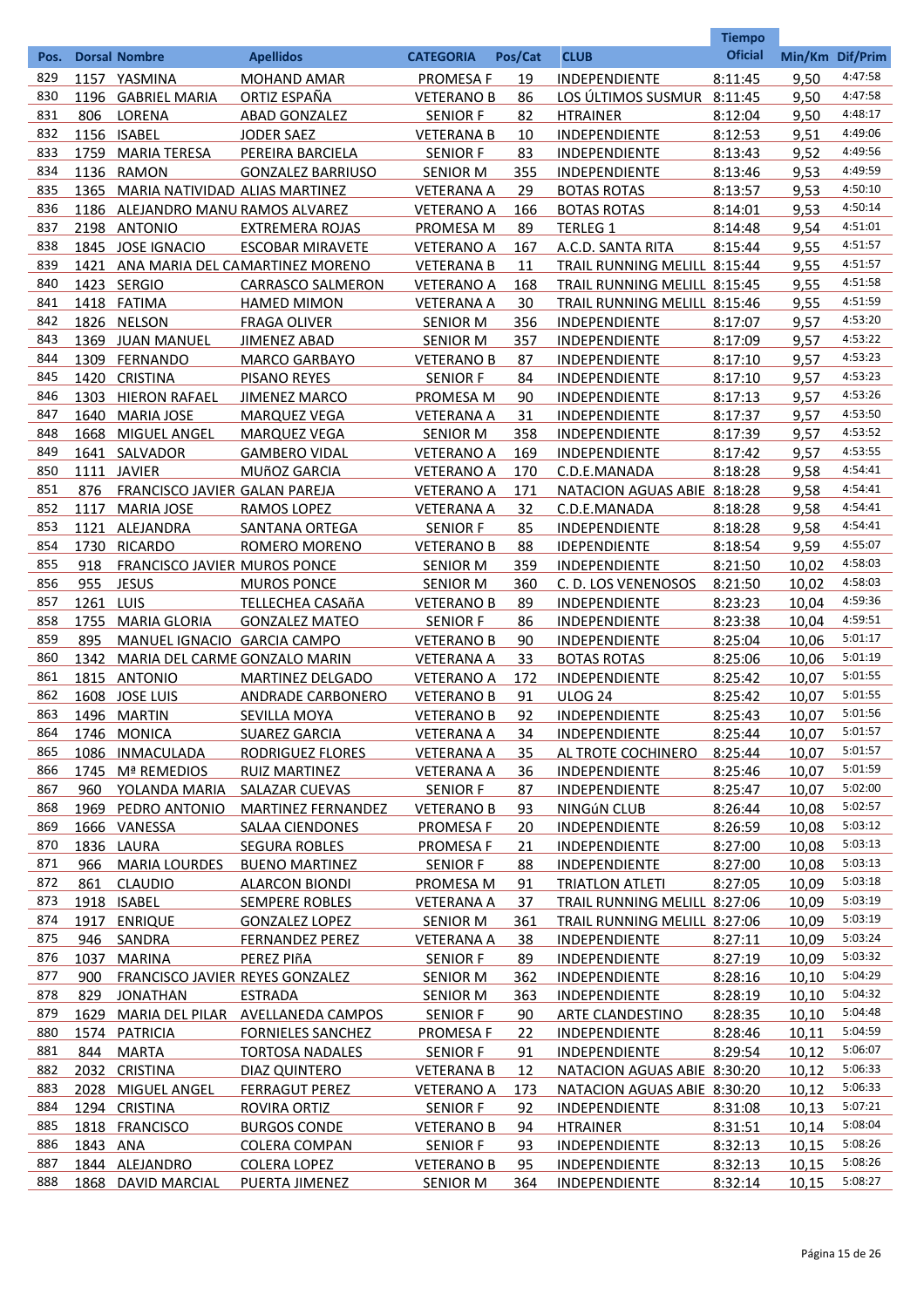|            |            |                                     |                           |                   |           |                                | <b>Tiempo</b>  |                 |                    |
|------------|------------|-------------------------------------|---------------------------|-------------------|-----------|--------------------------------|----------------|-----------------|--------------------|
| Pos.       |            | <b>Dorsal Nombre</b>                | <b>Apellidos</b>          | <b>CATEGORIA</b>  | Pos/Cat   | <b>CLUB</b>                    | <b>Oficial</b> | Min/Km Dif/Prim |                    |
| 889        | 1867       | <b>ANTONIO</b>                      | <b>SANCHEZ PEREZ</b>      | <b>SENIOR M</b>   | 365       | INDEPENDIENTE                  | 8:32:16        | 10,15           | 5:08:29            |
| 890        | 874        | <b>ISABEL</b>                       | <b>BENITEZ CROCES</b>     | <b>SENIOR F</b>   | 94        | INDEPENDIENTE                  | 8:32:40        | 10,15           | 5:08:53            |
| 891        | 903        | <b>NOELIA</b>                       | <b>ESPINOSA JIMENEZ</b>   | <b>VETERANA A</b> | 39        | INDEPENDIENTE                  | 8:32:41        | 10,15           | 5:08:54            |
| 892        |            | 1816 TOMAS                          | SARACHO MEGIA             | <b>VETERANO B</b> | 96        | INDEPENDIENTE                  | 8:33:19        | 10,16           | 5:09:32            |
| 893        |            | 1048 JESUS ANDRES                   | <b>MARTIN ARTILLO</b>     | <b>SENIOR M</b>   | 366       | INDEPENDIENTE                  | 8:34:35        | 10,18           | 5:10:48            |
| 894        |            | 1284 SUSANA                         | SANCHEZ - RANDO BUENO     | <b>SENIOR F</b>   | 95        | INDEPENDIENTE                  | 8:34:36        | 10,18           | 5:10:49            |
| 895        | 1072 MAILI |                                     | <b>KAPP</b>               | <b>SENIOR F</b>   | 96        | CLUB ATLETICO MELILL 8:34:58   |                | 10,18           | 5:11:11            |
| 896        | 1324 INES  |                                     | <b>AVILES TORTOSA</b>     | <b>VETERANA A</b> | 40        | TRAIL RUNNING MELILL 8:35:15   |                | 10,18           | 5:11:28            |
| 897        |            | 1164 FRANCISCO MIGUE RAMOS ALVAREZ  |                           | <b>VETERANO A</b> | 174       | <b>BOTAS ROTAS</b>             | 8:35:16        | 10,18           | 5:11:29            |
| 898        | 1357       | <b>ENCARNACION</b>                  | RODRIGUEZ RIVERA          | <b>VETERANA A</b> | 41        | <b>BOTAS ROTAS</b>             | 8:35:18        | 10,18           | 5:11:31            |
| 899        | 1880       | <b>DUNIA</b>                        | <b>ZARIOH MOHAMED</b>     | <b>SENIOR F</b>   | 97        | <b>INDEPENDIENTE</b>           | 8:35:22        | 10,18           | 5:11:35            |
| 900        |            | 1737 JAVIER                         | <b>MARTY ATENCIA</b>      | <b>VETERANO A</b> | 175       | INDEPENDIENTE                  | 8:41:11        | 10,25           | 5:17:24            |
| 901        | 2050       | <b>JOSE LUIS</b>                    | LUCAS MENDOZA             | <b>SENIOR M</b>   | 367       | INDEPENDIENTE                  | 8:41:53        | 10,26           | 5:18:06            |
| 902        | 877        | <b>JUAN CARLOS</b>                  | <b>MOREJON VERDU</b>      | <b>VETERANO B</b> | 97        | INDEPENDIENTE                  | 8:41:59        | 10,26           | 5:18:12            |
| 903        | 1433       | <b>MARIA DEL MAR</b>                | RUIZ BERDASCO             | <b>SENIOR F</b>   | 98        | INDEPENDIENTE                  | 8:43:22        | 10,28           | 5:19:35            |
| 904        | 1026 IRIA  |                                     | RODRIGUEZ FLORIDO         | <b>SENIOR F</b>   | 99        | INDEPENDIENTE                  | 8:43:55        | 10,29           | 5:20:08            |
| 905        |            | 1456 ANTONIO                        |                           |                   |           |                                | 8:45:02        |                 | 5:21:15            |
| 906        |            |                                     | <b>MENA LINARES</b>       | <b>VETERANO A</b> | 176       | <b>BOTAS ROTAS</b>             |                | 10,30           | 5:21:42            |
|            |            | 1638 TERESA                         | <b>REIG SANZ</b>          | PROMESA F         | 23        | INDEPENDIENTE                  | 8:45:29        | 10,31           | 5:21:43            |
| 907        | 1579       | ALEJANDRO                           | <b>MARTINEZ LOPEZ</b>     | <b>VETERANO A</b> | 177       | INDEPENDIENTE                  | 8:45:30        | 10,31           |                    |
| 908        |            | 1333 JUAN ANTONIO                   | <b>GILABERTE JEREZ</b>    | <b>VETERANO A</b> | 178       | <b>CDRNBQ</b>                  | 8:45:37        | 10,31           | 5:21:50            |
| 909        |            | 1258 EDUARDO FRANCIS GOMEZ MARTINEZ |                           | <b>VETERANO B</b> | 98        | INDEPENDIENTE                  | 8:46:34        | 10,32           | 5:22:47            |
| 910        |            | 1260 DESIRE                         | <b>MARTINEZ MATEO</b>     | PROMESA F         | 24        | <b>INDEPENDIENTE</b>           | 8:46:36        | 10,32           | 5:22:49            |
| 911        |            | 1035 JUANA                          | <b>ARIAS PEREZ</b>        | <b>VETERANA B</b> | 13        | LOS ULTIMOS SUSMUR 8:46:37     |                | 10,32           | 5:22:50            |
| 912        |            | 2005 SALVADOR                       | <b>CLARO DE MIRAS</b>     | <b>VETERANO B</b> | 99        | <b>BOTAS ROTAS</b>             | 8:46:38        | 10,32           | 5:22:51            |
| 913        |            | 1991 ANGEL                          | <b>SEMPERE ROBLES</b>     | <b>VETERANO B</b> | 100       | INDEPENDIENTE                  | 8:47:34        | 10,33           | 5:23:47            |
| 914        |            | 1457 ANGELES                        | <b>MARTINEZ HERNANDEZ</b> | <b>VETERANA A</b> | 42        | <b>BOTAS ROTAS</b>             | 8:49:32        | 10,35           | 5:25:45            |
| 915        |            | 1525 IRENE                          | TRUZMAN TARRAGA           | PROMESA F         | 25        | <b>INDEPENDIENTE</b>           | 8:52:13        | 10,39           | 5:28:26            |
| 916        |            | 1104 EDUARDO                        | <b>BILBAO GONZALEZ</b>    | <b>VETERANO B</b> | 101       | <b>CLUB ALPINO MELILLA</b>     | 8:56:34        | 10.44           | 5:32:47            |
| 917        | 1251       | <b>MARIA ELENA</b>                  | <b>FERNANDEZ DIAZ</b>     | <b>VETERANA A</b> | 43        | <b>NINGUNO</b>                 | 8:56:34        | 10.44           | 5:32:47            |
| 918        | 1999       | <b>GEMA</b>                         | <b>AGUILAR MARTINEZ</b>   | <b>SENIOR F</b>   | 100       | <b>INDEPENDIENTE</b>           | 8:58:06        | 10,46           | 5:34:19            |
| 919        |            | 2024 ANDRES                         | RODRIGUEZ NOGUERA         | <b>VETERANO B</b> | 102       | BMR - ESTETICA PATRICI 9:01:34 |                | 10,50           | 5:37:47            |
| 920        | 2021       | <b>PATROCINIO</b>                   | MADRUGA ESPAñA            | <b>VETERANA B</b> | 14        | <b>INDEPENDIENTE</b>           | 9:01:35        | 10,50           | 5:37:48            |
| 921        | 1441       | <b>MARIA ANTONIA</b>                | <b>CASTILLO SANZ</b>      | <b>SENIOR F</b>   | 101       | <b>INDEPENDIENTE</b>           | 9:03:35        | 10,52           | 5:39:48            |
| 922        | 1305       | <b>MANUEL</b>                       | <b>JIMENEZ CAZORLA</b>    | <b>VETERANO B</b> | 103       | FEDERACION DE MONT 9:03:37     |                | 10,52           | 5:39:50            |
| 923        | 1356       | MARIA BELEN                         | <b>JUSTAMANTE DIAZ</b>    | <b>VETERANA A</b> | 44        | <b>INDEPENDIENTE</b>           | 9:03:37        | 10,52           | 5:39:50            |
| 924        |            | 1373 NEREA                          | <b>GARCIA RODRIGUEZ</b>   | <b>SENIOR F</b>   | 102       | <b>INDEPENDIENTE</b>           | 9:06:35        | 10,56           | 5:42:48            |
| 925        |            | 1207 ANA ISABEL                     | CARVAJAL BOLAñO           | <b>SENIOR F</b>   | 103       | <b>INDEPENDIENTE</b>           | 9:08:30        | 10,58           | 5:44:43            |
| 926        | 1463 JOSE  |                                     | <b>CARVAJAL LOPEZ</b>     | <b>VETERANO B</b> | 104       | INDEPENDIENTE                  | 9:10:18        | 11,00           | 5:46:31            |
| 927        |            | 1242 ALBERTO                        | <b>GARCIA DE HARO</b>     | <b>SENIOR M</b>   | 368       | <b>INDEPENDIENTE</b>           | 9:10:54        | 11,01           | 5:47:07            |
| 928        |            | 1240 ANGELA                         | <b>HERRERO MACIAS</b>     | <b>SENIOR F</b>   | 104       | <b>INDEPENDIENTE</b>           | 9:10:55        | 11,01           | 5:47:08            |
| 929        |            | 1065 VANESA                         | <b>GARCIA ZUBIETA</b>     | <b>SENIOR F</b>   | 105       | <b>INDEPENDIENTE</b>           | 9:11:01        | 11,01           | 5:47:14            |
| 930        |            | 1034 JAVIER                         | <b>GARCIA MARTIN</b>      | <b>VETERANO A</b> | 179       | <b>INDEPENDIENTE</b>           | 9:11:06        | 11.01           | 5:47:19            |
| 931        |            | 1776 JUAN CARLOS                    | <b>ALONSO GARCIA</b>      | <b>VETERANO A</b> | 180       | <b>INDEPENDIENTE</b>           | 9:11:09        | 11,01           | 5:47:22            |
| 932        |            | 1771 JACINTO                        | <b>HURTADO RUIZ</b>       | <b>VETERANO A</b> | 181       | <b>INDEPENDIENTE</b>           | 9:11:09        | 11,01           | 5:47:22            |
| 933        |            | 1358 JOSE MANUEL                    | ALFEREZ FERNANDEZ         | <b>VETERANO B</b> | 105       | <b>INDEPENDIENTE</b>           | 9:11:28        | 11,02           | 5:47:41            |
| 934        |            | 1695 AMELIA DEL CARM SANCHEZ BARCO  |                           | <b>VETERANA B</b> | <u>15</u> | <b>HTRAINER</b>                | 9:11:28        | 11,02           | 5:47:41            |
| 935        |            | 1741 CARLOS                         | LLERA FUEYO               | <b>VETERANO A</b> | 182       | LA AZOFAIFA                    | 9:11:59        | 11.02           | 5:48:12            |
| 936        | 937        | SALIMA                              | <b>CHAIB MOHAMED</b>      | <b>VETERANA A</b> | 45        |                                | 9:13:43        | 11,04           | 5:49:56            |
| 937        |            |                                     |                           |                   |           | <b>INDEPENDIENTE</b>           |                |                 | 5:49:56            |
|            | 1077       | <b>M CARMEN</b>                     | <b>DIOS VALVERDE</b>      | <b>VETERANA B</b> | 16        | <b>INDEPENDIENTE</b>           | 9:13:43        | 11,04           |                    |
| 938<br>939 | 1507 LUIS  |                                     | SANCHEZ HERRADA           | <b>VETERANO B</b> | 106       | <b>NINGUNO</b>                 | 9:24:37        | 11,18           | 6:00:50<br>6:00:50 |
|            |            | 1508 REMEDIOS                       | NAVARRO LOPEZ             | <b>VETERANA B</b> | 17        | <b>INDEPENDIENTE</b>           | 9:24:37        | 11,18           |                    |
| 940        |            | 1555 RUBEN                          | <b>HERMIDA RISPA</b>      | <b>SENIOR M</b>   | 369       | <b>INDEPENDIENTE</b>           | 9:30:54        | 11,25           | 6:07:07            |
| 941        |            | 2054 RAFAEL                         | <b>USED USANOS</b>        | <b>VETERANO B</b> | 107       | <b>INDEPENDIENTE</b>           | 9:30:56        | 11,25           | 6:07:09            |
| 942        |            | 1557 JAVIER                         | <b>LARA SOLER</b>         | <b>VETERANO B</b> | 108       | <b>INDEPENDIENTE</b>           | 9:30:56        | 11,25           | 6:07:09            |
| 943        |            | 2053 BADRI                          | MOHAMED MOHAMED           | <b>SENIOR M</b>   | 370       | <b>INDEPENDIENTE</b>           | 9:30:57        | 11,25           | 6:07:10            |
| 944        |            | 2055 ANTONIO                        | <b>ALEMANY MARIN</b>      | <b>VETERANO B</b> | 109       | <b>INDEPENDIENTE</b>           | 9:30:57        | 11,25           | 6:07:10            |
| 945        |            | 1140 MANUEL                         | PEREZ BAUZAN              | <b>VETERANO B</b> | 110       | <b>INDEPENDIENTE</b>           | 9:30:58        | 11,25           | 6:07:11            |
| 946        |            | 1169 SANDRA                         | <b>GUERRERO ANDUJAR</b>   | <b>PROMESA F</b>  | 26        | <b>INDEPENDIENTE</b>           | 9:34:18        | 11,29           | 6:10:31            |
| 947        |            | 1506 JUAN MANUEL                    | <b>GARCES MORALES</b>     | <b>SENIOR M</b>   | 371       | <b>INDEPENDIENTE</b>           | 9:34:20        | 11,29           | 6:10:33            |
| 948        |            | 1630 JOSE ANTONIO                   | <b>MORALES PEREZ</b>      | <b>VETERANO B</b> | 111       | FUNDACIÓN TERCIO DE 9:36:10    |                | 11,31           | 6:12:23            |